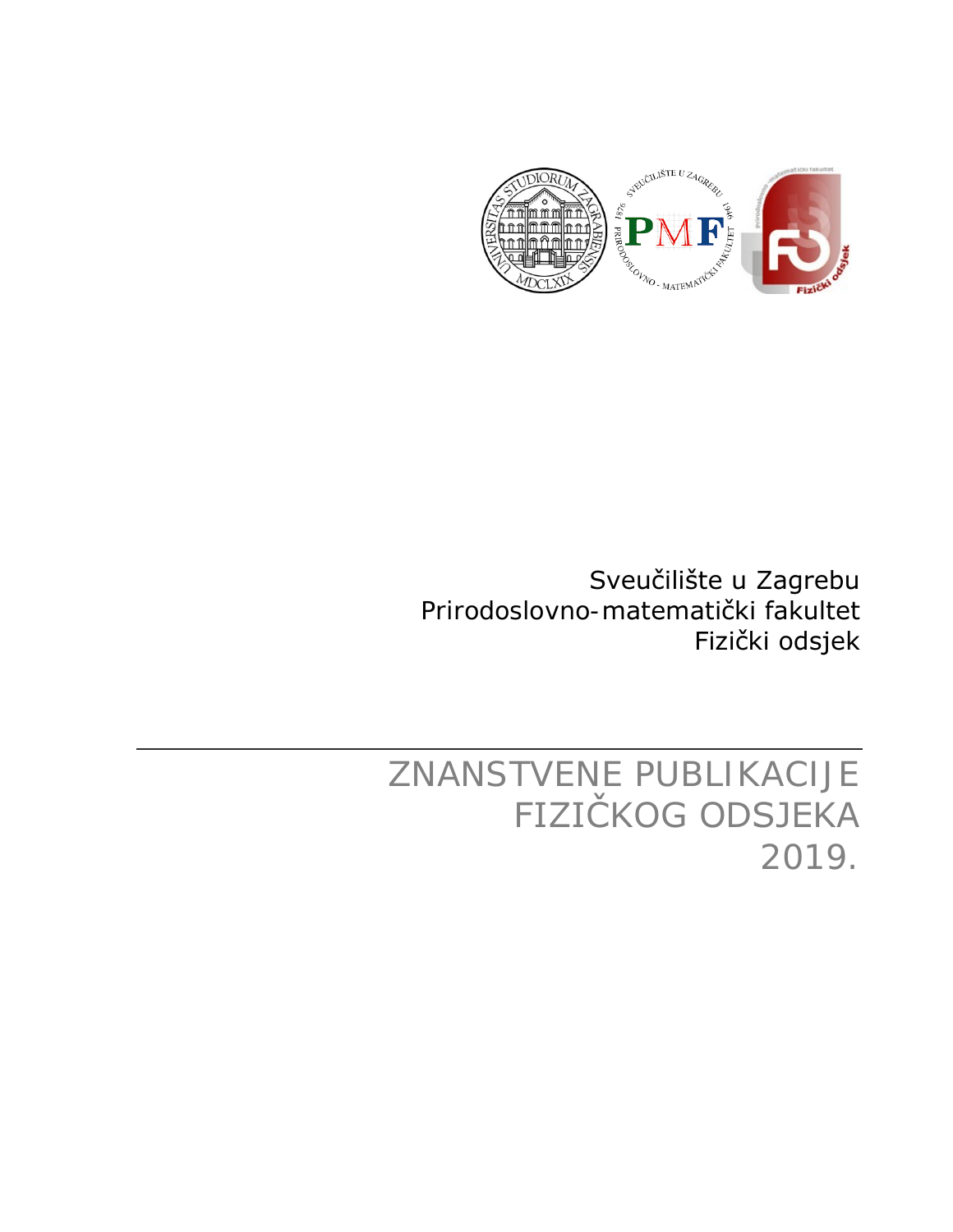## ZNANSTVENE PUBLIKACIJE FIZIČKOG ODSJEKA U 2019. GODINI (Web of Science Core Collection)

\_\_\_\_\_\_\_\_\_\_\_\_\_\_\_\_\_\_\_\_\_\_\_\_\_\_\_\_\_\_\_\_\_\_\_\_\_\_\_\_\_\_\_\_\_\_\_\_\_\_\_\_\_\_\_\_

- 1. Acharya, S.; ... ; Antičić, T.; ... ; Erhardt, F.; ... ; Gotovac, S.; ... ; Jerčić, M.; ... ; Lončar, P.; ... ; Mudnić, E.; ... ; Planinić, Mi.; ... ; Poljak, N.; ... ; Simatović, G.; ... ; Utrobičić, A.; ... ; Vicković, L.; ... ; Zou, S. (ALICE Collaboration) Direct photon production at low transverse momentum in proton-proton collisions at  $\sqrt{s}$ =2.76 and 8 TeV PHYSICAL REVIEW C. **99** (2), 024912 (2019) DOI:<http://dx.doi.org/10.1103/PhysRevC.99.024912> IF (2019): 2.988
- 2. Acharya, S.; ... ; Antičić, T.; ... ; Erhardt, F.; ... ; Gotovac, S.; ... ; Jerčić, M.; ... ; Lončar, P.; ... ; Mudnić, E.; ... ; Planinić, Mi.; ... ; Poljak, N.; ... ; Simatović, G.; ... ; Utrobičić, A.; ... ; Vicković, L.; ... ; Zurlo, N. (ALICE Collaboration) Charged-particle production as a function of multiplicity and transverse spherocity in pp collisions at  $\sqrt{s}$ =5.02 and 13 TeV EUROPEAN PHYSICAL JOURNAL C. **79** (10), 857 (2019) DOI: [http://dx.doi.org/10.1140/epjc/s10052](http://dx.doi.org/10.1140/epjc/s10052-019-7350-y)-019-7350-y IF (2019): 4.389
- 3. Acharya, S.; ... ; Antičić, T.; ... ; Erhardt, F.; ... ; Gotovac, S.; ... ; Jerčić, M.; ... ; Lončar, P.; ... ; Mudnić, E.; ... ; Planinić, Mi.; ... ; Poljak, N.; ... ; Simatović, G.; ... ; ...; Utrobičić, A.; ... ; Vicković, L.; ... ; Zmeskal, J. (ALICE Collaboration) Energy dependence of exclusive J/*ψ* photoproduction off protons in ultra-peripheral p-Pb collisions at  $\sqrt{s_{NN}}$  =5.02 TeV EUROPEAN PHYSICAL JOURNAL C. **79** (5), 402 (2019) DOI: [http://dx.doi.org/10.1140/epjc/s10052](http://dx.doi.org/10.1140/epjc/s10052-019-6816-2)-019-6816-2 IF (2019): 4.389
- 4. Acharya, S.; ... ; Antičić, T.; ... ; Erhardt, F.; ... ; Gotovac, S.; ... ; Jerčić, M.; ... ; Lončar, P.; ... ; Mudnić, E.; ... ; Planinić, Mi.; ... ; Poljak, N.; ... ; Simatović, G.; ...; Utrobičić, A.; ... ; Vicković, L.; ... ; Zurlo, N. (ALICE Collaboration) Measurement of the production of charm jets tagged with D° mesons in pp collisions at  $\sqrt{s}$ =7 TeV JOURNAL OF HIGH ENERGY PHYSICS. **2019** (08), 133 (2019) DOI: [http://dx.doi.org/10.1007/JHEP08\(2019\)133](http://dx.doi.org/10.1007/JHEP08(2019)133) IF (2019): 5.875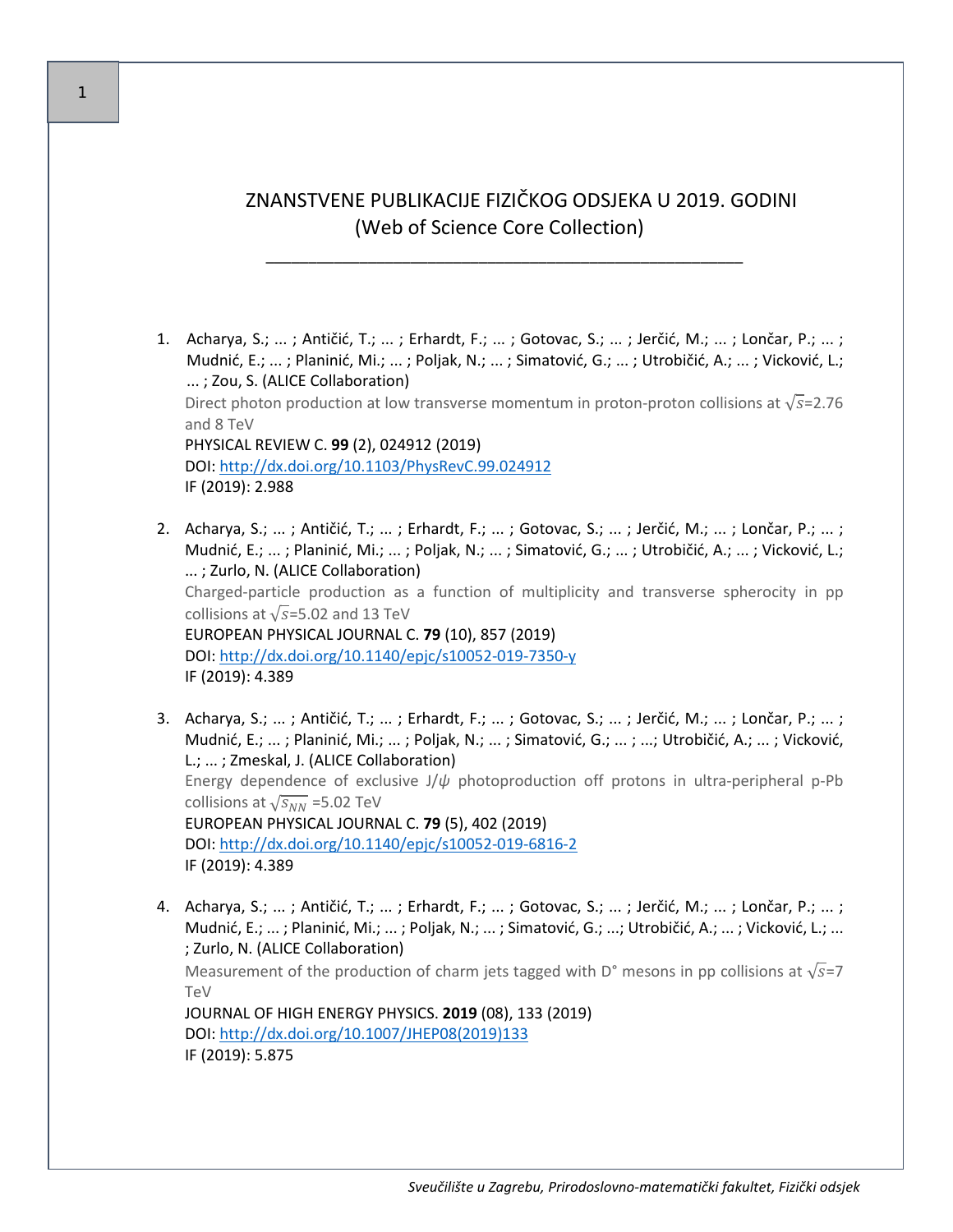5. Acharya, S.; ... ; Antičić, T.; ... ; Erhardt, F.; ... ; Gotovac, S.; ... ; Jerčić, M.; ... ; Lončar, P.; ... ; Mudnić, E.; ... ; Planinić, M.; ... ; Poljak, N.; ... ; Simatović, G.; ... ; Utrobičić, A.; ... ; Vicković, L.; ... ; Zurlo, N. (ALICE Collaboration)

Measurement of the inclusive isolated photon production cross section in pp collisions at  $\sqrt{s}$ =7 TeV

EUROPEAN PHYSICAL JOURNAL C. **79** (11), 896 (2019) DOI: [http://dx.doi.org/10.1140/epjc/s10052](http://dx.doi.org/10.1140/epjc/s10052-019-7389-9)-019-7389-9 IF (2019): 4.389

- 6. Acharya, S.; ... ; Antičić, T.; ... ; Erhardt, F.; ... ; Gotovac, S.; ... ; Jerčić, M.; ... ; Lončar, P.; ... ; Mudnić, E.; ... ; Planinić, Mi.; ... ; Poljak, N.; ... ; Simatović, G.; ... ; Utrobičić, A.; ... ; Vicković, L.; ... ; Zurlo, N. (ALICE Collaboration)  $\Lambda_c^+$  production in pb-pb collisions at  $\sqrt{S_{NN}}$ =5.02 TeV PHYSICS LETTERS B. **793**, 212-223 (2019) DOI:<http://dx.doi.org/10.1016/j.physletb.2019.04.046> IF (2019): 4.384
- 7. Acharya, S.; ... ; Antičić, T.; ... ; Erhardt, F.; ... ; Gotovac, S.; ... ; Jerčić, M.; ... ; Lončar, P.; ... ; Mudnić, E.; ... ; Planinić, Mi.; ... ; Poljak, N.; ... ; Simatović, G.; ... ; Utrobičić, A.; ... ; Vicković, L.; ... ; Zurlo, N. (ALICE Collaboration) Measurement of  $D^0$ ,  $D^+$ ,  $D^{*+}$  and  $D_s^+$  production in pp collisions at  $\sqrt{s}$ =5.02 TeV with ALICE EUROPEAN PHYSICAL JOURNAL C. **79** (5), 388 (2019) DOI: [http://dx.doi.org/10.1140/epjc/s10052](http://dx.doi.org/10.1140/epjc/s10052-019-6873-6)-019-6873-6 IF (2019): 4.389
- 8. Acharya, S.; ... ; Antičić, T.; ... ; Erhardt, F.; ... ; Gotovac, S.; ... ; Jerčić, M.; ... ; Lončar, P.; ... ; Mudnić, E.; ... ; Planinić, Mi.; ... ; Poljak, N.; ... ; Simatović, G.; ... ; Utrobičić, A.; ... ; Vicković, L.; ... ; Zurlo, N. (ALICE Collaboration) Jet fragmentation transverse momentum measurements from di-hadron correlations in  $\sqrt{s}$  =7 TeV pp and  $\sqrt{s_{NN}}$ =5.02 TeV p-Pb collisions JOURNAL OF HIGH ENERGY PHYSICS. **2019** (03), 169 (2019) DOI: [http://dx.doi.org/10.1007/JHEP03\(2019\)169](http://dx.doi.org/10.1007/JHEP03(2019)169) IF (2019): 5.875
- 9. Acharya, S.; ... ; Antičić, T.; ... ; Erhardt, F.; ... ; Gotovac, S.; ... ; Jerčić, M.; ... ; Lončar, P.; ... ; Mudnić, E.; ... ; Planinić, Mi.; ... ; Poljak, N.; ... ; Simatović, G.; ... ; Utrobičić, A.; ... ; Vicković, L.; ... ; Zurlo, N. (ALICE Collaboration) Multiplicity dependence of (anti-)deuteron production in pp collisions at  $\sqrt{s}$ =7 TeV PHYSICS LETTERS B. **794**, 50-63 (2019) DOI:<http://dx.doi.org/10.1016/j.physletb.2019.05.028> IF (2019): 4.384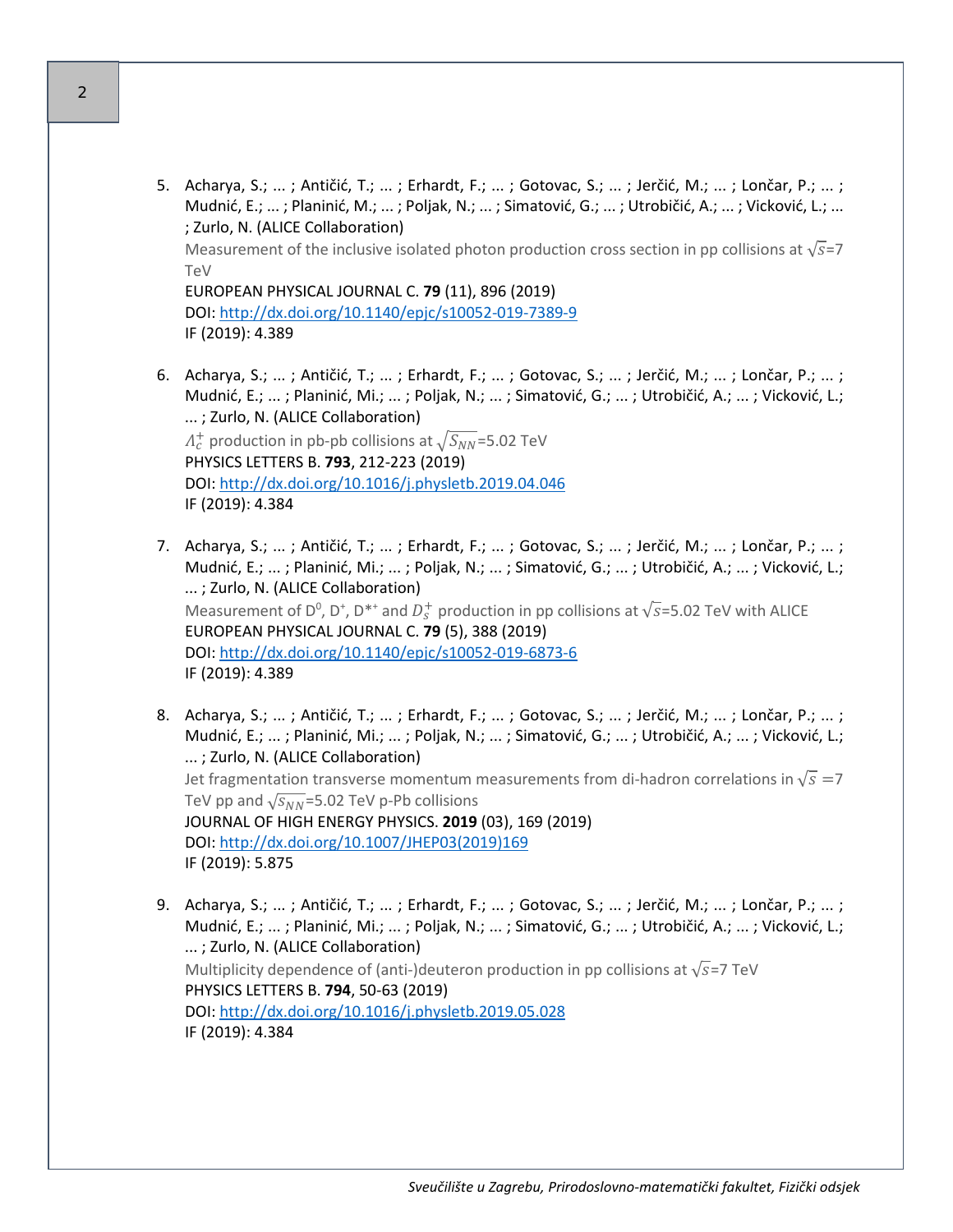- 10. Acharya, S.; ... ; Antičić, T.; ... ; Erhardt, F.; ... ; Gotovac, S.; ... ; Jerčić, M.; ... ; Lončar, P.; ... ; Mudnić, E.; ... ; Planinić, Mi.; ... ; Poljak, N.; ... ; Simatović, G.; ... ; Utrobičić, A.; ... ; Vicković, L.; ... ; Zurlo, N. (ALICE Collaboration) Charged-particle pseudorapidity density at mid-rapidity in p-Pb collisions at  $\sqrt{s_{NN}}$ =8.16 TeV EUROPEAN PHYSICAL JOURNAL C. **79** (4), 307 (2019) DOI: [http://dx.doi.org/10.1140/epjc/s10052](http://dx.doi.org/10.1140/epjc/s10052-019-6801-9)-019-6801-9 IF (2019): 4.389
- 11. Acharya, S.; ... ; Antičić, T.; ... ; Erhardt, F.; ... ; Gotovac, S.; ... ; Jerčić, M.; ... ; Lončar, P.; ... ; Mudnić, E.; ... ; Planinić, Mi.; ... ; Poljak, N.; ... ; Simatović, G.; ... ; Utrobičić, A.; ... ; Vicković, L.; ... ; Zurlo, N. (ALICE Collaboration) Real-time data processing in the ALICE High Level Trigger at the LHC COMPUTER PHYSICS COMMUNICATIONS. **242**, 25-48 (2019) DOI:<http://dx.doi.org/10.1016/j.cpc.2019.04.011> IF (2019): 3.627
- 12. Acharya, S.; ... ; Antičić, T.; ... ; Erhardt, F.; ... ; Gotovac, S.; ... ; Jerčić, M.; ... ; Lončar, P.; ... ; Mudnić, E.; ... ; Planinić, Mi.; ... ; Poljak, N.; ... ; Simatović, G.; ... ; Utrobičić, A.; ... ; Vicković, L.; ... ; Zurlo, N. (ALICE Collaboration) Calibration of the photon spectrometer PHOS of the ALICE experiment JOURNAL OF INSTRUMENTATION. **2019** (14), P05025 (2019) DOI: [http://dx.doi.org/10.1088/1748](http://dx.doi.org/10.1088/1748-0221/14/05/P05025)-0221/14/05/P05025 IF (2019): 1.454
- 13. Acharya, S.; ... ; Antičić, T.; ... ; Erhardt, F.; ... ; Gotovac, S.; ... ; Jerčić, M.; ... ; Lončar, P.; ... ; Mudnić, E.; ... ; Planinić, Mi.; ... ; Poljak, N.; ... ; Simatović, G.; ... ; Utrobičić, A.; ... ; Vicković, L.; ... ; Zmeskal, J. (ALICE Collaboration) Multiplicity dependence of light-flavor hadron production in pp collisions at  $\sqrt{s}$ =7 TeV PHYSICAL REVIEW C. **99** (2), 024906 (2019) DOI:<http://dx.doi.org/10.1103/PhysRevC.99.024906> IF (2019): 2.988
- 14. Acharya, S.; ... ; Antičić, T.; ... ; Erhardt, F.; ... ; Gotovac, S.; ... ; Jerčić, M.; ... ; Lončar, P.; ... ; Mudnić, E.; ... ; Planinić, Mi.; ... ; Poljak, N.; ... ; Simatović, G.; ... ; Utrobičić, A.; ... ; Vicković, L.; ... ; Zmeskal, J. (ALICE Collaboration) Study of J/ $\psi$  azimuthal anisotropy at forward rapidity in Pb-Pb collisions at  $\sqrt{s_{NN}}$ =5.02 TeV JOURNAL OF HIGH ENERGY PHYSICS. **2019** (02), 012 (2019) DOI: [http://dx.doi.org/10.1007/JHEP02\(2019\)012](http://dx.doi.org/10.1007/JHEP02(2019)012) IF (2019): 5.875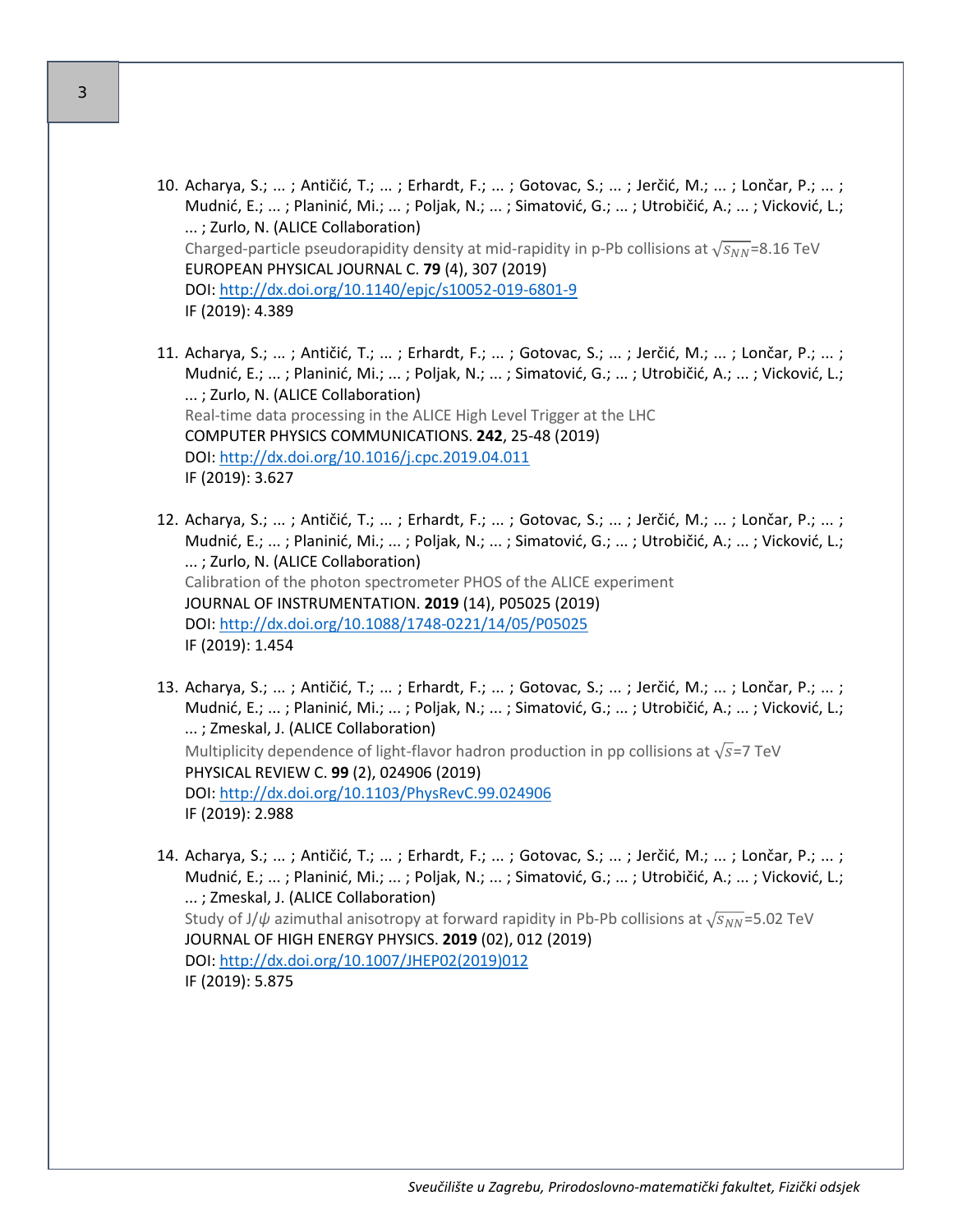- 15. Acharya, S.; ... ; Antičić, T.; ... ; Erhardt, F.; ... ; Gotovac, S.; ... ; Jerčić, M.; ... ; Lončar, P.; ... ; Mudnić, E.; ... ; Planinić, Mi.; ... ; Poljak, N.; ... ; Simatović, G.; ... ; Utrobičić, A.; ... ; Vicković, L.; ... ; Zinovjev, G. (ALICE Collaboration) Event-Shape Engineering for the D-meson elliptic flow in mid-central Pb-Pb collisions at  $\sqrt{s_{NN}}$ =5.02 TeV JOURNAL OF HIGH ENERGY PHYSICS. **2019** (02), 150 (2019) DOI: [http://dx.doi.org/10.1007/JHEP02\(2019\)150](http://dx.doi.org/10.1007/JHEP02(2019)150) IF (2019): 5.875
- 16. Acharya, S.; ... ; Antičić, T.; ... ; Erhardt, F.; ... ; Gotovac, S.; ... ; Jerčić, M.; ... ; Lončar, P.; ... ; Mudnić, E.; ... ; Planinić, Mi.; ... ; Poljak, N.; ... ; Simatović, G.; ... ; Utrobičić, A.; ... ; Vicković, L.; ... ; Zmeskal, J. (ALICE Collaboration) Measuring  $k_s^0 k^{\pm}$  interactions using pp collisions at  $\sqrt{s}$ =7 TeV PHYSICS LETTERS B. **790**, 22-34 (2019) DOI:<http://dx.doi.org/10.1016/j.physletb.2018.12.033> IF (2019): 4.384
- 17. Acharya, S.; ... ; Antičić, T.; ... ; Erhardt, F.; ... ; Gotovac, S.; ... ; Jerčić, M.; ... ; Lončar, P.; ... ; Mudnić, E.; ... ; Planinić, Mi.; ... ; Poljak, N.; ... ; Simatović, G.; ... ; Utrobičić, A.; ... ; Vicković, L.; ... ; Zou, S. (ALICE Collaboration) Transverse momentum spectra and nuclear modification factors of charged particles in Xe-Xe collisions at  $\sqrt{s_{NN}}$ =5.44 TeV PHYSICS LETTERS B. **788**, 166-179 (2019) DOI:<http://dx.doi.org/10.1016/j.physletb.2018.10.052> IF (2019): 4.384
- 18. Acharya, S.; ... ; Antičić, T.; ... ; Erhardt, F.; ... ; Gotovac, S.; ... ; Jerčić, M.; ... ; Lončar, P.; ... ; Mudnić, E.; ... ; Planinić, Mi.; ... ; Poljak, N.; ... ; Simatović, G.; ... ; Utrobičić, A.; ... ; Vicković, L.; ... ; Zou, S. (ALICE Collaboration) Y suppression at forward rapidity in Pb-Pb collisions at  $\sqrt{s_{NN}}$ =5.02 TeV PHYSICS LETTERS B. **790**, 89-101 (2019) DOI:<http://dx.doi.org/10.1016/j.physletb.2018.11.067> IF (2019): 4.384
- 19. Acharya, S.; ... ; Antičić, T.; ... ; Erhardt, F.; ... ; Gotovac, S.; ... ; Jerčić, M.; ... ; Lončar, P.; ... ; Mudnić, E.; ... ; Planinić, Mi.; ... ; Poljak, N.; ... ; Simatović, G.; ... ; Utrobičić, A.; ... ; Vicković, L.; ... ; Zou, S. (ALICE Collaboration) Direct photon elliptic flow in Pb-Pb collisions at  $\sqrt{s_{NN}}$ =2.76 TeV PHYSICS LETTERS B. **789**, 308-322 (2019) DOI:<http://dx.doi.org/10.1016/j.physletb.2018.11.039> IF (2019): 4.384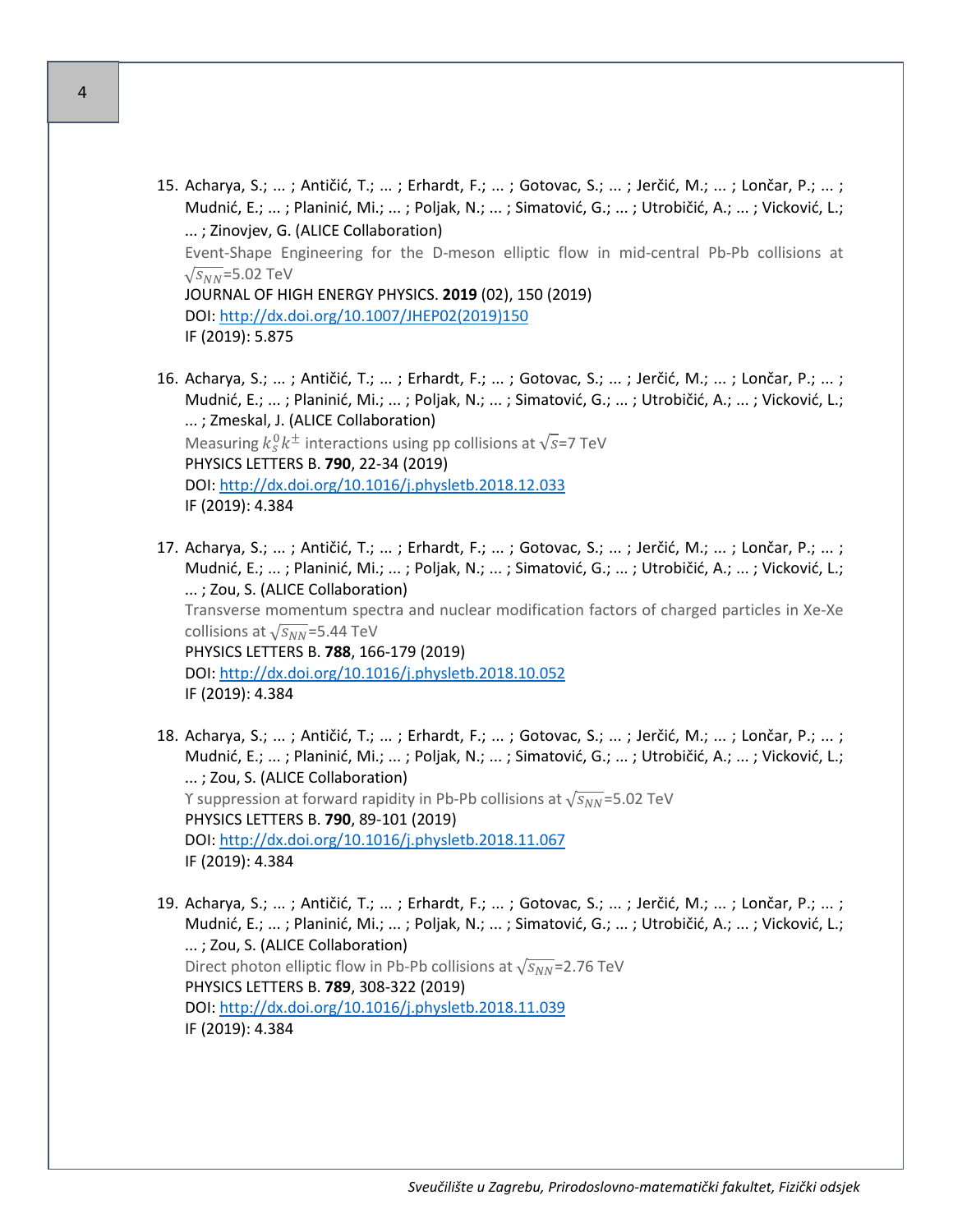- 20. Acharya, S.; ... ; Antičić, T.; ... ; Erhardt, F.; ... ; Gotovac, S.; ... ; Jerčić, M.; ... ; Lončar, P.; ... ; Mudnić, E.; ... ; Planinić, Mi.; ... ; Poljak, N.; ... ; Utrobičić, A.; ... ; Vicković, L.; ... ; Zou, S. (ALICE Collaboration) Analysis of the apparent nuclear modification in peripheral Pb-Pb collisions at 5.02 TeV PHYSICS LETTERS B. **793**, 420-432 (2019) DOI:<http://dx.doi.org/10.1016/j.physletb.2019.04.047> IF (2019): 4.384
- 21. Acharya, S.; ... ; Antičić, T.; ... ; Erhardt, F.; ... ; Gotovac, S.; ... ; Jerčić, M.; ... ; Lončar, P.; ... ; Mudnić, E.; ... ; Planinić, Mi.; ... ; Poljak, N.; ... ; Utrobičić, A.; ... ; Vicković, L.; ... ; Zou, S. (ALICE Collaboration) Production of the  $\rho$ (770)<sup>0</sup> meson in pp and Pb-Pb collisions at  $\sqrt{s_{NN}}$ =2.76 TeV PHYSICAL REVIEW C. **99** (6), 064901 (2019) DOI:<http://dx.doi.org/10.1103/PhysRevC.99.064901> IF (2019): 2.988
- 22. Acharya, S.; ... ; Antičić, T.; ... ; Erhardt, F.; ... ; Gotovac, S.; ... ; Jerčić, M.; ... ; Lončar, P.; ... ; Mudnić, E.; ... ; Planinić, Mi.; ... ; Poljak, N.; ... ; Simatović, G.; ... ; Utrobičić, A.; ... ; Vicković, L.; ... ; Zou, S. (ALICE Collaboration) Measurement of dielectron production in central Pb-Pb collisions at  $\sqrt{s_{NN}}$ =2.76 TeV PHYSICAL REVIEW C. **99** (2), 024002 (2019) DOI:<http://dx.doi.org/10.1103/PhysRevC.99.024002> IF (2019): 2.988
- 23. Acharya, S.; ... ; Antičić, T.; ... ; Erhardt, F.; ... ; Gotovac, S.; ... ; Jerčić, M.; ... ; Lončar, P.; ... ; Mudnić, E.; ... ; Planinić, Mi.; ... ; Poljak, N.; ... ; Utrobičić, A.; ... ; Vicković, L.; ... ; Zurlo, N. (ALICE Collaboration) Production of muons from heavy-flavour hadron decays in pp collisions at  $\sqrt{S}$ =5.02 TeV JOURNAL OF HIGH ENERGY PHYSICS. **2019** (09),008 (2019) DOI: [http://dx.doi.org/10.1007/JHEP09\(2019\)008](http://dx.doi.org/10.1007/JHEP09(2019)008) IF (2019): 5.875
- 24. Acharya, S.; ... ; Antičić, T.; ... ; Erhardt, F.; ... ; Gotovac, S.; ... ; Jerčić, M.; ... ; Lončar, P.; ... ; Mudnić, E.; ... ; Planinić, Mi.; ... ; Poljak, N.; ... ; Simatović, G.; ... ; Utrobičić, A.; ... ; Vicković, L.; ... ; Zurlo, N. (A Large Ion Collider Experiment Collaboration) Investigations of Anisotropic Flow Using Multiparticle Azimuthal Correlations in pp, p-Pb, Xe-Xe, and Pb-Pb Collisions at the LHC PHYSICAL REVIEW LETTERS. **123** (14), 142301 (2019) DOI:<http://dx.doi.org/10.1103/PhysRevLett.123.142301> IF (2019): 8.385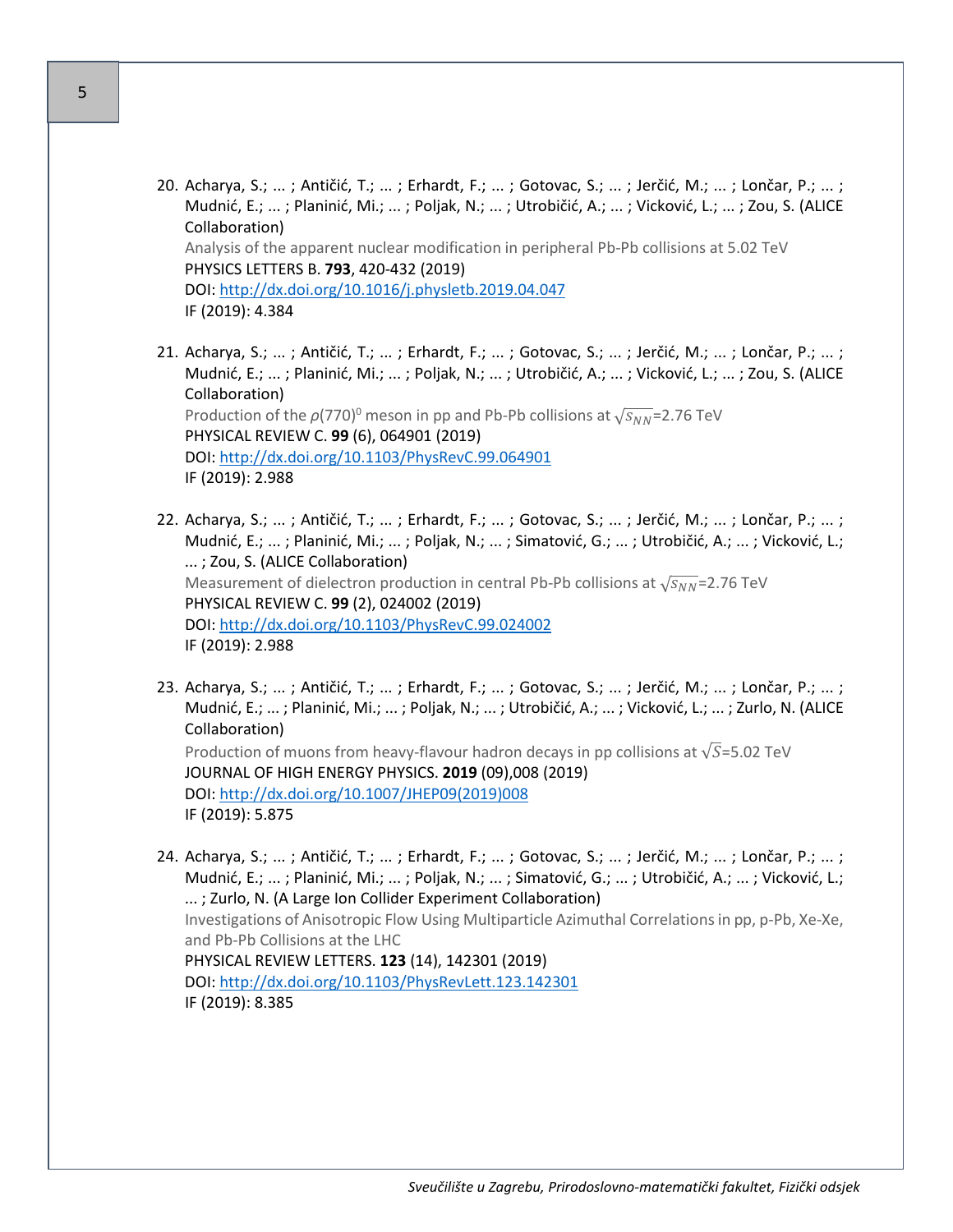- 25. Acharya, S.; ... ; Antičić, T.; ... ; Erhardt, F.; ... ; Gotovac, S.; ... ; Jerčić, M.; ... ; Lončar, P.; ... ; Mudnić, E.; ... ; Planinić, Mi.; ... ; Poljak, N.; ... ; Utrobičić, A.; ... ; Vicković, L.; ... ; Zurlo, N. (A Large Ion Collider Experiment Collaboration) First Observation of an Attractive Interaction between a Proton and a Cascade Baryon PHYSICAL REVIEW LETTERS. **123** (11), 112002 (2019) DOI:<http://dx.doi.org/10.1103/PhysRevLett.123.112002> IF (2019): 8.385
- 26. Acharya, S.; ... ; Antičić, T.; ... ; Erhardt, F.; ... ; Gotovac, S.; ... ; Jerčić, M.; ... ; Lončar, P.; ... ; Mudnić, E.; ... ; Planinić, Mi.; ... ; Poljak, N.; ... ; Simatović, G.; ... ; Utrobičić, A.; ... ; Vicković, L.; ... ; Zurlo, N. (ALICE Collaboration) Study of the *Λ*-*Λ* interaction with femtoscopy correlations in pp and p-Pb collisions at the LHC PHYSICS LETTERS B. **797**, 134822 (2019) DOI:<http://dx.doi.org/10.1016/j.physletb.2019.134822> IF (2019): 4.384
- 27. Acharya, S.; ... ; Antičić, T.; ... ; Erhardt, F.; ... ; Gotovac, S.; ... ; Jerčić, M.; ... ; Lončar, P.; ... ; Mudnić, E.; ... ; Planinić, Mi.; ... ; Poljak, N.; ... ; Simatović, G.; ... ; Utrobičić, A.; ... ; Vicković, L.; ... ; Zurlo, N. (ALICE Collaboration)  $^3$ <sub>^</sub>H and  $\frac{3}{A}\bar{H}$  lifetime measurement in Pb-Pb collisions at root  $\sqrt{s_{NN}}$ =5.02 TeV via two-body decay PHYSICS LETTERS B. **797**, 134905 (2019) DOI:<http://dx.doi.org/10.1016/j.physletb.2019.134905> IF (2019): 4.384
- 28. Acharya, S.; ... ; Antičić, T.; ... ; Erhardt, F.; ... ; Gotovac, S.; ... ; Jerčić, M.; ... ; Lončar, P.; ... ; Mudnić, E.; ... ; Planinić, Mi.; ... ; Poljak, N.; ... ; Simatović, G.; ... ; Utrobičić, A.; ... ; Vicković, L.; ... ; Zurlo, N. (ALICE Collaboration) Coherent J*/ψ* photoproduction at forward rapidity in ultra-peripheral Pb-Pb collisions at  $\sqrt{s_{NN}}$ =5.02 TeV PHYSICS LETTERS B. **798**, 134926 (2019) DOI:<http://dx.doi.org/10.1016/j.physletb.2019.134926> IF (2019): 4.384
- 29. Acharya, S.; ... ; Antičić, T.; ... ; Erhardt, F.; ... ; Gotovac, S.; ... ; Jerčić, M.; ... ; Lončar, P.; ... ; Mudnić, E.; ... ; Planinić, Mi.; ... ; Poljak, N.; ... ; Utrobičić, A.; ... ; Vicković, L.; ... ; Zurlo, N. (ALICE Collaboration) Measurement of jet radial profiles in Pb-Pb collisions at  $\sqrt{s_{NN}}$ =2.76 TeV PHYSICS LETTERS B. **796**, 204-219 (2019) DOI:<http://dx.doi.org/10.1016/j.physletb.2019.07.020> IF (2019): 4.384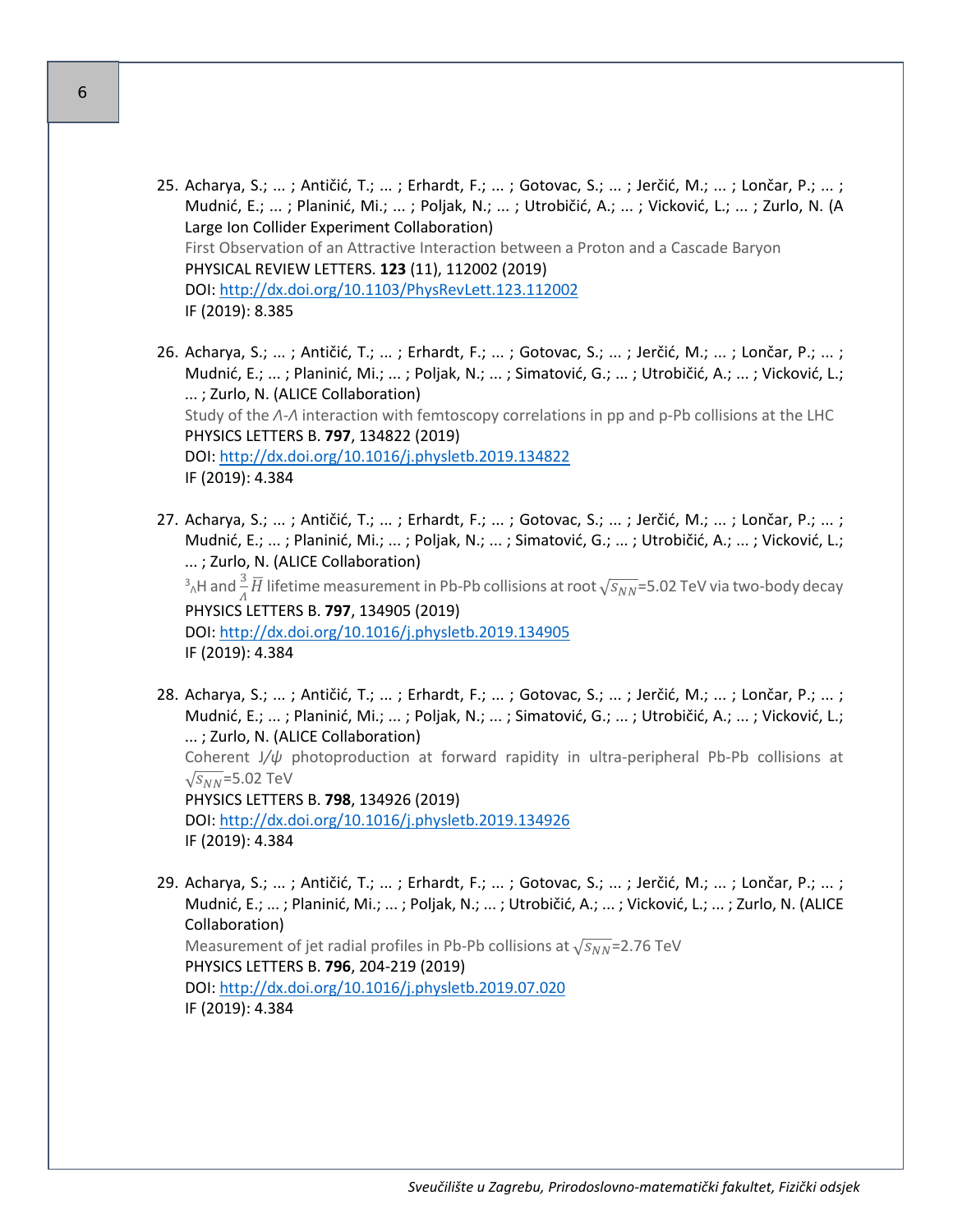- 30. Acharya, S.; ... ; Antičić, T.; ... ; Erhardt, F.; ... ; Gotovac, S.; ... ; Jerčić, M.; ... ; Lončar, P.; ... ; Mudnić, E.; ... ; Planinić, Mi.; ... ; Poljak, N.; ... ; Simatović, G.; ... ; Utrobičić, A.; ... ; Vicković, L.; ... ; Zurlo, N. (A Large Ion Collider Experiment Collaboration) Measurement of charged jet cross section in pp collisions at  $\sqrt{s}$ =5.02 TeV PHYSICAL REVIEW D. **100** (9), 092004 (2019) DOI:<http://dx.doi.org/10.1103/PhysRevD.100.092004> IF (2019): 4.833
- 31. Acharya, S.; ... ; Antičić, T.; ... ; Erhardt, F.; ... ; Gotovac, S.; ... ; Jerčić, M.; ... ; Lončar, P.; ... ; Mudnić, E.; ... ; Planinić, Mi.; ... ; Poljak, N.; ... ; Simatović, G.; ... ; Utrobičić, A.; ... ; Vicković, L.; ... ; Zinovjev, G. (ALICE Collaboration) Event-shape and multiplicity dependence of freeze-out radii in pp collisions at  $\sqrt{s}$ =7 TeV JOURNAL OF HIGH ENERGY PHYSICS. **2019** (09), 108 (2019) DOI: [http://dx.doi.org/10.1007/JHEP09\(2019\)108](http://dx.doi.org/10.1007/JHEP09(2019)108) IF (2019): 5.875
- 32. Acharya, S.; ... ; Antičić, T.; ... ; Erhardt, F.; ... ; Gotovac, S.; ... ; Jerčić, M.; ... ; Lončar, P.; ... ; Mudnić, E.; ... ; Planinić, Mi.; ... ; Poljak, N.; ... ; Simatović, G.; ... ; Utrobičić, A.; ... ; Vicković, L.; ... ; Zurlo, N. (ALICE Collaboration) One-dimensional charged kaon femtoscopy in p-Pb collisions at  $\sqrt{s_{NN}}$ =5.02 TeV PHYSICAL REVIEW C. **100** (2), 024002 (2019) DOI:<http://dx.doi.org/10.1103/PhysRevC.100.024002> IF (2019): 2.988
- 33. Acharya, S.; ... ; Antičić, T.; ... ; Erhardt, F.; ... ; Gotovac, S.; ... ; Jerčić, M.; ... ; Lončar, P.; ... ; Mudnić, E.; ... ; Planinić, Mi.; ... ; Poljak, N.; ... ; Simatović, G.; ... ; Utrobičić, A.; ... ; Vicković, L.; ... ; Zurlo, N. (A Large Ion Collider Experiment Collaboration) Measurement of *Y*(1*S*) Elliptic Flow at Forward Rapidity in Pb-Pb Collisions at √*S*<sub>NN</sub>=5.02 TeV PHYSICAL REVIEW LETTERS. **123** (19), 192301 (2019) DOI:<http://dx.doi.org/10.1103/PhysRevLett.123.192301> IF (2019): 8.385
- 34. Acharya, S.; ... ; Antičić, T.; ... ; Erhardt, F.; ... ; Gotovac, S.; ... ; Jerčić, M.; ... ; Lončar, P.; ... ; Mudnić, E.; ... ; Planinić, Mi.; ... ; Poljak, N.; ... ; Simatović, G.; ... ; Utrobičić, A.; ... ; Vicković, L.; ... ; Zurlo, N. (ALICE Collaboration) Measurement of prompt  $D^0$ ,  $D^+$ ,  $D^{+*}$ , and  $D^+$ <sub>s</sub> production in p-Pb collisions at  $\sqrt{s_{NN}}$ =5:02 TeV JOURNAL OF HIGH ENERGY PHYSICS. **2019** (12), 92 (2019) DOI: [http://dx.doi.org/10.1007/JHEP12\(2019\)092](http://dx.doi.org/10.1007/JHEP12(2019)092) IF (2019): 5.875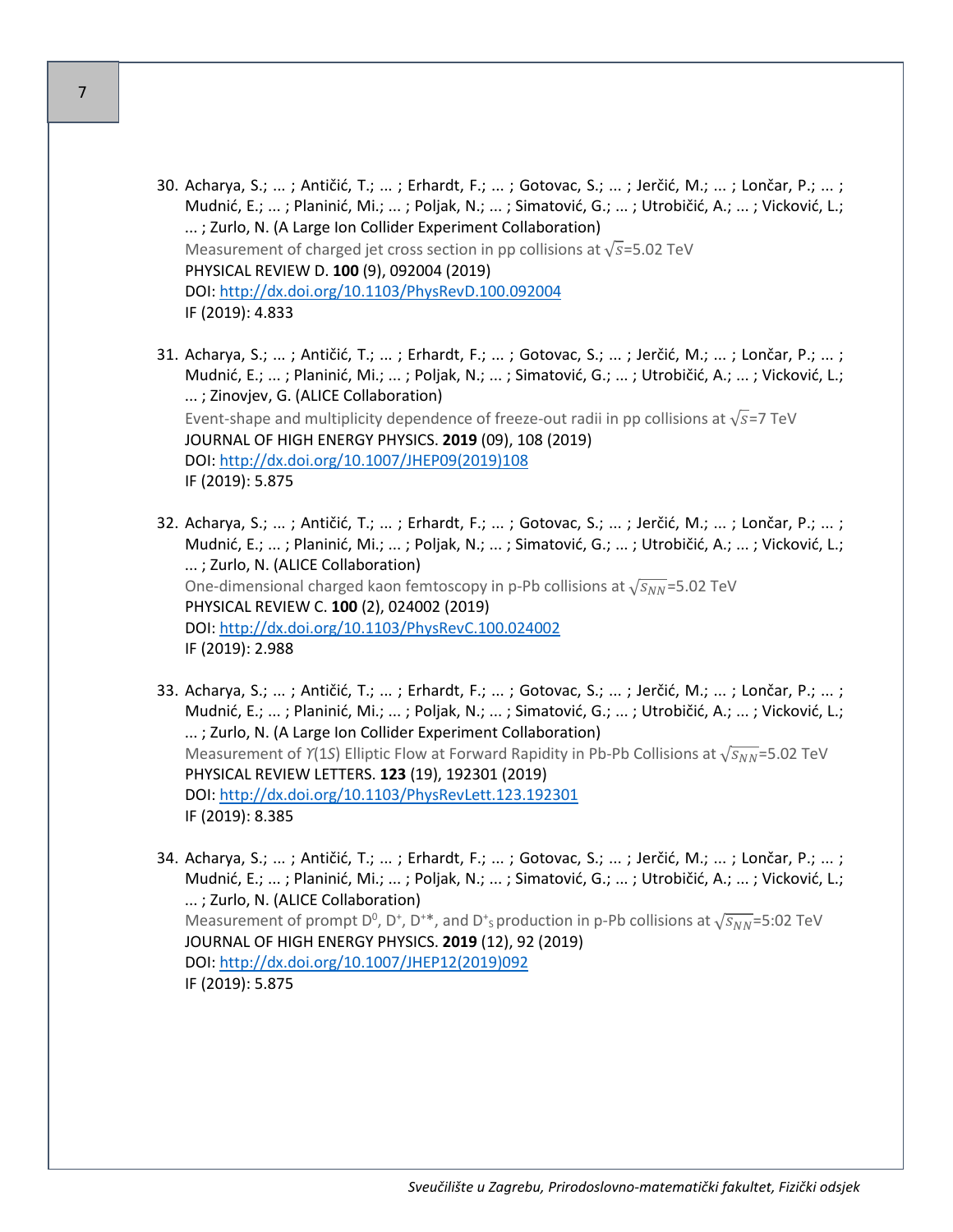- 35. Acharya, S.; ... ; Antičić, T.; ... ; Erhardt, F.; ... ; Gotovac, S.; ... ; Jerčić, M.; ... ; Lončar, P.; ... ; Mudnić, E.; ... ; Planinić, Mi.; ... ; Poljak, N.; ... ; Simatović, G.; ... ; Utrobičić, A.; ... ; Vicković, L.; ... ; Zurlo, N. (ALICE Collaboration) Inclusive J/ $\psi$  production at mid-rapidity in pp collisions at  $\sqrt{S}$ =5.02 TeV JOURNAL OF HIGH ENERGY PHYSICS. **2019** (10), 084 (2019) DOI: [http://dx.doi.org/10.1007/JHEP10\(2019\)084](http://dx.doi.org/10.1007/JHEP10(2019)084) IF (2019): 5.875
- 36. Acharya, S.; ... ; Antičić, T.; ... ; Erhardt, F.; ... ; Gotovac, S.; ... ; Jerčić, M.; ... ; Lončar, P.; ... ; Mudnić, E.; ... ; Planinić, Mi.; ... ; Poljak, N.; ... ; Simatović, G.; ... ; Utrobičić, A.; ... ; Vicković, L.; ... ; Zou, S. (A Large Ion Collider Experiment Collaboration) Charged jet cross section and fragmentation in proton-proton collisions at  $\sqrt{S}$ =7 TeV PHYSICAL REVIEW D. **99** (1), 012016 (2019) DOI:<http://dx.doi.org/10.1103/PhysRevD.99.012016> IF (2019): 4.833
- 37. Acharya, S.; ... ; Antičić, T.; ... ; Erhardt, F.; ... ; Gotovac, S.; ... ; Jerčić, M.; ... ; Lončar, P.; ... ; Mudnić, E.; ... ; Planinić, Mi.; ... ; Poljak, N.; ... ; Simatović, G.; ... ; Utrobičić, A.; ... ; Vicković, L.; ... ; Zou, S. (ALICE Collaboration) p-p, p-Λ, and Λ-Λ correlations studied via femtoscopy in pp reactions at  $\sqrt{S}$ =7 TeV PHYSICAL REVIEW C. **99** (2), 024001 (2019) DOI:<http://dx.doi.org/10.1103/PhysRevC.99.024001> IF (2019): 2.988
- 38. Acharya, S.; ... ; Antičić, T.; ... ; Erhardt, F.; ... ; Jerčić, M.; ... ; Lončar, P.; ... ; Planinić, Mi.; ... ; Poljak, N.; ... ; Simatović, G.; ... ; Utrobičić, A.; ... ; Zou, S. (ALICE Collaboration) Suppression of Λ(1520) resonance production in central Pb-Pb collisions at  $\sqrt{s_{NN}}$ =2.76 TeV PHYSICAL REVIEW C. **99** (2), 024905 (2019) DOI:<http://dx.doi.org/10.1103/PhysRevC.99.024905> IF (2019): 2.988
- 39. Acharya, S.; ... ; Antičić, T.; ... ; Erhardt, F.; ... ; Gotovac, S.; ... ; Jerčić, M.; ... ; Lončar, P.; ... ; Mudnić, E.; ... ; Planinić, Mi.; ... ; Poljak, N.; ... ; Simatović, G.; ... ; Utrobičić, A.; ... ; Vicković, L.; ... ; Zou, S. (ALICE Collaboration) Azimuthal Anisotropy of Heavy-Flavor Decay Electrons in p-Pb Collisions at  $\sqrt{s_{NN}}$ =5.02 TeV PHYSICAL REVIEW LETTERS. **122** (7), 072301 (2019) DOI:<http://dx.doi.org/10.1103/PhysRevLett.122.072301> IF (2019): 8.385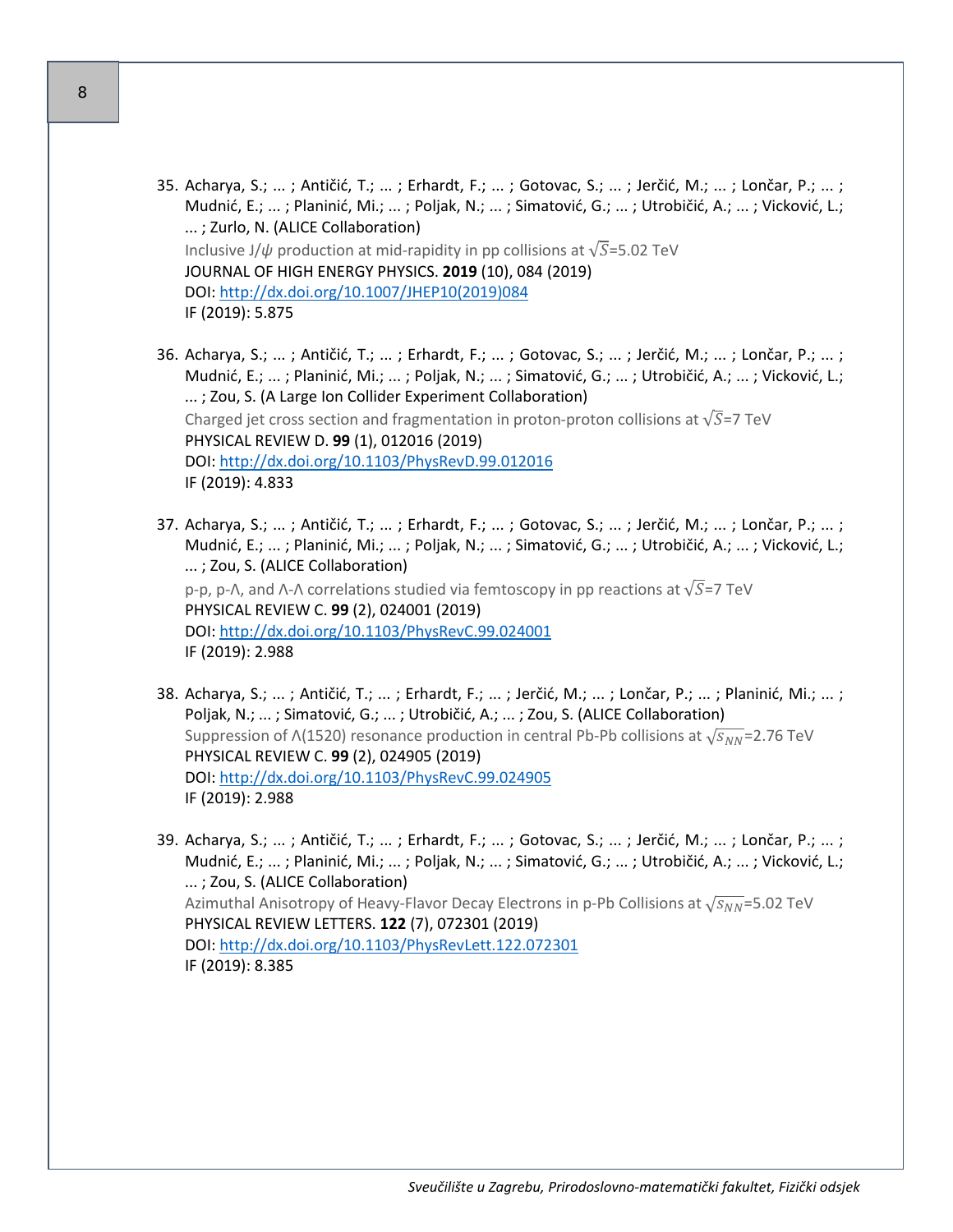- 40. Acharya, S.; ... ; Antičić, T.; ... ; Erhardt, F.; ... ; Gotovac, S.; ... ; Jerčić, M.; ... ; Lončar, P.; ... ; Mudnić, E.; ... ; Planinić, Mi.; ... ; Poljak, N.; ... ; Simatović, G.; ... ; Utrobičić, A.; ... ; Vicković, L.; ... ; Zou, S. (ALICE Collaboration) Relative particle yield fluctuations in Pb--Pb collisions at  $\sqrt{s_{NN}}$ =2.76 TeV EUROPEAN PHYSICAL JOURNAL C. **79** (3), 236 (2019) DOI: [http://dx.doi.org/10.1140/epjc/s10052](http://dx.doi.org/10.1140/epjc/s10052-019-6711-x)-019-6711-x IF (2019): 4.389
- 41. Acharya, S.; ... ; Antičić, T.; ... ; Erhardt, F.; ... ; Gotovac, S.; ... ; Jerčić, M.; ... ; Lončar, P.; ... ; Mudnić, E.; ... ; Planinić, Mi.; ... ; Poljak, N.; ... ; Simatović, G.; ... ; Utrobičić, A.; ... ; Vicković, L.; ... ; Zou, S. (ALICE Collaboration) Two-particle differential transverse momentum and number density correlations in p-Pb collisions at 5.02 TeV and Pb-Pb collisions at 2.76 TeV at the CERN Large Hadron Collider PHYSICAL REVIEW C. **100** (4), 044903 (2019) DOI:<http://dx.doi.org/10.1103/PhysRevC.100.044903> IF (2019): 2.988
- 42. Acharya, S.; ... ; Antičić, T.; ... ; Erhardt, F.; ... ; Gotovac, S.; ... ; Jerčić, M.; ... ; Lončar, P.; ... ; Mudnić, E.; ... ; Planinić, Mi.; ... ; Poljak, N.; ... ; Simatović, G.; ... ; Utrobičić, A.; ... ; Vicković, L.; ... ; Zou, S. (ALICE Collaboration) Centrality and pseudorapidity dependence of the charged-particle multiplicity density in Xe-Xe collisions at  $\sqrt{s_{NN}}$ =5.44 TeV PHYSICS LETTERS B. **790**, 35-48 (2019) DOI:<http://dx.doi.org/10.1016/j.physletb.2018.12.048> IF (2019): 4.384
- 43. Acharya, S.; ... ; Antičić, T.; ... ; Erhardt, F.; ... ; Gotovac, S.; ... ; Jerčić, M.; ... ; Lončar, P.; ... ; Mudnić, E.; ... ; Planinić, Mi.; ... ; Poljak, N.; ... ; Simatović, G.; ... ; Utrobičić, A.; ... ; Vicković, L.; ... ; Zou, S. (ALICE Collaboration) Dielectron and heavy-quark production in inelastic and high-multiplicity proton-proton collisions at  $\sqrt{s_{NN}}$ =13 TeV PHYSICS LETTERS B. **788**, 505-518 (2019) DOI:<http://dx.doi.org/10.1016/j.physletb.2018.11.009> IF (2019): 4.384

44. Adare, A.; ...; Makek, M.; ...; Zou, L. (PHENIX Collaboration) Beam Energy and Centrality Dependence of Direct-Photon Emission from Ultrarelativistic Heavy-Ion Collisions PHYSICAL REVIEW LETTERS. **123** (2), 022301 (2019) DOI:<http://dx.doi.org/10.1103/PhysRevLett.123.022301> IF (2019): 8.385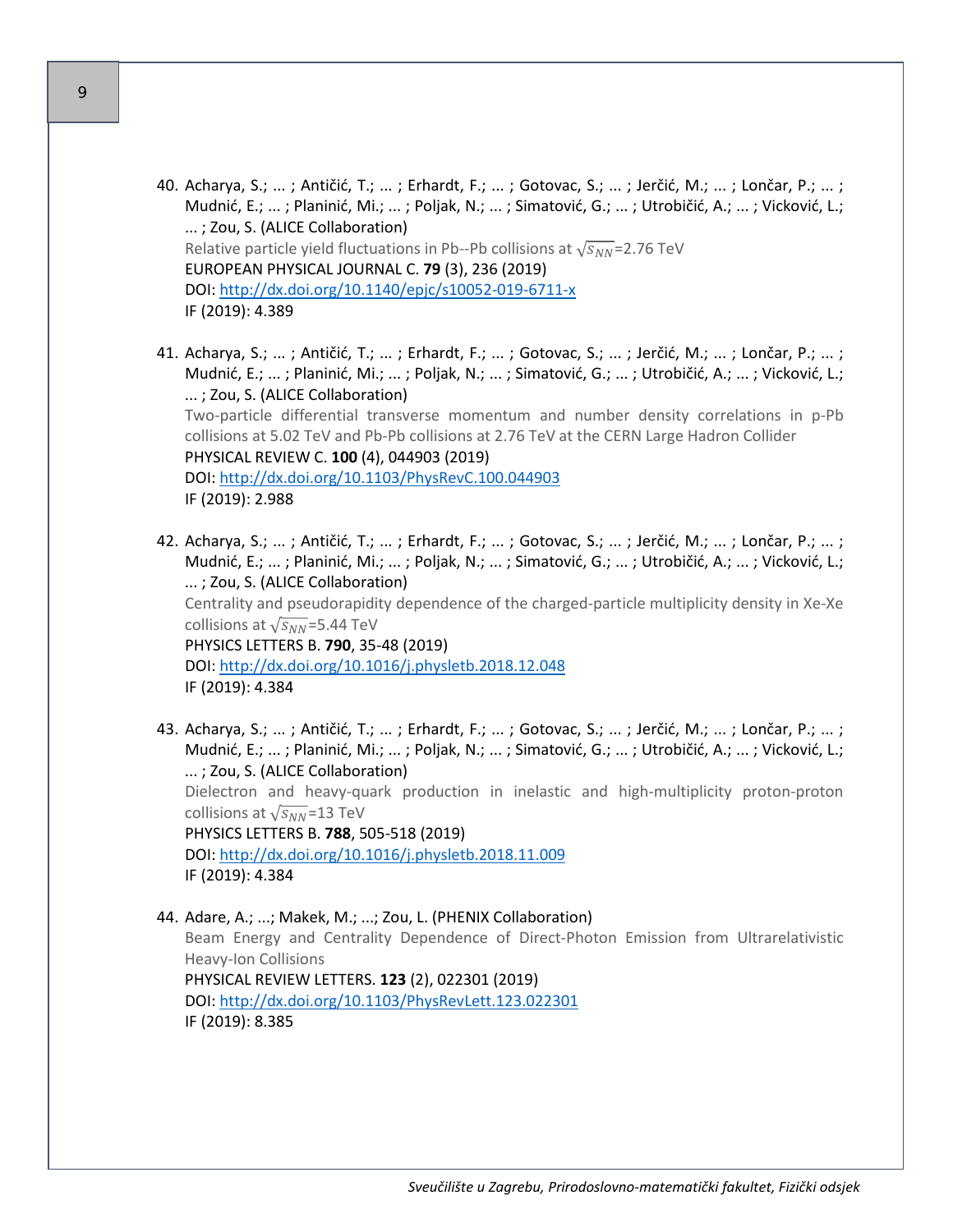45. Adare, A.; Aidala, C.; Ajitanand, N. N.; Akiba, Y.; Alfred, M.; Apadula, N.; Asano, H.; Azmoun, B.; Babintsev, V; Bagoly, A.; Bai, M.; Bandara, N. S.; Bannier, B.; Barish, K. N.; Bathe, S.; Bazilevsky, A.; Beaumier, M.; Beckman, S.; Belmont, R.; Berdnikov, A.; Berdnikov, Y.; Blau, D. S.; Boer, M.; Bok, J. S.; Boyle, K.; Brooks, M. L.; Bryslawskyj, J.; Bumazhnov, V; Campbell, S.; Roman, V. Canoa; Chen, C-H; Chi, C. Y.; Chiu, M.; Choi, I. J.; Choi, J. B.; Chujo, T.; Citron, Z.; Connors, M.; Csand, M.; Csorgo, T.; Danley, T. W.; Datta, A.; Daugherity, M. S.; David, G.; DeBlasio, K.; Dehmelt, K.; Denisov, A.; Deshpande, A.; Desmond, E. J.; Dion, A.; Diss, P. B.; Do, J. H.; Drees, A.; Drees, K. A.; Durham, J. M.; Durum, A.; Enokizono, A.; Esumi, S.; Fadem, B.; Fan, W.; Feege, N.; Fields, D. E.; Finger, M.; Finger, M., Jr.; Fokin, S. L.; Frantz, J. E.; Fran, A.; Frawley, A. D.; Gal, C.; Gallus, P.; Garg, P.; Ge, H.; Giordano, F.; Glenn, A.; Goto, Y.; Grau, N.; Greene, S., V; Perdekamp, M. Grosse; Gunji, T.; Hachiya, T.; Haggerty, J. S.; Hahn, K., I; Hamagaki, H.; Hamilton, H. F.; Han, S. Y.; Hanks, J.; Hasegawa, S.; Haseler, T. O. S.; Hashimoto, K.; He, X.; Hemmick, T. K.; Hill, J. C.; Hill, K.; Hodges, A.; Hollis, R. S.; Homma, K.; Hong, B.; Hoshino, T.; Hotvedt, N.; Huang, J.; Huang, S.; Imai, K.; Inaba, M.; Iordanova, A.; Isenhower, D.; Ivanishchev, D.; Jacak, B., V; Jezghani, M.; Ji, Z.; Jia, J.; Jiang, X.; Johnson, B. M.; Jouan, D.; Jumper, D. S.; Kanda, S.; Kang, J. H.; Kawall, D.; Kazantsev, A., V; Key, J. A.; Khachatryan, V; Khanzadeev, A.; Kim, C.; Kim, D. J.; Kim, E-J; Kim, G. W.; Kim, M.; Kimelman, B.; Kincses, D.; Kistenev, E.; Kitamura, R.; Klatsky, J.; Kleinjan, D.; Kline, P.; Koblesky, T.; Komkov, B.; Kotov, D.; Kurgyis, B.; Kurita, K.; Kurosawa, M.; Kwon, Y.; Lacey, R.; Lajoie, J. G.; Lebedev, A.; Lee, S.; Lee, S. H.; Leitch, M. J.; Leung, Y. H.; Lewis, N. A.; Li, X.; Li, X.; Lim, S. H.; Liu, M. X.; Lokos, S.; Lynch, D.; Majoros, T.; Makdisi, Y., I; Makek, M.; Manion, A.; Manko, V., I; Manne, E.; McCumber, M.; McGaughey, P. L.; McGlinchey, D.; McKinney, C.; Meles, A.; Mendoza, M.; Mignerey, A. C.; Mihalik, D. E.; Milov, A.; Mishra, D. K.; Mitchel, J. T.; Mitsuka, G.; Miyasaka, S.; Mizuno, S.; Mohanty, A. K.; Montuenga, P.; Moon, T.; Morrison, D. P.; Morrow, S., I; Moukhanova, T., V; Murakami, T.; Murata, J.; Mwai, A.; Nagashima, K.; Nagle, J. L.; Nagy, M., I; Nakagawa, I; Nakagomi, H.; Nakano, K.; Nattrass, C.; Netrakanti, P. K.; Niida, T.; Nishimura, S.; Nouicer, R.; Novak, T.; Novitzky, N.; Nyanin, A. S.; O'Brien, E.; Ogilvie, C. A.; Koop, J. D. Orjuela; Osborn, J. D.; Oskarsson, A.; Ozawa, K.; Pak, R.; Pantuev, V; Papavassiliou, V; Park, J. S.; Park, S.; Pate, S. F.; Patel, M.; Peng, J-C; Peng, W.; Perepelitsa, D., V; Perera, G. D. N.; Peressounko, D. Yu; PerezLara, C. E.; Perry, J.; Petti, R.; Pinkenburg, C.; Pinson, R.; Pisani, R. P.; Purschke, M. L.; Radzevich, P., V; Rak, J.; Ramson, B. J.; Ravinovich, I; Read, K. F.; Reynolds, D.; Riabov, V; Riabov, Y.; Richford, D.; Rinn, T.; Rolnick, S. D.; Rosati, M.; Rowan, Z.; Rubin, J. G.; Runchey, J.; Sahlmueller, B.; Saito, N.; Sakaguchi, T.; Sako, H.; Samsonov, V; Sarsour, M.; Sato, S.; Schaefer, B.; Schmoll, B. K.; Sedgwick, K.; Seidl, R.; Sen, A.; Seto, R.; Sett, P.; Sexton, A.; Sharma, D.; Shein, I; Shibata, T-A; Shigaki, K.; Shimomura, M.; Shukla, P.; Sickles, A.; Silva, C. L.; Silvermyr, D.; Singh, B. K.; Singh, C. P.; Singh, V; Skoby, M. J.; Slunecka, M.; Snowball, M.; Soltz, R. A.; Sondheim, W. E.; Sorensen, S. P.; Sourikova, I., V; Stankus, P. W.; Stepanov, M.; Stol, S. P.; Sugitate, T.; Sukhanov, A.; Sumita, T.; Sun, J.; Sun, Z.; Sziklai, J.; Taketani, A.; Tanida, K.; Tannenbaum, M. J.; Tarafdar, S.; Taranenko, A.; Tieulent, R.; Timilsina, A.; Todoroki, T.; Tomasek, M.; Towel, C. L.; Towel, R.; Towel, R. S.; Tserruya, I; Ueda, Y.; Ujvari, B.; van Hecke, H. W.; Velkovska, J.; Virius, M.; Vrba, V.; Wang, X. R.; Watanabe, Y.; Watanabe, Y. S.; Wei, F.; White, A. S.; Wong, C. P.; Woody, C. L.; Wysocki, M.; Xia, B.; Xu, C.; Xu, Q.; Xue, L.; Yalcin, S.; Yamaguchi, Y. L.; Yanovich, A.; Yoo, J. H.; Yoon, I; Yu, H.; Yushmanov, I. E.; Zajc, W. A.; Zelenski, A.; Zharko, S.; Zhou, S.; Zou, L. (PHENIX Collaboration) Multiparticle azimuthal correlations for extracting event-by-event elliptic and triangular flow in

Au plus Au collisions at  $\sqrt{s_{NN}}$ =200 GeV

PHYSICAL REVIEW C. **99** (2), 024903 (2019) DOI:<http://dx.doi.org/10.1103/PhysRevC.99.024903>

IF (2019): 2.988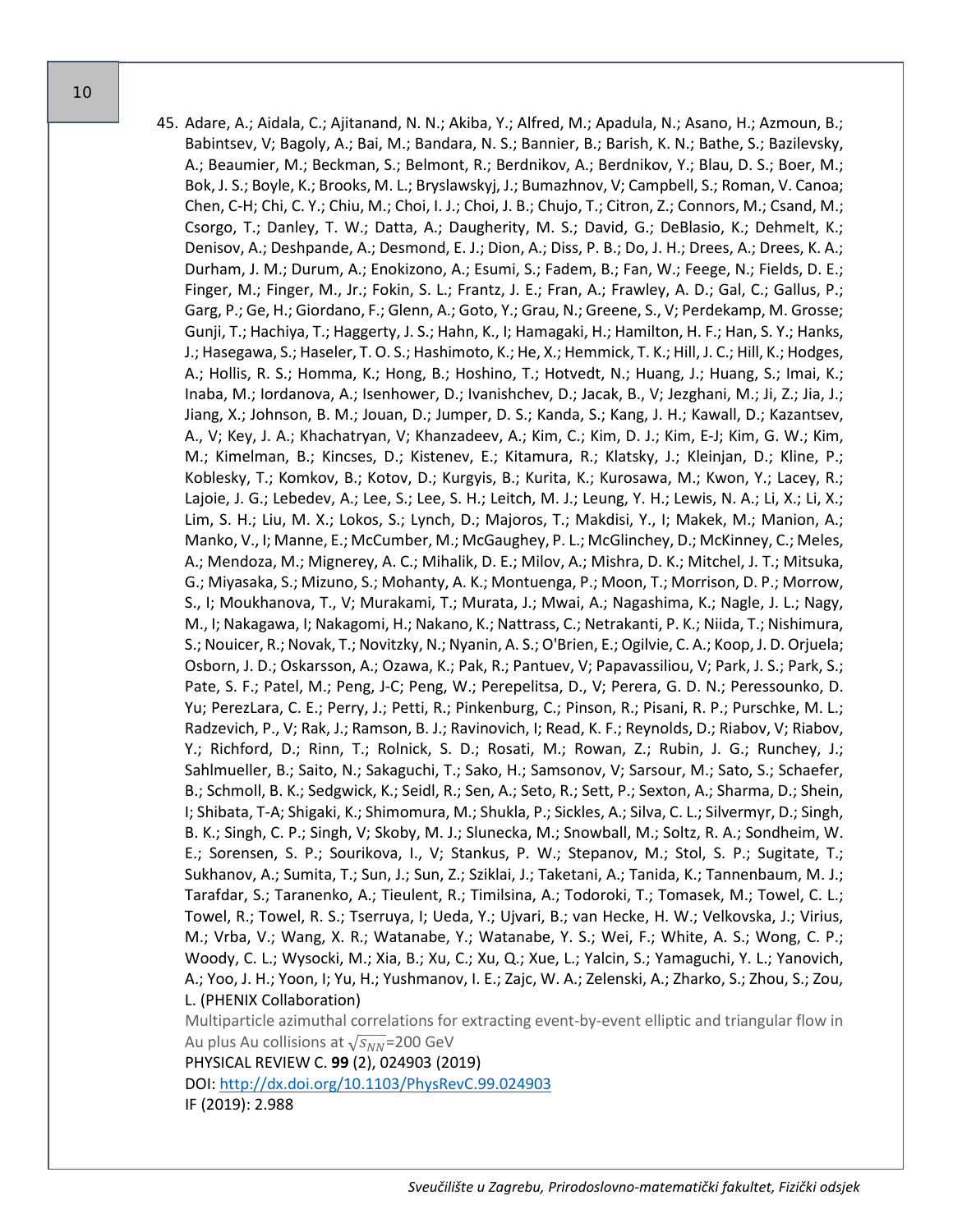46. Aidala, C.; Akiba, Y.; Alfred, M.; Andrieux, V.; Apadula, N.; Asano, H.; Azmoun, B.; Babintsev, V.; Bagoly, A.; Bandara, N. S.; Barish, K. N.; Bathe, S.; Bazilevsky, A.; Beaumier, M.; Belmont, R.; Berdnikov, A.; Berdnikov, Y.; Blau, D. S.; Boer, M.; Bok, J. S.; Brooks, M. L.; Bryslawskyj, J.; Bumazhnov, V.; Campbell, S.; Roman, V. Canoa; Cervantes, R.; Chi, C. Y.; Chiu, M.; Choi, I. J.; Choi, J. B.; Citron, Z.; Connors, M.; Cronin, N.; Csanad, M.; Csorgo, T.; Danley, T. W.; Daugherity, M. S.; David, G.; DeBlasio, K.; Dehmelt, K.; Denisov, A.; Deshpande, A.; Desmond, E. J.; Dion, A.; Dixit, D.; Do, J. H.; Drees, A.; Drees, K. A.; Durham, J. M.; Durum, A.; Enokizono, A.; En'yo, H.; Esumi, S.; Fadem, B.; Fan, W.; Feege, N.; Fields, D. E.; Finger, M.; Finger, M., Jr.; Fokin, S. L.; Frantz, J. E.; Franz, A.; Frawley, A. D.; Fukuda, Y.; Gal, C.; Gallus, P.; Garg, P.; Ge, H.; Giordano, F.; Goto, Y.; Grau, N.; Greene, S. V.; Perdekamp, M. Grosse; Gunji, T.; Guragain, H.; Hachiya, T.; Haggerty, J. S.; Hahn, K. I.; Hamagaki, H.; Hamilton, H. F.; Han, S. Y.; Hanks, J.; Hasegawa, S.; Haseler, T. O. S.; He, X.; Hemmick, T. K.; Hill, J. C.; Hill, K.; Hodges, A.; Hollis, R. S.; Homma, K.; Hong, B.; Hoshino, T.; Hotvedt, N.; Huang, J.; Huang, S.; Imai, K.; Inaba, M.; Iordanova, A.; Isenhower, D.; Ivanishchev, D.; Jacak, B. V.; Jezghani, M.; Ji, Z.; Jiang, X.; Johnson, B. M.; Jouan, D.; Jumper, D. S.; Kang, J. H.; Kapukchyan, D.; Karthas, S.; Kawall, D.; Kazantsev, A. V.; Khachatryan, V.; Khanzadeev, A.; Kim, C.; Kim, E. -J.; Kim, M.; Kincses, D.; Kistenev, E.; Klatsky, J.; Kline, P.; Koblesky, T.; Kotov, D.; Kudo, S.; Kurgyis, B.; Kurita, K.; Kwon, Y.; Lajoie, J. G.; Lebedev, A.; Lee, S.; Lee, S. H.; Leitch, M. J.; Leung, Y. H.; Lewis, N. A.; Li, X.; Lim, H.; Liu, M. X.; Loggins, V. -R.; Lokos, S.; Lovasz, K.; Lynch, D.; Majoros, T.; Makdisi, Y. I.; Makek, M.; Manko, V. I.; Mannel, E.; McCumber, M.; McGaughey, P. L.; McGlinchey, D.; McKinney, C.; Mendoza, M.; Mignerey, A. C.; Mihalik, D. E.; Milov, A.; Mishra, D. K.; Mitchell, J. T.; Mitsuka, G.; Miyasaka, S.; Mizuno, S.; Montuenga, P.; Moon, T.; Morrison, D. P.; Morrow, S. I.; Murakami, T.; Murata, J.; Nagai, K.; Nagashima, K.; Nagashima, T.; Nagle, J. L.; Nagy, M. I.; Nakagawa, I.; Nakano, K.; Nattrass, C.; Niida, T.; Nouicer, R.; Novak, T.; Novitzky, N.; Nyanin, A. S.; O'Brien, E.; Ogilvie, C. A.; Koop, J. D. Orjuela; Osborn, J. D.; Oskarsson, A.; Ottino, G. J.; Ozawa, K.; Pantuev, V.; Papavassiliou, V.; Park, J. S.; Park, S.; Pate, S. F.; Patel, M.; Peng, W.; Perepelitsa, D. V.; Perera, G. D. N.; Peressounko, D. Yu.; PerezLara, C. E.; Perry, J.; Petti, R.; Phipps, M.; Pinkenburg, C.; Pisani, R. P.; Purschke, M. L.; Radzevich, P. V.; Read, K. F.; Reynolds, D.; Riabov, V.; Riabov, Y.; Richford, D.; Rinn, T.; Rolnick, S. D.; Rosati, M.; Rowan, Z.; Runchey, J.; Safonov, A. S.; Sakaguchi, T.; Sako, H.; Samsonov, V.; Sarsour, M.; Sato, S.; Schaefer, B.; Schmoll, B. K.; Sedgwick, K.; Seidl, R.; Sen, A.; Seto, R.; Sexton, A.; Sharma, D.; Shein, I.; Shibata, T. -A.; Shigaki, K.; Shimomura, M.; Shioya, T.; Shukla, P.; Sickles, A.; Silva, C. L.; Silvermyr, D.; Singh, B. K.; Singh, C. P.; Singh, V.; Skoby, M. J.; Slunecka, M.; Snowball, M.; Soltz, R. A.; Sondheim, W. E.; Sorensen, S. P.; Sourikova, I. V.; Stankus, P. W.; Stoll, S. P.; Sugitate, T.; Sukhanov, A.; Sumita, T.; Sun, J.; Sun, Z.; Sziklai, J.; Tanida, K.; Tannenbaum, M. J.; Tarafdar, S.; Taranenko, A.; Tarnai, G.; Tieulent, R.; Timilsina, A.; Todoroki, T.; Tomasek, M.; Towell, C. L.; Towell, R. S.; Tserruya, I.; Ueda, Y.; Ujvari, B.; van Hecke, H. W.; Velkovska, J.; Virius, M.; Vrba, V.; Vukman, N.; Wang, X. R.; Watanabe, Y. S.; Wong, C. P.; Woody, C. L.; Xu, C.; Xu, Q.; Xue, L.; Yalcin, S.; Yamaguchi, Y. L.; Yamamoto, H.; Yanovich, A.; Yoo, J. H.; Yoon, I.; Yu, H.; Yushmanov, I. E.; Zajc, W. A.; Zelenski, A.; Zharko, S.; Zou, L. (PHENIX Collaboration)

Measurements of  $\mu\mu$  pairs from open heavy flavor and Drell-Yan in p plus p collisions at  $\sqrt{s}$ =200 GeV

PHYSICAL REVIEW D. **99** (7), 072003 (2019) DOI:<http://dx.doi.org/10.1103/PhysRevD.99.072003> IF (2019): 4.833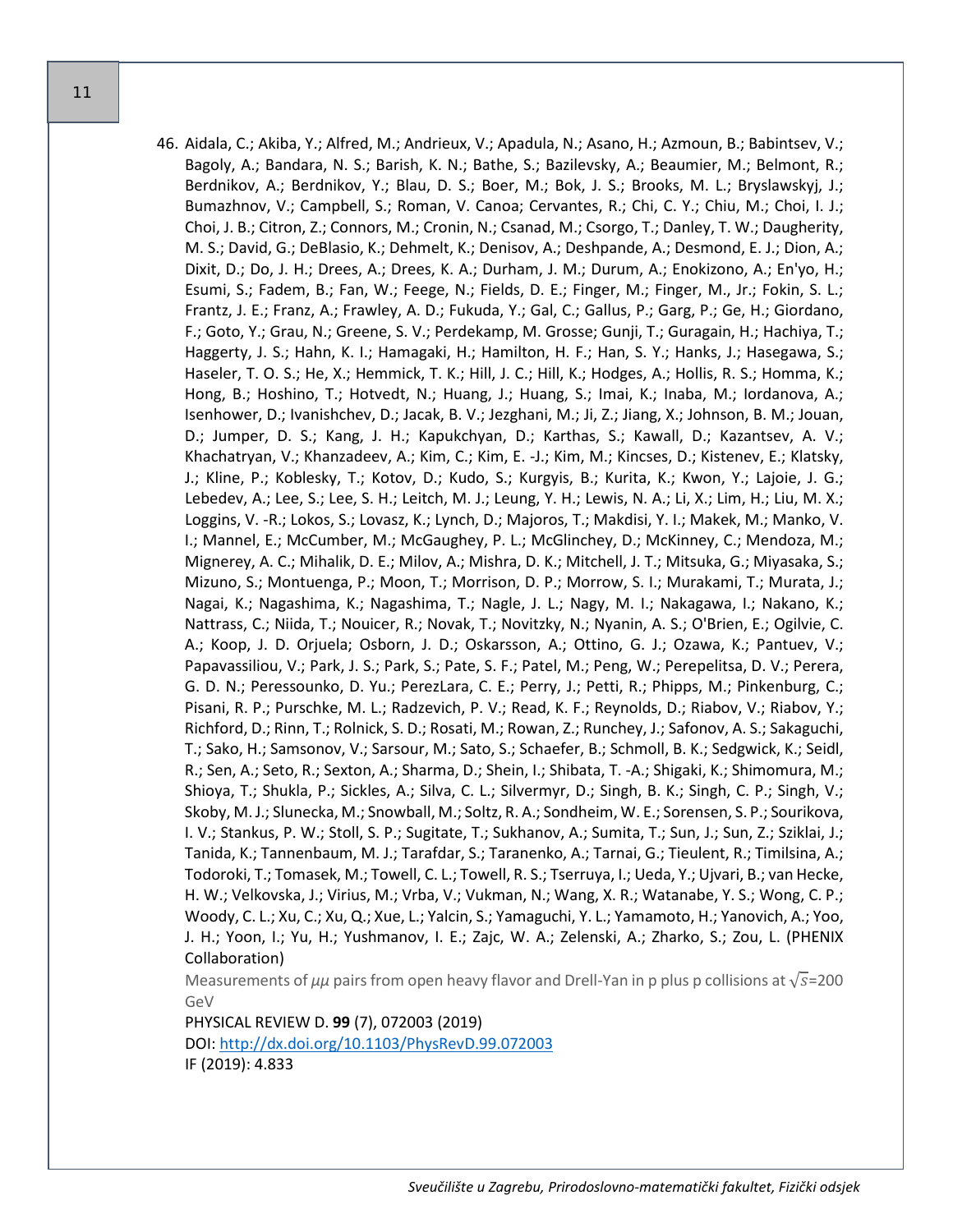47. Aidala, C.; Akiba, Y.; Alfred, M.; Andrieux, V.; Apadula, N.; Asano, H.; Azmoun, B.; Babintsev, V.; Bandara, N. S.; Barish, K. N.; Bathe, S.; Bazilevsky, A.; Beaumier, M.; Belmont, R.; Berdnikov, A.; Berdnikov, Y.; Blau, D. S.; Bok, J. S.; Brooks, M. L.; Bryslawskyj, J.; Bumazhnov, V.; Campbell, S.; Roman, V. Canoa; Cervantes, R.; Chi, C. Y.; Chiu, M.; Choi, I. J.; Choi, J. B.; Citron, Z.; Connors, M.; Cronin, N.; Csanad, M.; Csorgo, T.; Danley, T. W.; Daugherity, M. S.; David, G.; DeBlasio, K.; Dehmelt, K.; Denisov, A.; Deshpande, A.; Desmond, E. J.; Dion, A.; Dixit, D.; Do, J. H.; Drees, A.; Drees, K. A.; Durham, J. M.; Durum, A.; Enokizono, A.; En'yo, H.; Esumi, S.; Fadem, B.; Fan, W.; Feege, N.; Fields, D. E.; Finger, M.; Finger, M., Jr.; Fokin, S. L.; Frantz, J. E.; Franz, A.; Frawley, A. D.; Fukuda, Y.; Gal, C.; Gallus, P.; Gamez, E. A.; Garg, P.; Ge, H.; Giordano, F.; Goto, Y.; Grau, N.; Greene, S. V.; Perdekamp, M. Grosse; Gunji, T.; Guragain, H.; Hachiya, T.; Haggerty, J. S.; Hahn, K. I.; Hamagaki, H.; Hamilton, H. F.; Han, S. Y.; Hanks, J.; Hasegawa, S.; Haseler, T. O. S.; He, X.; Hemmick, T. K.; Hill, J. C.; Hill, K.; Hodges, A.; Hollis, R. S.; Homma, K.; Hong, B.; Hoshino, T.; Hotvedt, N.; Huang, J.; Huang, S.; Imai, K.; Inaba, M.; Iordanova, A.; Isenhower, D.; Ishimaru, S.; Ivanishchev, D.; Jacak, B. V.; Jezghani, M.; Ji, Z.; Jiang, X.; Johnson, B. M.; Jouan, D.; Jumper, D. S.; Kang, J. H.; Kapukchyan, D.; Karthas, S.; Kawall, D.; Kazantsev, A. V.; Khachatryan, V.; Khanzadeev, A.; Kim, C.; Kim, E. -J.; Kim, M.; Kincses, D.; Kistenev, E.; Klatsky, J.; Kline, P.; Koblesky, T.; Kotov, D.; Kudo, S.; Kurgyis, B.; Kurita, K.; Kwon, Y.; Lajoie, J. G.; Lebedev, A.; Lee, S.; Lee, S. H.; Leitch, M. J.; Leung, Y. H.; Lewis, N. A.; Li, X.; Lim, S. H.; Liu, M. X.; Loggins, V. -R.; Lokos, S.; Lovasz, K.; Lynch, D.; Majoros, T.; Makdisi, Y. I.; Makek, M.; Manko, V. I.; Mannel, E.; McCumber, M.; McGaughey, P. L.; McGlinchey, D.; McKinney, C.; Mendoza, M.; Metzger, W. J.; Mignerey, A. C.; Milov, A.; Mishra, D. K.; Mitchell, J. T.; Mitrankov, Iu.; Mitsuka, G.; Miyasaka, S.; Mizuno, S.; Montuenga, P.; Moon, T.; Morrison, D. P.; Morrow, S. I.; Murakami, T.; Murata, J.; Nagai, K.; Nagashima, K.; Nagashima, T.; Nagle, J. L.; Nagy, M. I.; Nakagawa, I.; Nakano, K.; Nattrass, C.; Nelson, S.; Niida, T.; Nishitani, R.; Nouicer, R.; Novak, T.; Novitzky, N.; Nyanin, A. S.; O'Brien, E.; Ogilvie, C. A.; Koop, J. D. Orjuela; Osborn, J. D.; Oskarsson, A.; Ottino, G. J.; Ozawa, K.; Pantuev, V.; Papavassiliou, V.; Park, J. S.; Park, S.; Pate, S. F.; Patel, M.; Peng, W.; Perepelitsa, D. V.; Perera, G. D. N.; Peressounko, D. Yu.; PerezLara, C. E.; Perry, J.; Petti, R.; Phipps, M.; Pinkenburg, C.; Pisani, R. P.; Pun, A.; Purschke, M. L.; Radzevich, P. V.; Read, K. F.; Reynolds, D.; Riabov, V.; Riabov, Y.; Richford, D.; Rinn, T.; Rolnick, S. D.; Rosati, M.; Rowan, Z.; Runchey, J.; Safonov, A. S.; Sakaguchi, T.; Sako, H.; Samsonov, V.; Sarsour, M.; Sato, S.; Scarlett, C. Y.; Schaefer, B.; Schmoll, B. K.; Sedgwick, K.; Seidl, R.; Sen, A.; Seto, R.; Sexton, A.; Sharma, D.; Shein, I.; Shibata, T. -A.; Shigaki, K.; Shimomura, M.; Shioya, T.; Shukla, P.; Sickles, A.; Silva, C. L.; Silvermyr, D.; Singh, B. K.; Singh, C. P.; Singh, V.; Skoby, M. J.; Slunecka, M.; Smith, K. L.; Snowball, M.; Soltz, R. A.; Sondheim, W. E.; Sorensen, S. P.; Sourikova, I. V.; Stankus, P. W.; Stoll, S. P.; Sugitate, T.; Sukhanov, A.; Sumita, T.; Sun, J.; Sun, Z.; Suzuki, S.; Sziklai, J.; Tanida, K.; Tannenbaum, M. J.; Tarafdar, S.; Taranenko, A.; Tarnai, G.; Tieulent, R.; Timilsina, A.; Todoroki, T.; Tomasek, M.; Towell, C. L.; Towell, R. S.; Tserruya, I.; Ueda, Y.; Ujvari, B.; van Hecke, H. W.; Velkovska, J.; Virius, M.; Vrba, V.; Vukman, N.; Wang, X. R.; Wang, Z.; Watanabe, Y. S.; Wong, C. P.; Woody, C. L.; Xu, C.; Xu, Q.; Xue, L.; Yalcin, S.; Yamaguchi, Y. L.; Yamamoto, H.; Yanovich, A.; Yoo, J. H.; Yoon, I.; Yu, H.; Yushmanov, I. E.; Zajc, W. A.; Zelenski, A.; Zhai, Y.; Zharko, S.; Zou, L. (PHENIX Collaboration)

Nuclear Dependence of the Transverse Single-Spin Asymmetry in the Production of Charged Hadrons at Forward Rapidity in Polarized p plus p, p plus Al, and p plus Au Collisions at  $\sqrt{s_{NN}}$ =200 GeV

PHYSICAL REVIEW LETTERS. **123** (12), 122001 (2019) DOI:<http://dx.doi.org/10.1103/PhysRevLett.123.122001> IF (2019): 8.385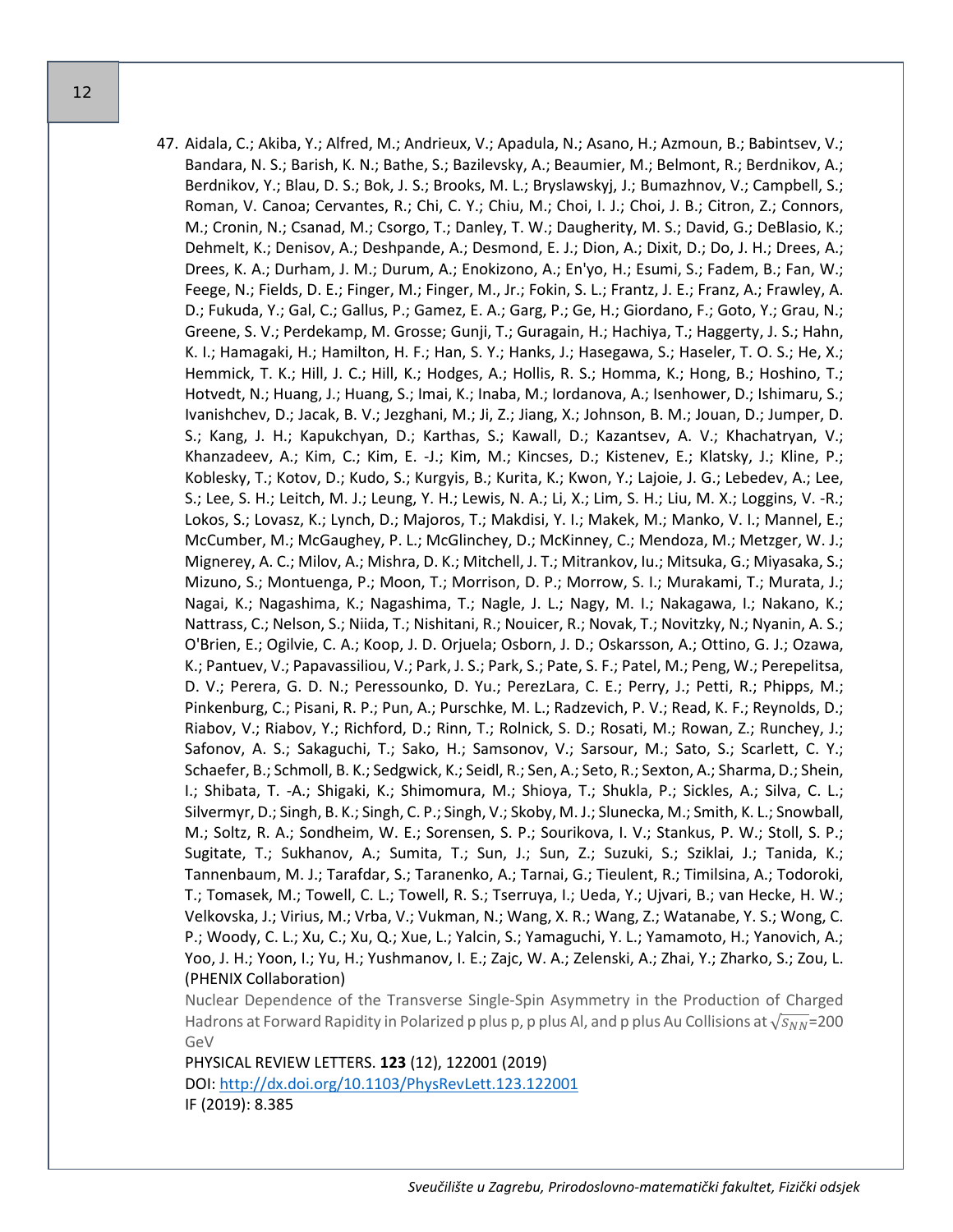48. Aidala, C.; Akiba, Y.; Alfred, M.; Andrieux, V; Apadula, N.; Asano, H.; Azmoun, B.; Babintsev, V; Bandara, N. S.; Barish, K. N.; Bathe, S.; Bazilevsky, A.; Beaumier, M.; Belmont, R.; Berdnikov, A.; Berdnikov, Y.; Blau, D. S.; Boer, M.; Bok, J. S.; Brooks, M. L.; Bryslawskyj, J.; Bumazhnov, V; Campbell, S.; Roman, V. Canoa; Cervantes, R.; Chi, C. Y.; Chiu, M.; Choi, I. J.; Choi, J. B.; Citron, Z.; Connors, M.; Cronin, N.; Csanad, M.; Csorgo, T.; Danley, T. W.; Daugherity, M. S.; David, G.; DeBlasio, K.; Dehmelt, K.; Denisov, A.; Deshpande, A.; Desmond, E. J.; Dion, A.; Dixit, D.; Do, J. H.; Drees, A.; Drees, K. A.; Durham, J. M.; Durum, A.; Enokizono, A.; En'yo, H.; Esumi, S.; Fadem, B.; Fan, W.; Feege, N.; Fields, D. E.; Finger, M.; Finger, M., Jr.; Fokin, S. L.; Frantz, J. E.; Franz, A.; Frawley, A. D.; Fukuda, Y.; Gal, C.; Gallus, P.; Garg, P.; Ge, H.; Giordano, F.; Goto, Y.; Grau, N.; Greene, S., V; Perdekamp, M. Grosse; Gunji, T.; Guragain, H.; Hachiya, T.; Haggerty, J. S.; Hahn, K., I; Hamagaki, H.; Hamilton, H. F.; Han, S. Y.; Hanks, J.; Hasegawa, S.; Haseler, T. O. S.; He, X.; Hemmick, T. K.; Hill, J. C.; Hill, K.; Hodges, A.; Hollis, R. S.; Homma, K.; Hong, B.; Hoshino, T.; Hotvedt, N.; Huang, J.; Huang, S.; Imai, K.; Inaba, M.; Iordanova, A.; Isenhower, D.; Ivanishchev, D.; Jacak, B., V; Jezghani, M.; Ji, Z.; Jiang, X.; Johnson, B. M.; Jouan, D.; Jumper, D. S.; Kang, J. H.; Kapukchyan, D.; Karthas, S.; Kawall, D.; Kazantsev, A., V; Khachatryan, V; Khanzadeev, A.; Kim, C.; Kim, E-J; Kim, M.; Kincses, D.; Kistenev, E.; Klatsky, J.; Kline, P.; Koblesky, T.; Kotov, D.; Kudo, S.; Kurgyis, B.; Kurita, K.; Kwon, Y.; Lajoie, J. G.; Lebedev, A.; Lee, S.; Lee, S. H.; Leitch, M. J.; Leung, Y. H.; Lewis, N. A.; Li, X.; Lim, S. H.; Liu, M. X.; Loggins, V-R; Lokos, S.; Lovasz, K.; Lynch, D.; Majoros, T.; Makdisi, Y., I; Makek, M.; Manko, V., I; Mannel, E.; McCumber, M.; McGaughey, P. L.; McGlinchey, D.; McKinney, C.; Mendoza, M.; Metzger, W. J.; Mignerey, A. C.; Mihalik, D. E.; Milov, A.; Mishra, D. K.; Mitchell, J. T.; Mitrankov, I; Mitsuka, G.; Miyasaka, S.; Mizuno, S.; Montuenga, P.; Moon, T.; Morrison, D. P.; Morrow, S., I; Murakami, T.; Murata, J.; Nagai, K.; Nagashima, K.; Nagashima, T.; Nagle, J. L.; Nagy, M., I; Nakagawa, I; Nakano, K.; Nattrass, C.; Niida, T.; Nishitani, R.; Nouicer, R.; Novak, T.; Novitzky, N.; Nyanin, A. S.; O'Brien, E.; Ogilvie, C. A.; Koop, J. D. Orjuela; Osborn, J. D.; Oskarsson, A.; Ottino, G. J.; Ozawa, K.; Pantuev, V; Papavassiliou, V; Park, J. S.; Park, S.; Pate, S. F.; Patel, M.; Peng, W.; Perepelitsa, D., V; Perera, G. D. N.; Peressounko, D. Yu; PerezLara, C. E.; Perry, J.; Petti, R.; Phipps, M.; Pinkenburg, C.; Pisani, R. P.; Pun, A.; Purschke, M. L.; Radzevich, P., V; Read, K. F.; Reynolds, D.; Riabov, V; Riabov, Y.; Richford, D.; Rinn, T.; Rolnick, S. D.; Rosati, M.; Rowan, Z.; Runchey, J.; Safonov, A. S.; Sakaguchi, T.; Sako, H.; Samsonov, V; Sarsour, M.; Sato, S.; Schaefer, B.; Schmoll, B. K.; Sedgwick, K.; Seidl, R.; Sen, A.; Seto, R.; Sexton, A.; Sharma, D.; Shein, I; Shibata, T-A; Shigaki, K.; Shimomura, M.; Shioya, T.; Shukla, P.; Sickles, A.; Silva, C. L.; Silvermyr, D.; Singh, B. K.; Singh, C. P.; Singh, V; Skoby, M. J.; Slunecka, M.; Smith, K. L.; Snowball, M.; Soltz, R. A.; Sondheim, W. E.; Sorensen, S. P.; Sourikova, I., V; Stankus, P. W.; Stoll, S. P.; Sugitate, T.; Sukhanov, A.; Sumita, T.; Sun, J.; Sun, Z.; Suzuki, S.; Sziklai, J.; Tanida, K.; Tannenbaum, M. J.; Tarafdar, S.; Taranenko, A.; Tarnai, G.; Tieulent, R.; Timilsina, A.; Todoroki, T.; Tomasek, M.; Towell, C. L.; Towell, R. S.; Tserruya, I; Ueda, Y.; Ujvari, B.; van Hecke, H. W.; Velkovska, J.; Virius, M.; Vrba, V.; Vukman, N.; Wang, X. R.; Wang, Z.; Watanabe, Y. S.; Wong, C. P.; Woody, C. L.; Xu, C.; Xu, Q.; Xue, L.; Yalcin, S.; Yamaguchi, Y. L.; Yamamoto, H.; Yanovich, A.; Yoo, J. H.; Yoon, I; Yu, H.; Yushmanov, I. E.; Zajc, W. A.; Zelenski, A.; Zharko, S.; Zou, L. (PHENIX Collaboration) Nonperturbative-transverse-momentum broadening in dihadron angular correlations in  $\sqrt{s_{NN}}$ =200 GeV proton-nucleus collisions

PHYSICAL REVIEW C. **99** (4), 044912 (2019)

DOI:<http://dx.doi.org/10.1103/PhysRevC.99.044912> IF (2019): 2.988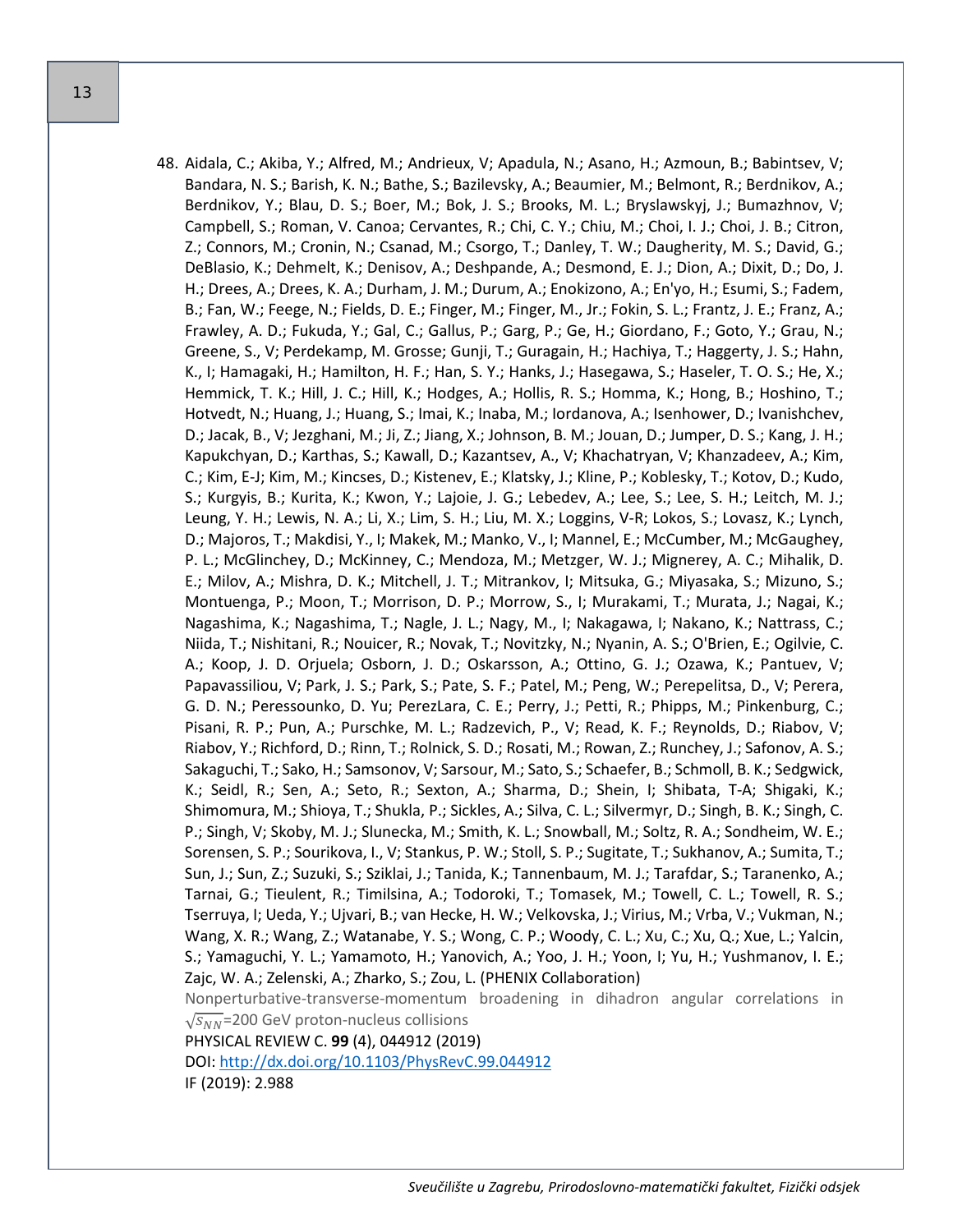49. Aidala, C.; Akiba, Y.; Alfred, M.; Andrieux, V; Apadula, N.; Asano, H.; Azmoun, B.; Babintsev, V; Bandara, N. S.; Barish, K. N.; Bathe, S.; Bazilevsky, A.; Beaumier, M.; Belmont, R.; Berdnikov, A.; Berdnikov, Y.; Blau, D. S.; Bok, J. S.; Brooks, M. L.; Bryslawskyj, J.; Bumazhnov, V; Campbell, S.; Roman, V. Canoa; Cervantes, R.; Chi, C. Y.; Chiu, M.; Choi, I. J.; Choi, J. B.; Citron, Z.; Connors, M.; Cronin, N.; Csanad, M.; Csorgo, T.; Danley, T. W.; Daugherity, M. S.; David, G.; DeBlasio, K.; Dehmelt, K.; Denisov, A.; Deshpande, A.; Desmond, E. J.; Dion, A.; Dixit, D.; Do, J. H.; Drees, A.; Drees, K. A.; Durham, J. M.; Durum, A.; Enokizono, A.; En'yo, H.; Esumi, S.; Fadem, B.; Fan, W.; Feege, N.; Fields, D. E.; Finger, M.; Finger, M., Jr.; Fokin, S. L.; Frantz, J. E.; Franz, A.; Frawley, A. D.; Fukuda, Y.; Gal, C.; Gallus, P.; Gamez, E. A.; Garg, P.; Ge, H.; Giordano, F.; Goto, Y.; Grau, N.; Greene, S., V; Perdekamp, M. Grosse; Gunji, T.; Guragain, H.; Hachiya, T.; Haggerty, J. S.; Hahn, K., I; Hamagaki, H.; Hamilton, H. F.; Han, S. Y.; Hanks, J.; Hasegawa, S.; Haseler, T. O. S.; He, X.; Hemmick, T. K.; Hill, J. C.; Hill, K.; Hodges, A.; Hollis, R. S.; Homma, K.; Hong, B.; Hoshino, T.; Hotvedt, N.; Huang, J.; Huang, S.; Imai, K.; Inaba, M.; Iordanova, A.; Isenhower, D.; Ishimaru, S.; Ivanishchev, D.; Jacak, B., V; Jezghani, M.; Ji, Z.; Jiang, X.; Johnson, B. M.; Jouan, D.; Jumper, D. S.; Kang, J. H.; Kapukchyan, D.; Karthas, S.; Kawall, D.; Kazantsev, A., V; Khachatryan, V; Khanzadeev, A.; Kim, C.; Kim, E-J; Kim, M.; Kincses, D.; Kistenev, E.; Klatsky, J.; Kline, P.; Koblesky, T.; Kotov, D.; Kudo, S.; Kurgyis, B.; Kurita, K.; Kwon, Y.; Lajoie, J. G.; Lebedev, A.; Lee, S.; Lee, S. H.; Leitch, M. J.; Leung, Y. H.; Lewis, N. A.; Li, X.; Lim, S. H.; Liu, M. X.; Loggins, V-R; Lokos, S.; Lovasz, K.; Lynch, D.; Majoros, T.; Makdisi, Y., I; Makek, M.; Manko, V., I; Mannel, E.; McCumber, M.; McGaughey, P. L.; McGlinchey, D.; McKinney, C.; Mendoza, M.; Metzger, W. J.; Mignerey, A. C.; Milov, A.; Mishra, D. K.; Mitchell, J. T.; Mitrankov, Iu; Mitsuka, G.; Miyasaka, S.; Mizuno, S.; Montuenga, P.; Moon, T.; Morrison, D. P.; Morrow, S., I; Murakami, T.; Murata, J.; Nagai, K.; Nagashima, K.; Nagashima, T.; Nagle, J. L.; Nagy, M., I; Nakagawa, I; Nakano, K.; Nattrass, C.; Nelson, S.; Niida, T.; Nishitani, R.; Nouicer, R.; Novak, T.; Novitzky, N.; Nyanin, A. S.; O'Brien, E.; Ogilvie, C. A.; Koop, J. D. Orjuela; Osborn, J. D.; Oskarsson, A.; Ottino, G. J.; Ozawa, K.; Pantuev, V; Papavassiliou, V; Park, J. S.; Park, S.; Pate, S. F.; Patel, M.; Peng, W.; Perepelitsa, D., V; Perera, G. D. N.; Peressounko, D. Yu; PerezLara, C. E.; Perry, J.; Petti, R.; Phipps, M.; Pinkenburg, C.; Pisani, R. P.; Pun, A.; Purschke, M. L.; Radzevich, P., V; Read, K. F.; Reynolds, D.; Riabov, V; Riabov, Y.; Richford, D.; Rinn, T.; Rolnick, S. D.; Rosati, M.; Rowan, Z.; Runchey, J.; Safonov, A. S.; Sakaguchi, T.; Sako, H.; Samsonov, V; Sarsour, M.; Sato, S.; Scarlett, C. Y.; Schaefer, B.; Schmoll, B. K.; Sedgwick, K.; Seidl, R.; Sen, A.; Seto, R.; Sexton, A.; Sharma, D.; Shein, I; Shibata, T-A; Shigaki, K.; Shimomura, M.; Shioya, T.; Shukla, P.; Sickles, A.; Silva, C. L.; Silvermyr, D.; Singh, B. K.; Singh, C. P.; Singh, V; Skoby, M. J.; Slunecka, M.; Smith, K. L.; Snowball, M.; Soltz, R. A.; Sondheim, W. E.; Sorensen, S. P.; Sourikova, I., V; Stankus, P. W.; Stoll, S. P.; Sugitate, T.; Sukhanov, A.; Sumita, T.; Sun, J.; Sun, Z.; Suzuki, S.; Sziklai, J.; Tanida, K.; Tannenbaum, M. J.; Tarafdar, S.; Taranenko, A.; Tarnai, G.; Tieulent, R.; Timilsina, A.; Todoroki, T.; Tomasek, M.; Towell, C. L.; Towell, R. S.; Tserruya, I; Ueda, Y.; Ujvari, B.; van Hecke, H. W.; Velkovska, J.; Virius, M.; Vrba, V.; Vukman, N.; Wang, X. R.; Wang, Z.; Watanabe, Y. S.; Wong, C. P.; Woody, C. L.; Xu, C.; Xu, Q.; Xue, L.; Yalcin, S.; Yamaguchi, Y. L.; Yamamoto, H.; Yanovich, A.; Yoo, J. H.; Yoon, I; Yu, H.; Yushmanov, I. E.; Zajc, W. A.; Zelenski, A.; Zhai, Y.; Zharko, S.; Zou, L. (PHENIX Collaboration) Measurement of charm and bottom production from semileptonic hadron decays in p+p collisions at  $\sqrt{s}$ =200 GeV PHYSICAL REVIEW D. **99** (9), 092003 (2019) DOI:<http://dx.doi.org/10.1103/PhysRevD.99.092003>

IF (2019): 4.833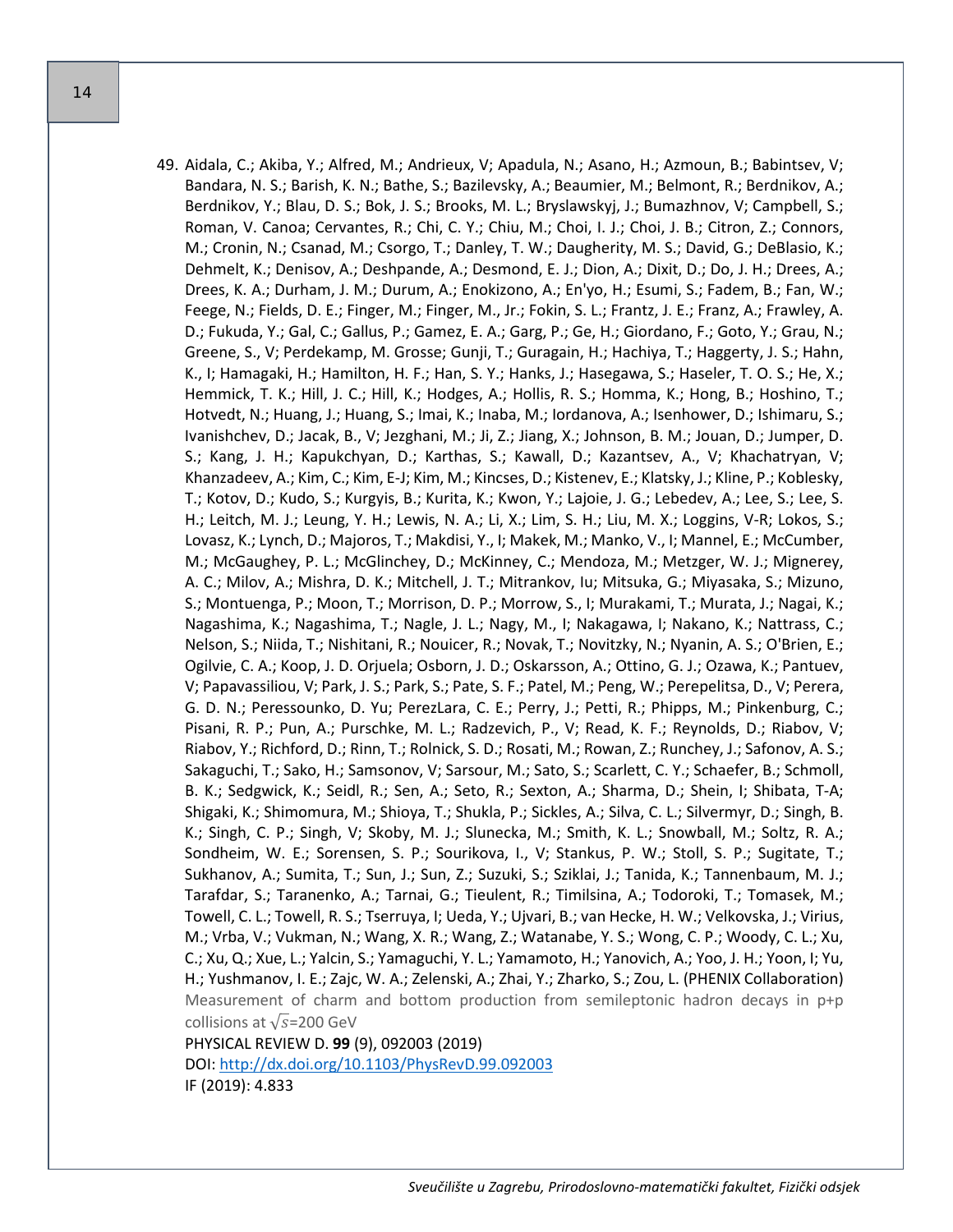- 15
- 50. Albayrak, I.; Mamyan, V.; Christy, M. E.; Ahmidouch, A.; Arrington, J.; Asaturyan, A.; Bodek, A.; Bosted, P.; Bradford, R.; Brash, E.; Bruell, A.; Butuceanu, C.; Coleman, S. J.; Commisso, M.; Connell, S. H.; Dalton, M. M.; Danagoulian, S.; Daniel, A.; Day, D. B.; Dhamija, S.; Dunne, J.; Dutta, D.; Ent, R.; Gaskell, D.; Gasparian, A.; Gran, R.; Horn, T.; Huang, Liting; Huber, G. M.; Jayalath, C.; Johnson, M.; Jones, M. K.; Kalantarians, N.; Liyanage, A.; Keppel, C. E.; Kinney, E.; Li, Y.; Malace, S.; Manly, S.; Markowitz, P.; Maxwell, J.; Mbianda, N. N.; McFarland, K. S.; Meziane, M.; Meziani, Z. E.; Mills, G. B.; Mkrtchyan, H.; Mkrtchyan, A.; Mulholland, J.; Nelson, J.; Niculescu, G.; Niculescu, I.; Pentchev, L.; Puckett, A.; Punjabi, V.; Qattan, I. A.; Reimer, P. E.; Reinhold, J.; Rodriguez, V. M.; Rondon-Aramayo, O.; Sakuda, M.; Sakumoto, W. K.; Segbefia, E.; Ševa, T.; Sick, I.; Slifer, K.; Smith, G. R.; Steinman, J.; Solvignon, P.; Tadevosyan, V.; Tajima, S.; Tvaskis, V.; Vulcan, W. F.; Walton, T.; Wesselmann, F. R.; Wood, S. A.; Ye, Zhihong (E06-009 Collaboration) Measurements of Nonsinglet Moments of the Nucleon Structure Functions and Comparison to Predictions from Lattice QCD for  $Q^2 = 4$  GeV<sup>2</sup> PHYSICAL REVIEW LETTERS. **123** (2), 022501 (2019)

DOI:<http://dx.doi.org/10.1103/PhysRevLett.123.022501> IF (2019): 8.385

51. Amaducci, S.; Cosentino, L.; Barbagallo, M.; Colonna, N.; Mengoni, A.; Massimi, C.; Lo Meo, S.; Finocchiaro, P.; Aberle, O.; Andrzejewski, J.; Audouin, L.; Bacak, M.; Balibrea, J.; Becvar, F.; Berthoumieux, E.; Billowes, J.; Bosnar, D.; Brown, A.; Caamano, M.; Calvino, F.; Calviani, M.; Cano-Ott, D.; Cardella, R.; Casanovas, A.; Cerutti, F.; Chen, Y. H.; Chiaveri, E.; Cortes, G.; Cortes-Giraldo, M. A.; Damone, L. A.; Diakaki, M.; Domingo-Pardo, C.; Dressler, R.; Dupont, E.; Duran, I.; Fernandez-Dominguez, B.; Ferrari, A.; Ferreira, P.; Furman, V.; Goebel, K.; Garcia, A. R.; Gawlik, A.; Gilardoni, S.; Glodariu, T.; Goncalves, I. F.; Gonzalez-Romero, E.; Griesmayer, E.; Guerrero, C.; Gunsing, F.; Harada, H.; Heinitz, S.; Heyse, J.; Jenkins, D. G.; Jericha, E.; Kaeppeler, F.; Kadi, Y.; Kalamara, A.; Kavrigin, P.; Kimura, A.; Kivel, N.; Knapova, I.; Kokkoris, M.; Krticka, M.; Kurtulgil, D.; Leal-Cidoncha, E.; Lederer, C.; Leeb, H.; Lerendegui-Marco, J.; Lonsdale, S. J.; Macina, D.; Manna, A.; Marganiec, J.; Martinez, T.; Masi, A.; Mastinu, P.; Mastromarco, M.; Maugeri, E. A.; Mazzone, A.; Mendoza, E.; Milazzo, P. M.; Mingrone, F.; Musumarra, A.; Negret, A.; Nolte, R.; Oprea, A.; Patronis, N.; Pavlik, A.; Perkowski, J.; Porras, I.; Praena, J.; Quesada, J. M.; Radeck, D.; Rauscher, T.; Reifarth, R.; Rubbia, C.; Ryan, J. A.; Sabate-Gilarte, M.; Saxena, A.; Schillebeeckx, P.; Schumann, D.; Sedyshev, P.; Smith, A. G.; Sosnin, N. V.; Stamatopoulos, A.; Tagliente, G.; Tain, J. L.; Tarifeno-Saldivia, A.; Tassan-Got, L.; Valenta, S.; Vannini, G.; Variale, V.; Vaz, P.; Ventura, A.; Vlachoudis, V.; Vlastou, R.; Wallner, A.; Warren, S.; Weiss, C.; Woods, P. J.; Wright, T.; Žugec, P.

Measurement of the <sup>235</sup>U(n, f) cross section relative to the <sup>6</sup>Li(n, t) and <sup>10</sup>B(n,  $\alpha$ ) standards from thermal to 170 keV neutron energy range at n\_TOF

EUROPEAN PHYSICAL JOURNAL A. **55** (7), 120 (2019) DOI: [http://dx.doi.org/10.1140/epja/i2019](http://dx.doi.org/10.1140/epja/i2019-12802-7)-12802-7 IF (2019): 2.176

52. Baćani, M.; Novak, M.; Kokanović, I.; Babić, D.

Composites of multiwall carbon nanotubes and conducting polyaniline: Bulk samples and films produced from a solution in chloroform CURRENT APPLIED PHYSICS. **19** (7), 775-779 (2019)

DOI:<http://dx.doi.org/10.1016/j.cap.2019.04.007> IF (2019): 2.281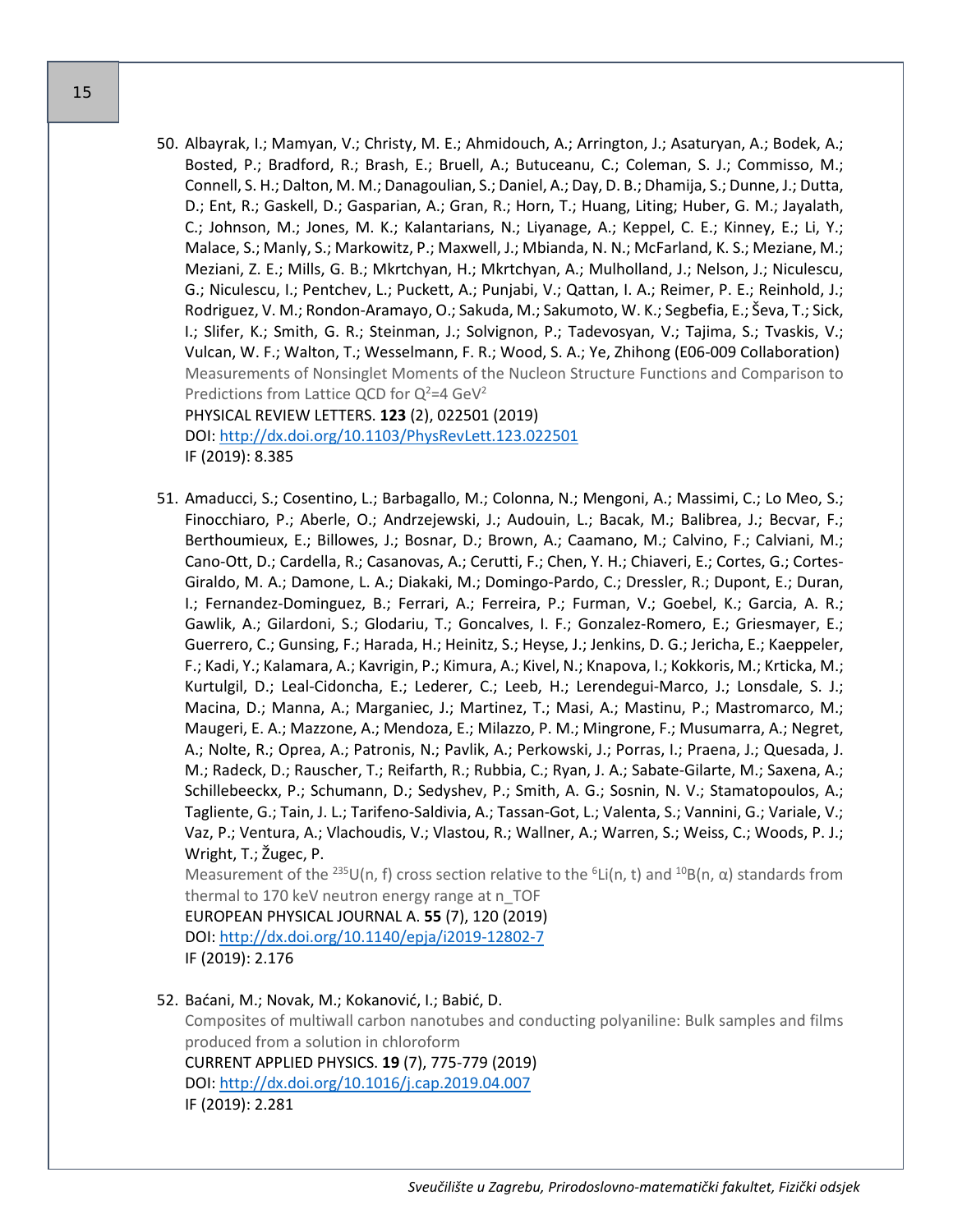- 53. Ban, I.; Prelogović, M.; Winters, L.; Tolić, I.; Pavin, N. Pivoting of Microtubules Driven by Minus End Directed Motors Leads to their Alignment to form an Interpolar Bundle BIOPHYSICAL JOURNAL. **116** (3), 253A-253A (2019) DOI:<http://dx.doi.org/10.1016/j.bpj.2018.11.1378> IF (2019): 3.854
- 54. Barišić, N.; Chan, M. K.; Veit, M. J.; Dorow, C. J.; Ge, Y.; Li, Y.; Tabis, W.; Tang, Y.; Yu, G.; Zhao, X.; Greven, M. Evidence for a universal Fermi-liquid scattering rate throughout the phase diagram of the copper-oxide superconductors NEW JOURNAL OF PHYSICS. **21** (11), 113007 (2019) DOI: [http://dx.doi.org/10.1088/1367](http://dx.doi.org/10.1088/1367-2630/ab4d0f)-2630/ab4d0f IF (2019): 3.539
- 55. Beričič, J.; Correa, L.; Benali, M.; Achenbach, P.; Gayoso, C. Ayerbe; Bernauer, J. C.; Blomberg, A.; Boehm, R.; Bosnar, D.; Debenjak, L.; Denig, A.; Distler, M. O.; Downie, E. J.; Esser, A.; Fonvieille, H.; Friščić, I; Kegel, S.; Kohl, Y.; Makek, M.; Merkel, H.; Middleton, D. G.; Mihovilovič, M.; Mueller, U.; Nungesser, L.; Paolone, M.; Pochodzalla, J.; Majos, S. Sanchez; Schlimme, B. S.; Schoth, M.; Schulz, F.; Sfienti, C.; Širca, S.; Sparveris, N.; Štajner, S.; Thiel, M.; Tyukin, A.; Weber, A.; Weinriefer, M. (A1 Collaboration) New Insight in the  $Q^2$  Dependence of Proton Generalized Polarizabilities PHYSICAL REVIEW LETTERS. **123** (19), 192302 (2019) DOI:<http://dx.doi.org/10.1103/PhysRevLett.123.192302> IF (2019): 8.385
- 56. Bijelić, J.; Stanković, A.; Matasović, B.; Marković, B.; Bijelić, M.; Skoko, Ž.; Popović, J.; Štefanić, G.; Jagličić, Z.; Zellmer, S.; Preller, T.; Garnweitner, G.; Đordević, T.; Cop, P.; Smarsly, B.; Đerđ, I. Structural characterization and magnetic property determination of nanocrystalline Ba<sub>3</sub>Fe<sub>2</sub>WO<sub>9</sub> and Sr3Fe2WO<sup>9</sup> perovskites prepared by a modified aqueous sol-gel route CRYSTENGCOMM. **21** (2), 218-227 (2019) DOI:<http://dx.doi.org/10.1039/c8ce01483c> IF (2019): 3.117
- 57. Bonora, L.; Cvitan, M.; Prester, P. Dominis; Giaccari, S.; Štemberga, T. HS in flat spacetime: the effective action method EUROPEAN PHYSICAL JOURNAL C. **79** (3), 258 (2019) DOI: [http://dx.doi.org/10.1140/epjc/s10052](http://dx.doi.org/10.1140/epjc/s10052-019-6660-4)-019-6660-4 IF (2019): 4.389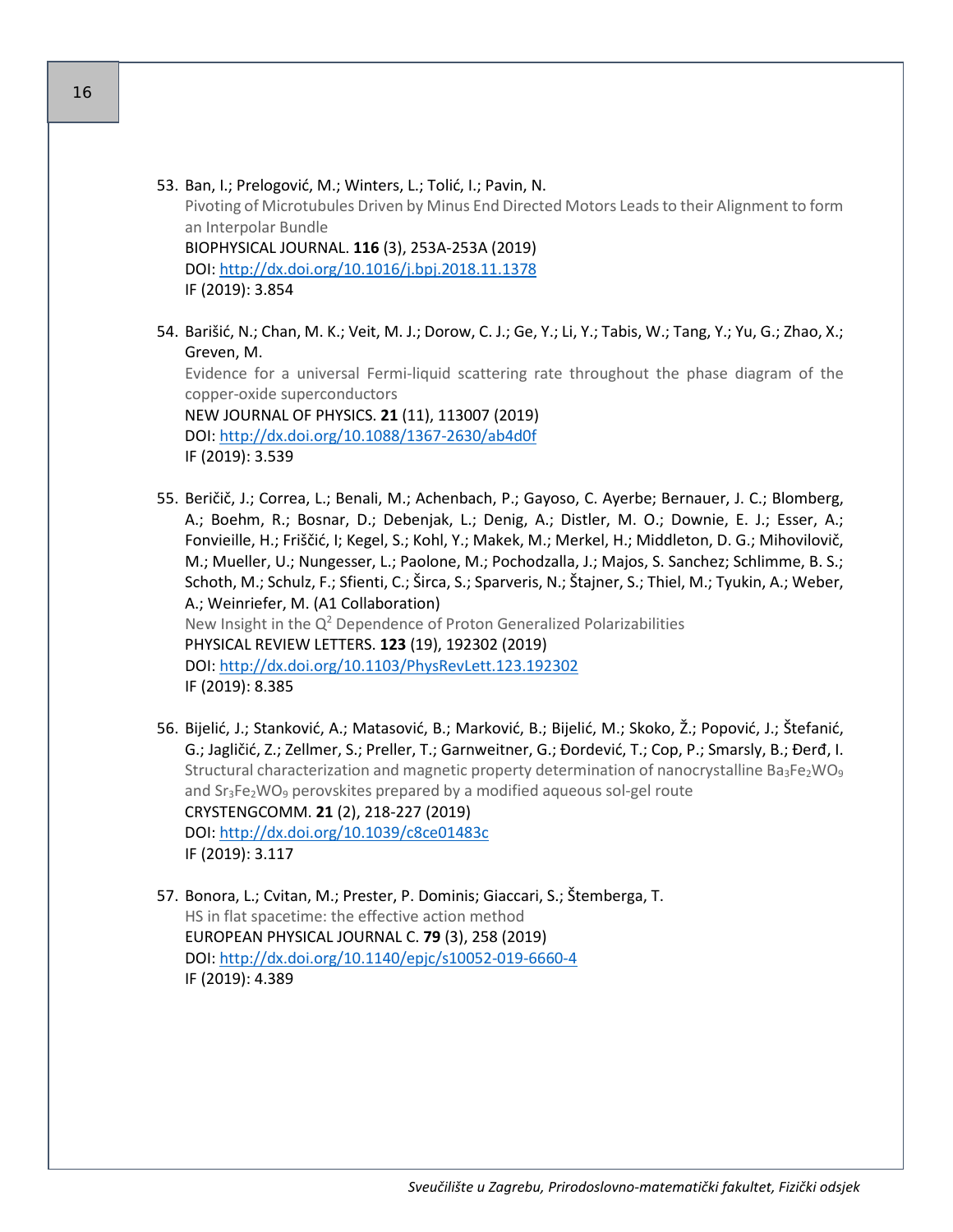58. Bosilj, A.; Klemm, A.; Tolić, I.; Pavin, N. Metaphase Kinetochore Movements are Regulated by Kinesin-8 Motors and Microtubule Dynamic Instability BIOPHYSICAL JOURNAL. **116** (3), 252A-252A (2019) DOI:<http://dx.doi.org/10.1016/j.bpj.2018.11.1375> IF (2019): 3.854

- 59. Butler, A.; Minh Huynh; Kapinska, A.; Delvecchio, I.; Smolčić, V.; Chiappetti, L.; Koulouridis, E.; Pierre, M. The XXL Survey XXXVI. Evolution and black hole feedback of high-excitation and low-excitation radio galaxies in XXL-S ASTRONOMY & ASTROPHYSICS. **625**, A111 (2019) DOI: [http://dx.doi.org/10.1051/0004](http://dx.doi.org/10.1051/0004-6361/201834581)-6361/201834581 IF (2019): 5.636
- 60. Cruz-Torres, R.; Li, S.; Hauenstein, F.; Schmidt, A.; Nguyen, D.; Abrams, D.; Albataineh, H.; Alsalmi, S.; Androić, D.; Aniol, K.; Armstrong, W.; Arrington, J.; Atac, H.; Averett, T.; Gayoso, C. Ayerbe; Bai, X.; Bane, J.; Barcus, S.; Beck, A.; Bellini, V; Bhatt, H.; Bhetuwal, D.; Biswas, D.; Blyth, D.; Boeglin, W.; Bulumulla, D.; Camsonne, A.; Castellanos, J.; Chen, J-P; Cohen, E. O.; Covrig, S.; Craycraft, K.; Dongwi, B.; Duer, M.; Duran, B.; Dutta, D.; Fuchey, E.; Gal, C.; Gautam, T. N.; Gilad, S.; Gnanvo, K.; Gogami, T.; Gomez, J.; Gu, C.; Habarakada, A.; Hague, T.; Hansen, O.; Hattawy, M.; Hen, O.; Higinbotham, D. W.; Hughes, E.; Hyde, C.; Ibrahim, H.; Jian, S.; Joosten, S.; Karki, A.; Karki, B.; Katramatou, A. T.; Keppel, C.; Khachatryan, M.; Khachatryan, V; Khanal, A.; King, D.; King, P.; Korover, I; Kutz, T.; Lashley-Colthirst, N.; Laskaris, G.; Li, W.; Liu, H.; Liyanage, N.; Lonardoni, D.; Machleidt, R.; Marcucci, L. E.; Markowitz, R.; McClellan, R. E.; Meekins, D.; Beck, S. Mey-Tal; Meziani, Z-E; Michaels, R.; Mihovilovič, M.; Nelyubin, V; Nuruzzaman, N.; Nycz, M.; Obrecht, R.; Olson, M.; Ou, L.; Owen, V; Pandey, B.; Pandey, V; Papadopoulou, A.; Park, S.; Patsyuk, M.; Paul, S.; Petratos, G. G.; Piasetzky, E.; Pomatsalyuk, R.; Premathilake, S.; Puckett, A. J. R.; Punjabi, V; Ransome, R.; Rashad, M. N. H.; Reimer, P. E.; Riordan, S.; Roche, J.; Sammarruca, F.; Santiesteban, N.; Sawatzky, B.; Segarra, E. P.; Schmookler, B.; Shahinyan, A.; Širca, S.; Sparveris, N.; Su, T.; Suleiman, R.; Szumila-Vance, H.; Tadepalli, A. S.; Tang, L.; Tireman, W.; TorTorići, F.; Urciuoli, G.; Viviani, M.; Weinstein, L. B.; Wojtsekhowski, B.; Wood, S.; Ye, Z. H.; Ye, Z. Y.; Zhang, J. (Jefferson Lab Hall A Tritium Collaboration)

Comparing proton momentum distributions in A=2 and 3 nuclei via <sup>2</sup>H <sup>3</sup>H and <sup>3</sup>He (e, e'p) measurements

PHYSICS LETTERS B. **797**, 134890 (2019)

DOI:<http://dx.doi.org/10.1016/j.physletb.2019.134890> IF (2019): 4.384

61. Čulo, M.; Tafra, E.; Mihaljević, B.; Basletić, M.; Kuveždić, M.; Ivek, T.; Hamzić, A.; Tomić, S.; Hiramatsu, T.; Yoshida, Y.; Saito, G.; Schlueter, J. A.; Dressel, M.; Korin-Hamzić, B. Hall effect study of the κ-(ET)<sub>2</sub>X family: Evidence for Mott-Anderson localization PHYSICAL REVIEW B. **99** (4), 045114 (2019) DOI:<http://dx.doi.org/10.1103/PhysRevB.99.045114> IF (2019): 3.575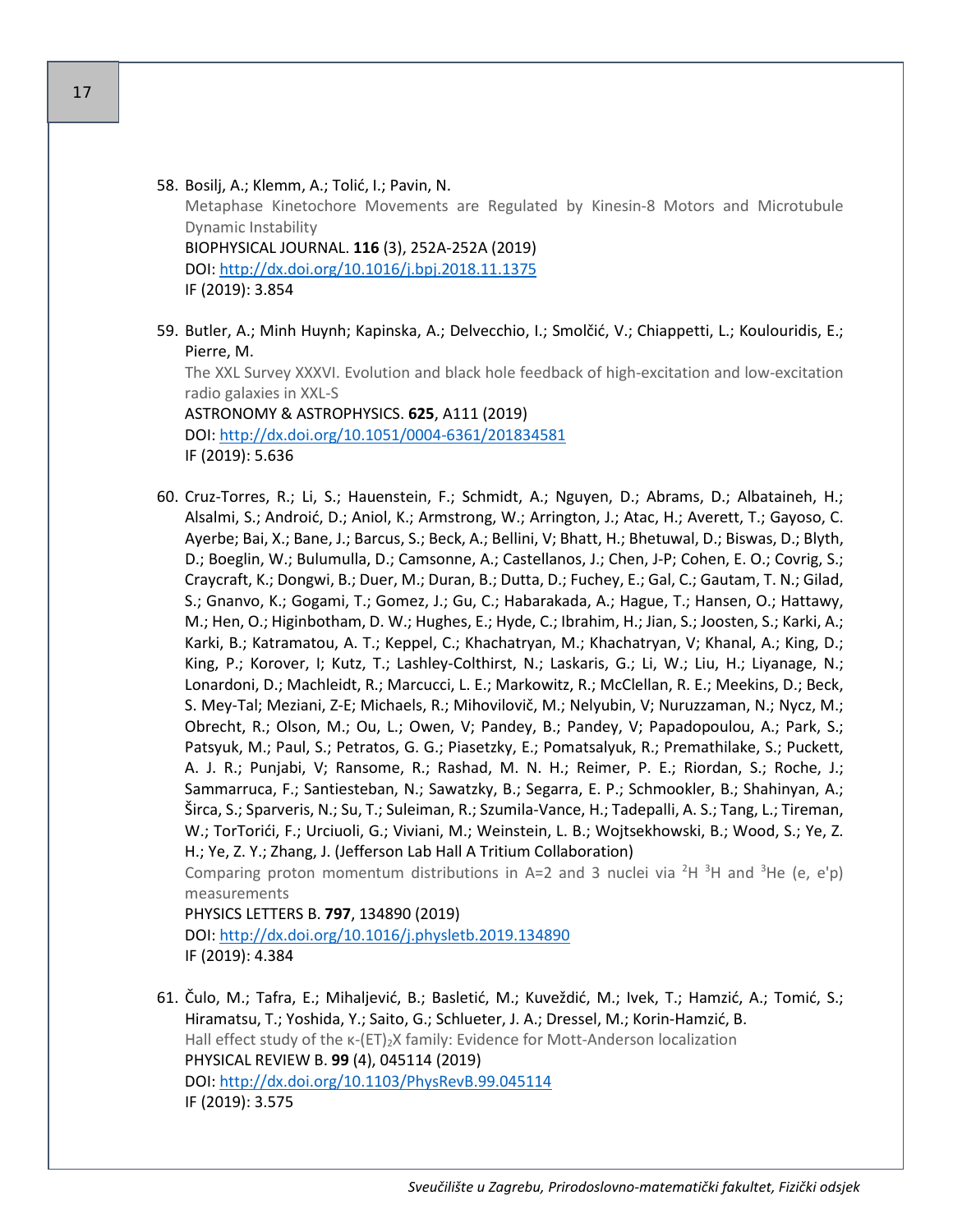- 62. Curceanu, C.; Amirkhani, A.; Baniahmad, A.; Bazzi, M.; Bellotti, G.; Berucci, C.; Bosnar, D.; Bragadireanu, M.; Cargnelli, M.; Clozza, A.; Del Grande, R.; Fiorini, C.; Ghio, F.; Guaraldo, C.; Iliescu, M.; Iwasaki, M.; Sandri, P. L.; Marton, J.; Miliucci, M.; Moskal, P.; Niedzwiecki, S.; Okada, S.; Pietreanu, D.; Piscicchia, K.; Scordo, A.; Shi, H.; Silarski, M.; Sirghi, D.; Sirghi, F.; Skurzok, M.; Spallone, A.; Tatsuno, H.; Doce, O. V.; Widmann, E.; Zmeskal, J. X-ray Detectors for Kaonic Atoms Research at DAΦNE CONDENSED MATTER**. 4** (2), 42 (2019) DOI:<http://dx.doi.org/10.3390/condmat4020042> IF (2019): 0.581
- 63. Cvitanić, T.; Lukas, M.; Grbić, M. S. Two-axis goniometer for single-crystal nuclear magnetic resonance measurements REVIEW OF SCIENTIFIC INSTRUMENTS. **90** (4), 043903 (2019) DOI:<http://dx.doi.org/10.1063/1.5075521> IF (2019): 1.480
- 64. Androš Dubraja, L.; Pajić, D.; Vrankić, M.; Dragović, J.; Valant, M.; Benčina, M.; Jurić, M. Single-step preparation of rutile-type  $CrNbO<sub>4</sub>$  and  $CrTaO<sub>4</sub>$  oxides from oxalate precursorscharacterization and properties JOURNAL OF THE AMERICAN CERAMIC SOCIETY. **102** (11), 6697-6704 (2019) DOI:<http://dx.doi.org/10.1111/jace.16521> IF (2019): 3.502
- 65. Ebran, J-P; Khan, E.; Lasseri, R.; Marević, P.; Nikšić, T.; Sandulescu, N.; Vretenar, D. Investigation of nuclear cluster phenomenology with the relativistic EDF approach NUOVO CIMENTO C-COLLOQUIA AND COMMUNICATIONS IN PHYSICS. **42** (2-3), 87 (2019) DOI: [http://dx.doi.org/10.1393/ncc/i2019](http://dx.doi.org/10.1393/ncc/i2019-19087-8)-19087-8 IF (2019):
- 66. Esmaylzadeh, A.; Regis, J-M; Kim, Y. H.; Koster, U.; Jolie, J.; Karayonchev, V; Knafla, L.; Nomura, K.; Robledo, L. M.; Rodirguez-Guzman, R. Lifetime measurements and shape coexistence in <sup>97</sup>Sr PHYSICAL REVIEW C. **100** (6), 64309 (2019) DOI:<http://dx.doi.org/10.1103/PhysRevC.100.064309> IF (2019): 2.988
- 67. Faivre, S.; Bakran-Petricioli, T.; Barešić, J.; Horvatić, D.; Macario, K. Relative sea-level change and climate change in the Northeastern Adriatic during the last 1.5 ka (Istria, Croatia) QUATERNARY SCIENCE REVIEWS. **222**, 105909 (2019) DOI:<http://dx.doi.org/10.1016/j.quascirev.2019.105909> IF (2019): 3.803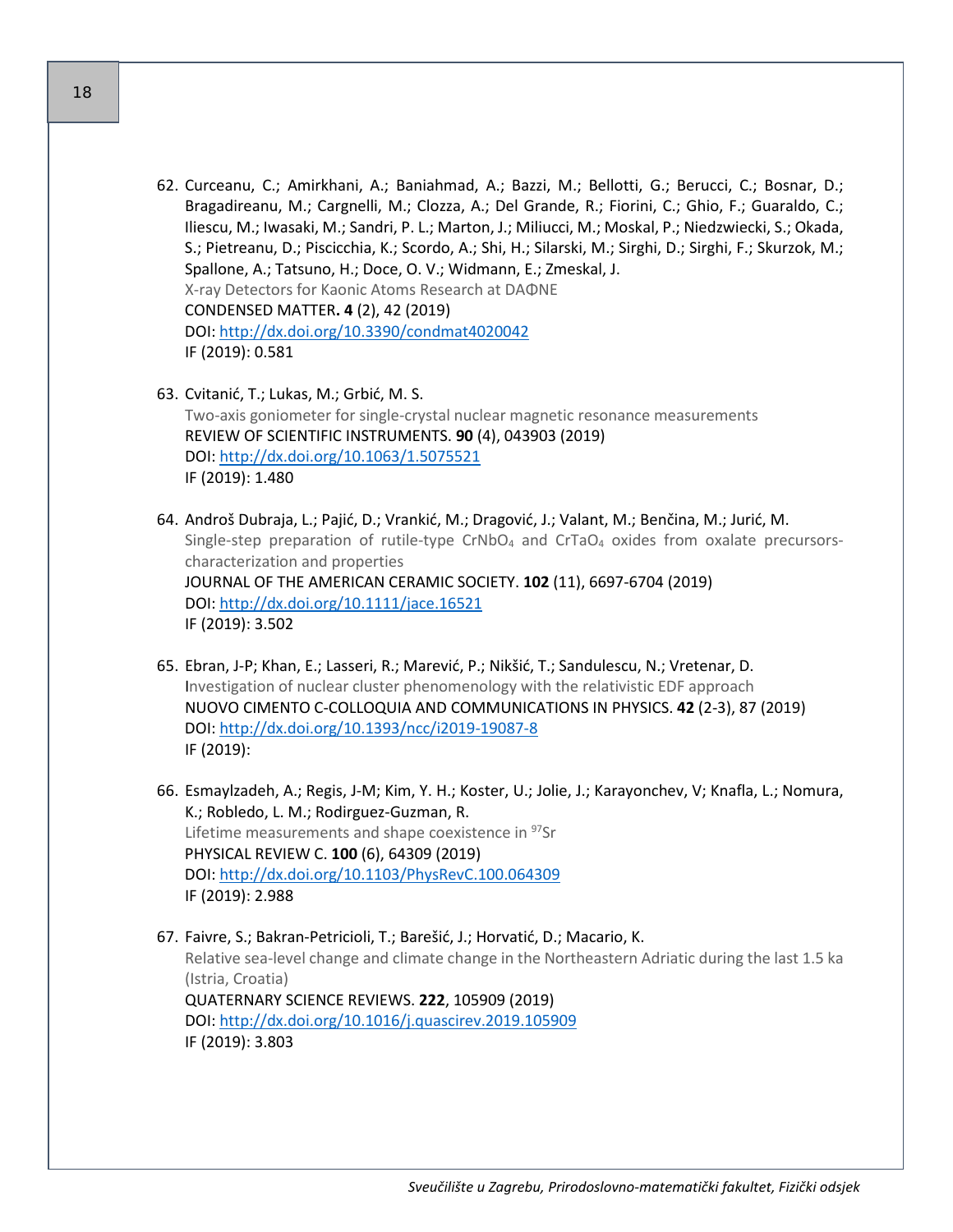68. Galtarossa, F.; Corradi, L.; Szilner, S.; Fioretto, E.; Pollarolo, G.; Mijatović, T.; Montanari, D.; Ackermann, D.; Bourgin, D.; Courtin, S.; Fruet, G.; Goasduff, A.; Grebosz, J.; Haas, F.; Jelavić Malenica, D.; Jeong, S. C.; Jia, H. M.; John, P. R.; Mengoni, D.; Milin, M.; Montagnoli, G.; Scarlassara, F.; Skukan, N.; Soić, N.; Stefanini, A. M.; Strano, E.; Tokić, V; Ur, C. A.; Valiente-Dobon, J. J.; Watanabe, Y. X. Light and heavy fragments mass correlation in the  ${\frac{\varsigma}{\varsigma}}^{A}$ {197}Au + {}^{130}Te\$ transfer reaction

NUOVO CIMENTO C-COLLOQUIA AND COMMUNICATIONS IN PHYSICS. **42** (2-3), 100 (2019) DOI: [http://dx.doi.org/10.1393/ncc/i2019](http://dx.doi.org/10.1393/ncc/i2019-19100-4)-19100-4 IF (2019):

69. Gawlik, A.; Lederer-Woods, C.; Andrzejewski, J.; Battino, U.; Ferreira, P.; Gunsing, F.; Heinitz, S.; Krticka, M.; Massimi, C.; Mingrone, F.; Perkowski, J.; Reifarth, R.; Tattersall, A.; Valenta, S.; Weiss, C.; Aberle, O.; Audouin, L.; Bacak, M.; Balibrea, J.; Barbagallo, M.; Barros, S.; Becares, V; Becvar, F.; Beinrucker, C.; Berthoumieux, E.; Billowes, J.; Bosnar, D.; Brugger, M.; Caamano, M.; Calvino, F.; Calviani, M.; Cano-Ott, D.; Cardella, R.; Casanovas, A.; Castelluccio, D. M.; Cerutti, F.; Chen, Y. H.; Chiaveri, E.; Colonna, N.; Cortes, G.; Cortes-Giraldo, M. A.; Cosentino, L.; Damone, L. A.; Diakaki, M.; Dietz, M.; Domingo-Pardo, C.; Dressler, R.; Dupont, E.; Duran, I; Fernandez-Dominguez, B.; Ferrari, A.; Finocchiaro, P.; Furman, V; Goebel, K.; Garcia, A. R.; Glodariu, T.; Goncalves, I. F.; Gonzalez-Romero, E.; Goverdovski, A.; Griesmayer, E.; Guerrero, C.; Harada, H.; Heftrich, T.; Heyse, J.; Jenkins, D. G.; Jericha, E.; Kaeppeler, F.; Kadi, Y.; Katabuchi, T.; Kavrigin, P.; Ketlerov, V; Khryachkov, V; Kimura, A.; Kivel, N.; Knapova, I; Kokkoris, M.; Leal-Cidoncha, E.; Leeb, H.; Lerendegui-Marco, J.; Lo Meo, S.; Lonsdale, S. J.; Losito, R.; Macina, D.; Marganiec, J.; Martinez, T.; Mastinu, P.; Mastromarco, M.; Matteucci, F.; Maugeri, E. A.; Mendoza, E.; Mengoni, A.; Milazzo, P. M.; Mirea, M.; Montesano, S.; Musumarra, A.; Nolte, R.; Oprea, A.; Patronis, N.; Pavlik, A.; Porras, J., I; Praena, J.; Quesada, J. M.; Rajeev, K.; Rauscher, T.; Riego-Perez, A.; Rout, P. C.; Rubbia, C.; Ryan, J. A.; Sabate-Gilarte, M.; Saxena, A.; Schillebeeckx, P.; Schmidt, S.; Schumann, D.; Sedyshev, P.; Smith, A. G.; Stamatopoulos, A.; Tagliente, G.; Tain, J. L.; Tarifeno-Saldivia, A.; Tassan-Got, L.; Tsinganis, A.; Vannini, G.; Variale, V.; Vaz, P.; Ventura, A.; Vlachoudis, V.; Vlastou, R.; Wallner, A.; Warren, S.; Weigand, M.; Wolf, C.; Woods, P. J.; Wright, T.; Žugec, P. (n TOF Collaboration) Measurement of the <sup>70</sup>Ge(n, γ) cross section up to 300 keV at the CERN n\_TOF facility PHYSICAL REVIEW C. **100** (4), 045804 (2019)

DOI:<http://dx.doi.org/10.1103/PhysRevC.100.045804> IF (2019): 2.988

70. Glunčić, M.; Martinjak, I.

A class of S-restricted compositions INTERNATIONAL JOURNAL OF NUMBER THEORY. **15** (2), 361-371 (2019) DOI:<http://dx.doi.org/10.1142/S1793042119500180> IF (2019): 0.606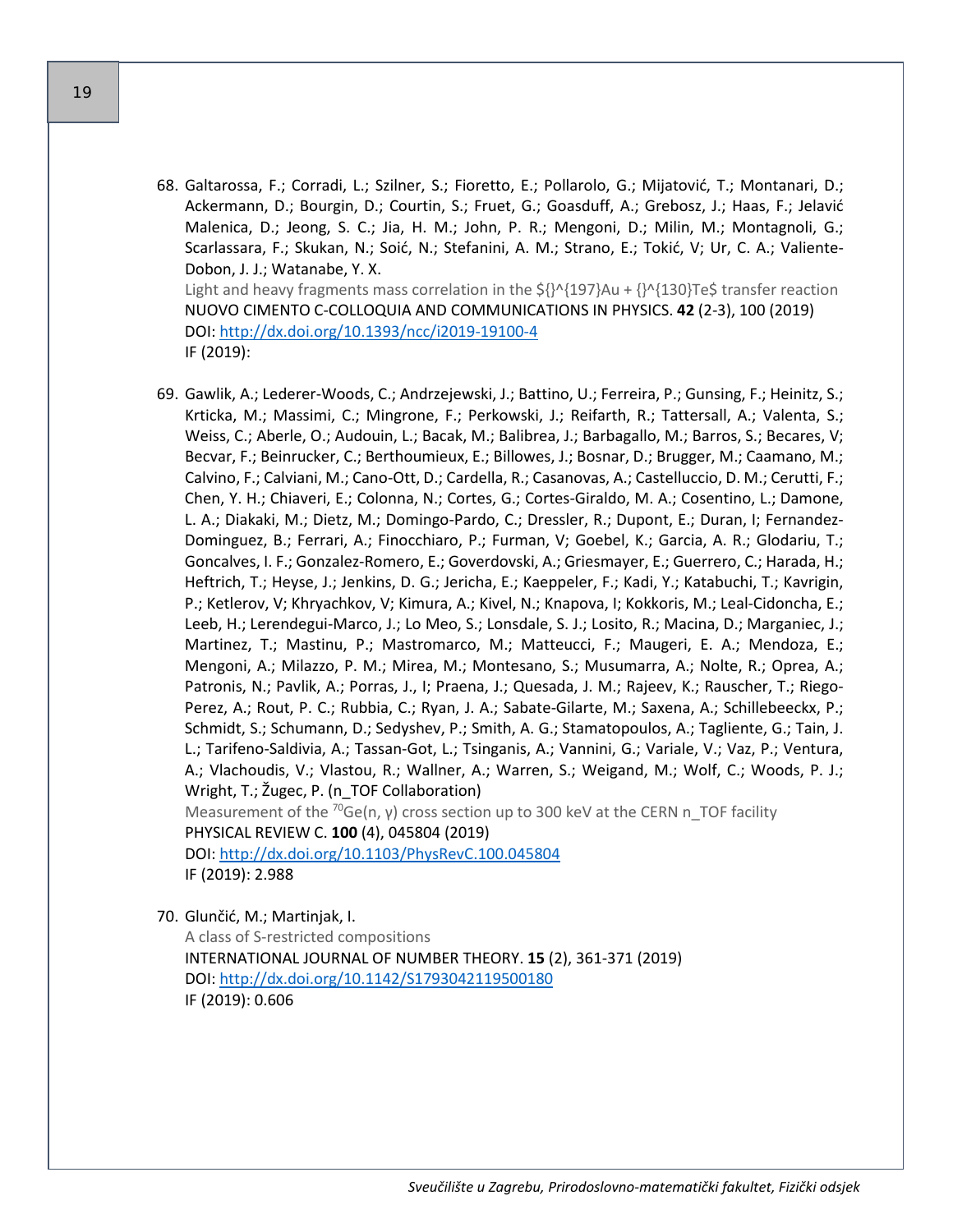- 71. Glunčić, M.; Vlahović, I.; Paar, V. Discovery of 33mer in chromosome 21-the largest alpha satellite higher order repeat unit among all human somatic chromosomes SCIENTIFIC REPORTS. **9**, 12629 (2019) DOI: [http://dx.doi.org/10.1038/s41598](http://dx.doi.org/10.1038/s41598-019-49022-2)-019-49022-2 IF (2019): 3.998
- 72. Gomez-Guijarro, C.; Magdis, G. E.; Valentino, F.; Toft, S.; Man, A. W. S.; Ivison, R. J.; Tisanić, K.; van der Vlugt, D.; Stockmann, M.; Martin-Alvarez, S.; Brammer, G. Compact Star-forming Galaxies as Old Starbursts Becoming Quiescent ASTROPHYSICAL JOURNAL. **886** (2), 88 (2019) DOI: [http://dx.doi.org/10.3847/1538](http://dx.doi.org/10.3847/1538-4357/ab418b)-4357/ab418b IF (2019): 5.746

## 73. Grbić, M. S.

Modes of an elliptical cylindrical resonant cavity - analytical solution JOURNAL OF APPLIED PHYSICS. **125** (22), 224501 (2019) DOI:<http://dx.doi.org/10.1063/1.5093091> IF (2019): 2.286

- 74. Horvatić, D.; Kekez, D.; Klabučar, D. *η'* and *η* mesons at high *T* when the *UA*(1) and chiral symmetry breaking are tied PHYSICAL REVIEW D. **99** (1), 014007 (2019) DOI:<http://dx.doi.org/10.1103/PhysRevD.99.014007> IF (2019): 4.833
- 75. Horvatić, D.; Kekez, D.; Klabučar, D. Temperature Dependence of the Axion Mass in a Scenario Where the Restoration of Chiral Symmetry Drives the Restoration of the *UA*(1) Symmetry UNIVERSE. **5** (10), 208 (2019) DOI:<http://dx.doi.org/10.3390/universe5100208> IF (2019): 1.752
- 76. Hoyman, B.; Ozdarcan, O.; Dervisoglu, A.; Yontan, T.; Cakirli, O. Analysis of a detached eclipsing binary at near the turnoff point of the open cluster NGC 6791 in *Kepler* field NEW ASTRONOMY. **68**, 10-19 (2019) DOI:<http://dx.doi.org/10.1016/j.newast.2018.10.004> IF (2019): 1.058
- 77. Hu, J.; Niu, J.; Ernst, B.; Tu, S.; Hamzić, A.; Liu, Chuanpu; Zhang, Y.; Wu, X.; Felser, C.; Yu, H. Unconventional spin-dependent thermopower in epitaxial  $Co_2Ti_{0.6}V_{0.4}Sn_{0.75}$  Heusler film SOLID STATE COMMUNICATIONS. **299**, 113661 (2019) DOI:<http://dx.doi.org/10.1016/j.ssc.2019.113661> IF (2019): 1.521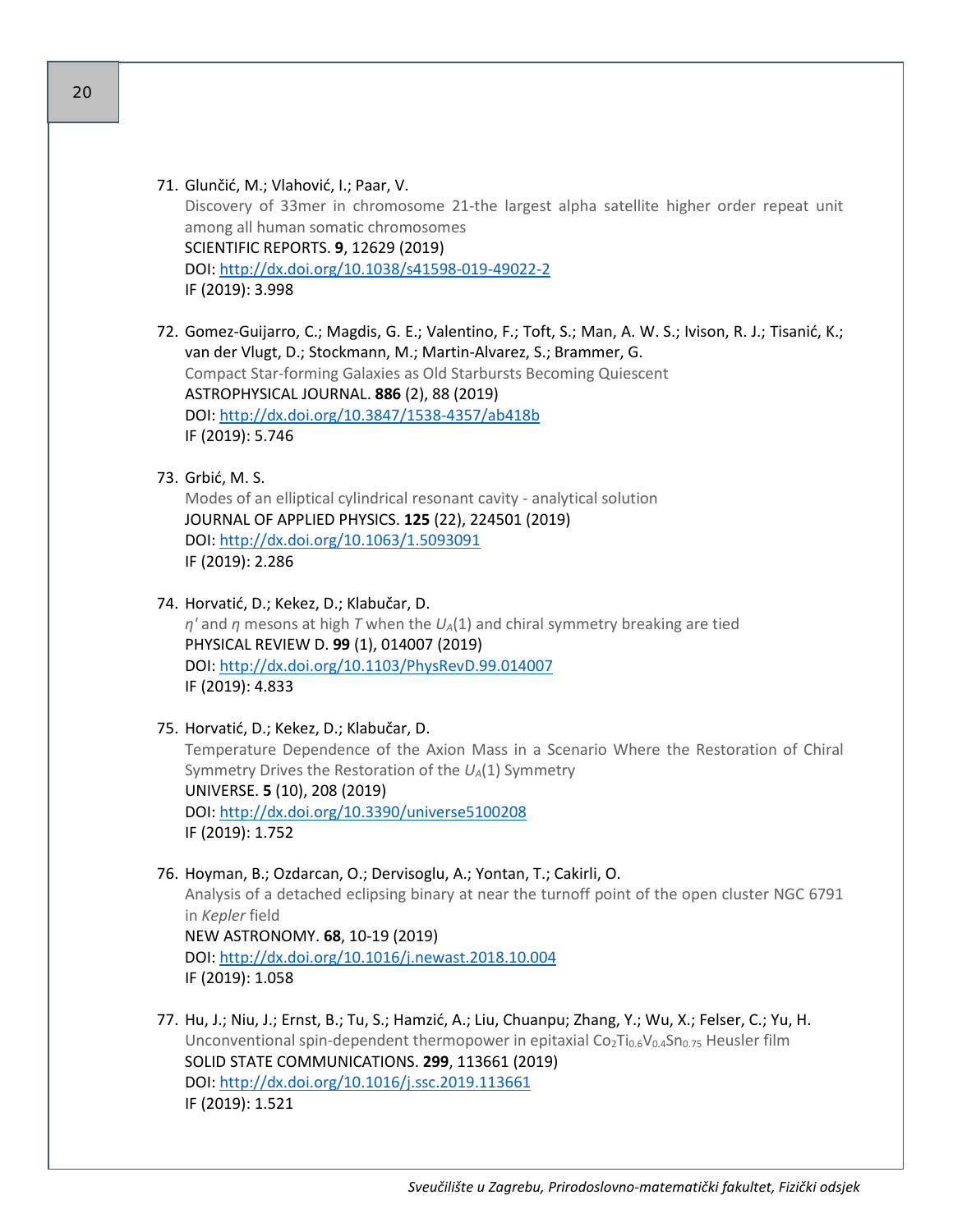- 78. Ilakovac, K. Application of the Integrated Voigt Function in Analysis of Experimental Line Spectra ACTA PHYSICA POLONICA A. **136** (1), 107-113 (2019) DOI:<http://dx.doi.org/10.12693/APhysPolA.136.107> IF (2019): 0.579
- 79. Ilinskaya, O. A.; Radić, D.; Park, H. C.; Krive, I., V; Shekhter, R., I; Jonson, M. Coulomb-promoted spintromechanics in magnetic shuttle devices PHYSICAL REVIEW B. **100** (4), 045408 (2019) DOI:<http://dx.doi.org/10.1103/PhysRevB.100.045408> IF (2019): 3.575
- 80. Ilinskaya, O. A.; Shkop, A. D.; Radić, D.; Park, H. C.; Krive, I., V; Shekhter, R., I; Jonson, M. Coulomb effects on thermally induced shuttling of spin-polarized electrons LOW TEMPERATURE PHYSICS. **45** (9), 1032-1040 (2019) DOI:<http://dx.doi.org/10.1063/1.5121274> IF (2019): 0.791
- 81. Jimenez-Andrade, E. F.; Magnelli, B.; Karim, A.; Zamorani, G.; Bondi, M.; Schinnerer, E.; Sargent, M.; Romano-Diaz, E.; Novak, M.; Lang, P.; Bertoldi, F.; Vardoulaki, E.; Toft, S.; Smolčić, V.; Harrington, K.; Leslie, S.; Delhaize, J.; Liu, D.; Karoumpis, C.; Kartaltepe, J.; Koekemoer, A. M. Radio continuum size evolution of star-forming galaxies over 0.35 < z < 2.25 ASTRONOMY & ASTROPHYSICS. **625**, A114 (2019) DOI: [http://dx.doi.org/10.1051/0004](http://dx.doi.org/10.1051/0004-6361/201935178)-6361/201935178 IF (2019): 5.636
- 82. Johnston, C.; Pavlovski, K.; Tkachenko, A. Modelling of the B-type binaries CW Cephei and U Ophiuchi A critical view on dynamical masses, core boundary mixing, and core mass ASTRONOMY & ASTROPHYSICS. **628**, A25 (2019) DOI: [http://dx.doi.org/10.1051/0004](http://dx.doi.org/10.1051/0004-6361/201935235)-6361/201935235 IF (2019): 5.636
- 83. Jonson, M.; Shekhter, R., I; Entin-Wohlman, O.; Aharony, A.; Park, H. C.; Radić, D. DC spin generation by junctions with AC driven spin-orbit interaction PHYSICAL REVIEW B. **100** (11), 115406 (2019) DOI:<http://dx.doi.org/10.1103/PhysRevB.100.115406> IF (2019): 3.575
- 84. Josef Golubić, S.; Jurašić, M. J.; Sušac, A.; Huonker, R.; Gotz, T.; Haueisen, J. Attention modulates topology and dynamics of auditory sensory gating HUMAN BRAIN MAPPING. **40** (10), 2981-2994 (2019) DOI:<http://dx.doi.org/10.1002/hbm.24573> IF (2019): 4.421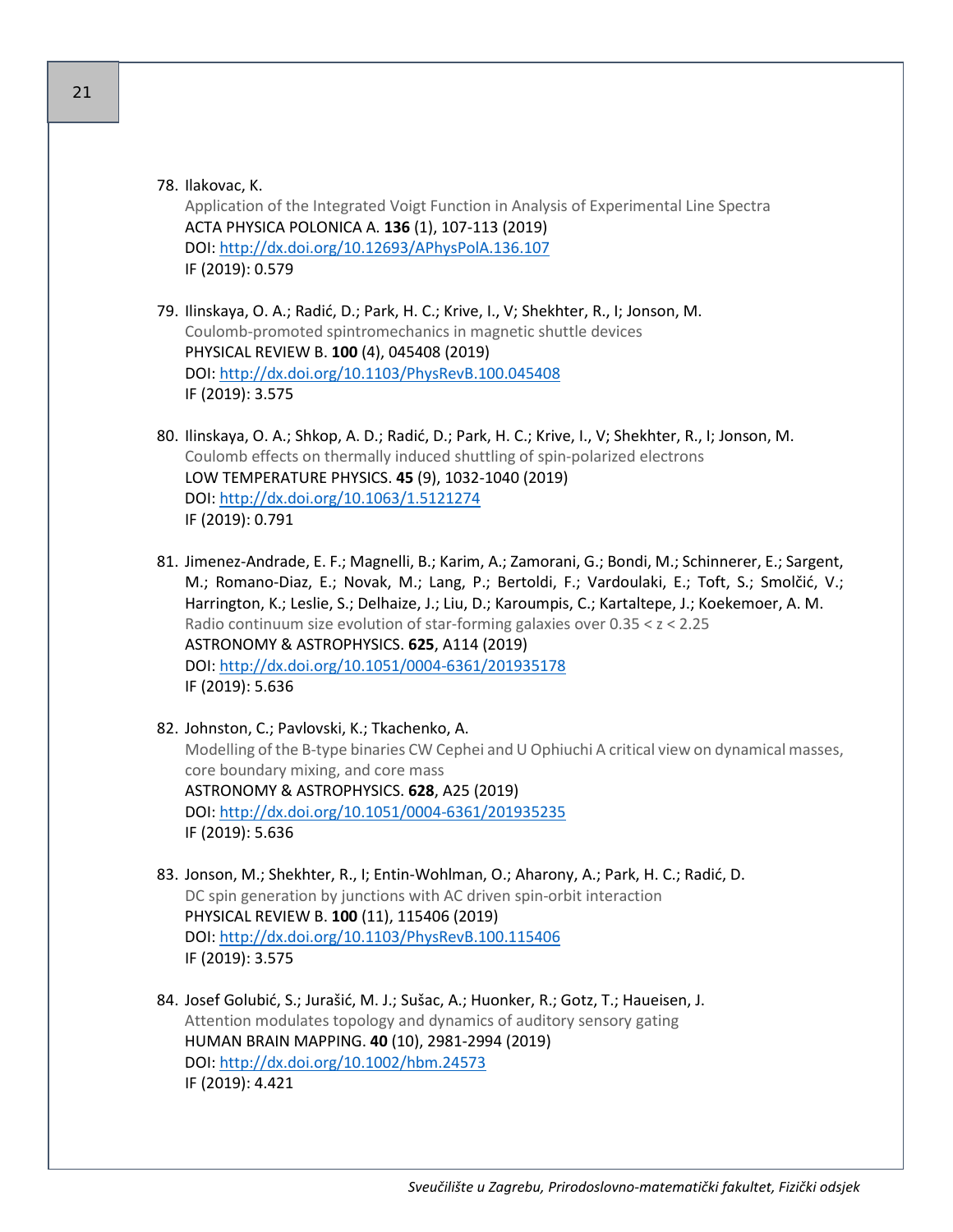- 85. Kadigrobov, A. M.; Radić, D.; Bjeliš, A. Density wave and topological reconstruction of an isotropic two-dimensional electron band in external magnetic field PHYSICAL REVIEW B. **100** (11), 115108 (2019) DOI:<http://dx.doi.org/10.1103/PhysRevB.100.115108> IF (2019): 3.575
- 86. Kanižaj, L.; Androš Dubraja, L.; Torić, F.; Pajić, D.; Molčanov, K.; Wenger, E.; Jurić, M. Dimensionality controlled by light exposure: 1D *versus* 3D oxalate-bridged [CuFe] coordination polymers based on an  $[Fe(C<sub>2</sub>O<sub>4</sub>)<sub>3</sub>]<sup>3</sup>$  metallotecton INORGANIC CHEMISTRY FRONTIERS. 6 (11), 3327-3335 (2019) DOI:<http://dx.doi.org/10.1039/c9qi00926d> IF (2019): 5958
- 87. Kanižaj, L.; Molčanov, K.; Torić, F.; Pajić, D.; Lončarić, I.; Šantić, A.; Jurić, M. Ladder-like [CrCu] coordination polymers containing unique bridging modes of  $[Cr(C<sub>2</sub>O<sub>4</sub>)<sub>3</sub>]<sup>3</sup>$  and  $Cr<sub>2</sub>O<sub>7</sub><sup>2</sup>$ DALTON TRANSACTIONS. **48** (22), 7891-7898 (2019) DOI:<http://dx.doi.org/10.1039/c9dt01195a>

IF (2019): 4.174

- 88. Kolar, P.; Grbić, M. S.; Hrabar, S. Sensitivity Enhancement of NMR Spectroscopy Receiving Chain Used in Condensed Matter Physics SENSORS. **19** (14), 3064 (2019) DOI:<http://dx.doi.org/10.3390/s19143064> IF (2019): 3.275
- 89. Kumar, S Gupta, Jurić, T.; Samsarov, A.; Smolić, I. Noncommutativity and the weak cosmic censorship JOURNAL OF HIGH ENERGY PHYSICS. (**10**), 170 (2019) DOI: [http://dx.doi.org/10.1007/JHEP10\(2019\)170](http://dx.doi.org/10.1007/JHEP10(2019)170) IF (2019): 5.875
- 90. Kumerički, K. Measurability of pressure inside the proton NATURE. **570** (7759), E1-E2 (2019) DOI: [http://dx.doi.org/10.1038/s41586](http://dx.doi.org/10.1038/s41586-019-1211-6)-019-1211-6 IF (2019): 42.779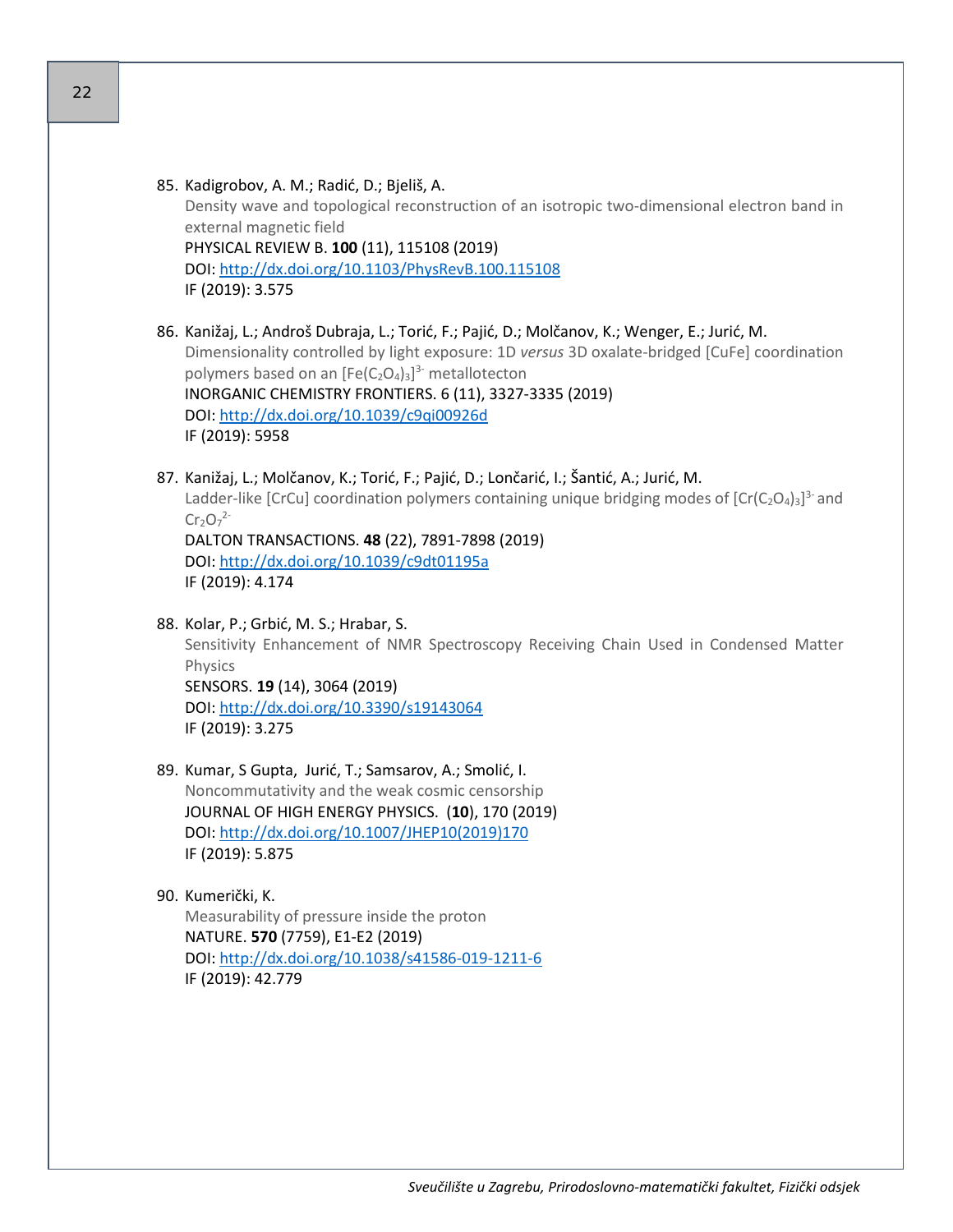- 91. Lang, P.; Schinnerer, E.; Smail, I.; Dudzeviciute, U.; Swinbank, A. M.; Liu, Daizhong; Leslie, S. K.; Almaini, O.; An, Fang Xia; Bertoldi, F.; Blain, A. W.; Chapman, S. C.; Chen, Chian-Chou; Conselice, C.; Cooke, E. A.; Coppin, K. E. K.; Dunlop, J. S.; Farrah, D.; Fudamoto, Y.; Geach, J. E.; Gullberg, B.; Harrington, K. C.; Hodge, J. A.; Ivison, R. J.; Jimenez-Andrade, E. F.; Magnelli, B.; Michalowski, M. J.; Oesch, P.; Scott, D.; Simpson, J. M.; Smolčić, V.; Stach, S. M.; Thomson, A. P.; Toft, S.; Vardoulaki, E.; Wardlow, J. L.; Weiss, A.; van der Werf, P. Revealing the Stellar Mass and Dust Distributions of Submillimeter Galaxies at Redshift 2 ASTROPHYSICAL JOURNAL. **879** (1), 54 (2019) DOI: [http://dx.doi.org/10.3847/1538](http://dx.doi.org/10.3847/1538-4357/ab1f77)-4357/ab1f77 IF (2019): 5.746
- 92. Lederer-Woods, C.; Battino, U.; Ferreira, P.; Gawlik, A.; Guerrero, C.; Gunsing, F.; Heinitz, S.; Lerendegui-Marco, J.; Mengoni, A.; Reifarth, R.; Tattersalla, A.; Valenta, S.; Weiss, C.; Aberle, O.; Andrzejewski, J.; Audouink, L.; Becares, V; Bacak, M.; Balibrea, J.; Barbagallo, M.; Barros, S.; Becvar, F.; Beinrucker, C.; Belloni, F.; Berthoumieux, E.; Billowes, J.; Bosnar, D.; Brugger, M.; Caamano, M.; Calvino, F.; Calviani, M.; Cano-Ott, D.; Cerutti, F.; Chiaveri, E.; Colonna, N.; Cortes, G.; Cortes-Giraldo, M. A.; Cosentino, L.; Damone, L. A.; Deo, K.; Diakaki, M.; Dietz, M.; Domingo-Pardo, C.; Dressler, R.; Dupont, E.; Duran, I; Fernandez-Dominguez, B.; Ferrari, A.; Finocchiaro, P.; Frosto, R. J. W.; Furman, V; Goebel, K.; Garcia, A. R.; Gheorghe, I; Glodariu, T.; Goncalves, I. F.; Gonzalez-Romero, E.; Goverdovski, A.; Griesmayer, E.; Harada, H.; Heftrich, T.; Hernandez-Prieto, A.; Heyse, J.; Jenkins, D. G.; Jericha, E.; Kaeppeler, F.; Kadi, Y.; Katabuchi, T.; Kavrigin, P.; Ketlerov, V; Khryachkov, V; Kimura, A.; Kivel, N.; Knapova, I; Kokkoris, M.; Krticka, M.; Leal-Cidoncha, E.; Leeb, H.; Licata, M.; Lo Meo, S.; Losito, R.; Macina, D.; Marganiec, J.; Martinez, T.; Massimi, C.; Mastinu, P.; Mastromarco, N.; Matteucci, F.; Mendoza, E.; Milazzo, P. M.; Mingrone, F.; Mirea, M.; Montesano, S.; Musumarra, A.; Nolte, R.; Palomo-Pinto, F. R.; Paradela, C.; Patronis, N.; Pavlik, A.; Perkowski, J.; Porras, J., I; Praena, J.; Quesada, J. M.; Rauscher, T.; Riego-Perez, A.; Robles, M.; Rubbia, C.; Ryan, J. A.; Sabate-Gilarte, M.; Saxena, A.; Schillebeeckx, P.; Schmidt, S.; Schumann, D.; Sedyshev, P.; Smitho, A. G.; Stamatopoulos, A.; Suryanarayana, S., V; Tagliente, G.; Tain, J. L.; Tarifeno-Saldivia, A.; Tassan-Got, L.; Tsinganis, A.; Vannini, G.; Variale, V.; Vaz, P.; Ventura, A.; Vlachoudis, V.; Vlastou, R.; Wallner, A.; Warren, S.; Weigand, M.; Wright, T.; Žugec, P. Measurement of  $73$ Ge(n, y) cross sections and implications for stellar nucleosynthesis

PHYSICS LETTERS B. **790**, 458-465 (2019)

DOI:<http://dx.doi.org/10.1016/j.physletb.2019.01.045> IF (2019): 4.384

93. Li, Yangmu; Tabis, W.; Tang, Y.; Yu, G.; Jaroszynski, J.; Barišić, N.; Greven, M. Hole pocket-driven superconductivity and its universal features in the electron-doped cuprates SCIENCE ADVANCES. **5** (2), eaap7349 (2019) DOI:<http://dx.doi.org/10.1126/sciadv.aap7349> IF (2019): 13.117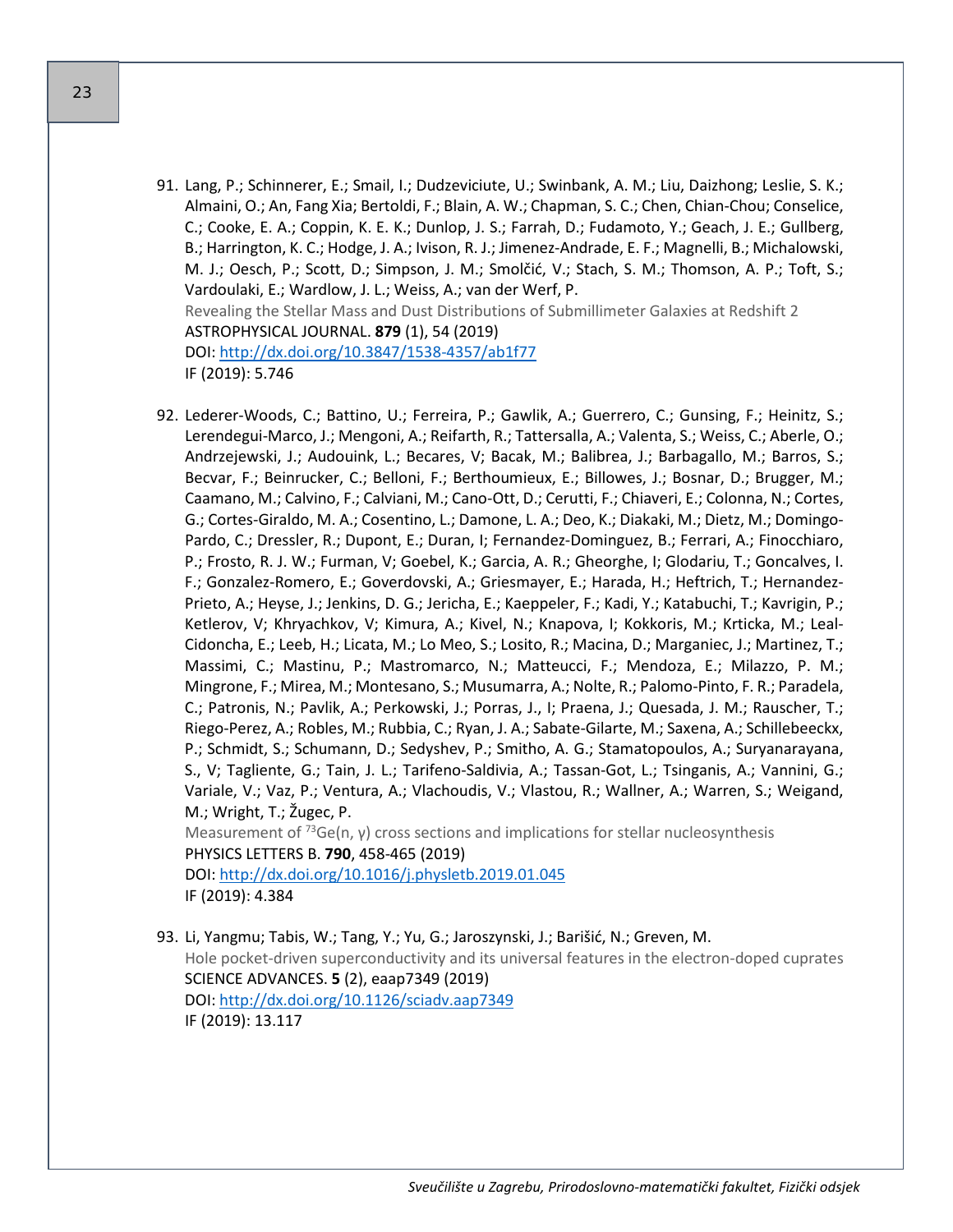- 94. Luković Golić, D.; Radojković, A.; Dapčević, A.; Pajić, D.; Dragović, J.; Torić, F.; Ćirković, J.; Branković, G.; Branković, Z. Change in structural, ferroelectric, and magnetic properties of bismuth ferrite induced by doping with gadolinium CERAMICS INTERNATIONAL. **45** (15), 19158-19165 (2019) DOI:<http://dx.doi.org/10.1016/j.ceramint.2019.06.162> IF (2019): 3.830
- 95. Makek, M.; Bosnar, D.; Pavelić, L. Scintillator Pixel Detectors for Measurement of Compton Scattering CONDENSED MATTER. **4** (1), 24 (2019) DOI:<http://dx.doi.org/10.3390/condmat4010024> IF (2019): 0.581
- 96. Jelavić Malenica, D.; Milin, M.; Blagus, S.; Di Pietro, A.; Figuera, P.; Lattuada, M.; Miljanić, D.; Musumarra, A.; Pellegriti, M. G.; Prepolec, L.; Scuderi, V; Skukan, N.; Soić, N.; Szilner, S.; Torresi, D.; Uroić, M.  $12C$  states populated in  $10B+10B$  reactions PHYSICAL REVIEW C. **99** (6), 064318 (2019) DOI:<http://dx.doi.org/10.1103/PhysRevC.99.064318> IF (2019): 2.988
- 97. Marević, P.; Ebran, J-P; Khan, E.; Nikšić, T.; Vretenar, D. Cluster structures in  $^{12}$ C from global energy density functionals PHYSICAL REVIEW C. **99** (3), 034317 (2019) DOI:<http://dx.doi.org/10.1103/PhysRevC.99.034317> IF (2019): 2.988
- 98. Martino, E.; Crassee, I; Eguchi, G.; Santos-Cottin, D.; Zhong, R. D.; Gu, G. D.; Berger, H.; Rukelj, Z.; Orlita, M.; Homes, C. C.; Akrap, A. Two-Dimensional Conical Dispersion in ZrTe<sub>5</sub> Evidenced by Optical Spectroscopy PHYSICAL REVIEW LETTERS. **122** (21), 217402 (2019) DOI:<http://dx.doi.org/10.1103/PhysRevLett.122.217402> IF (2019): 8.385

24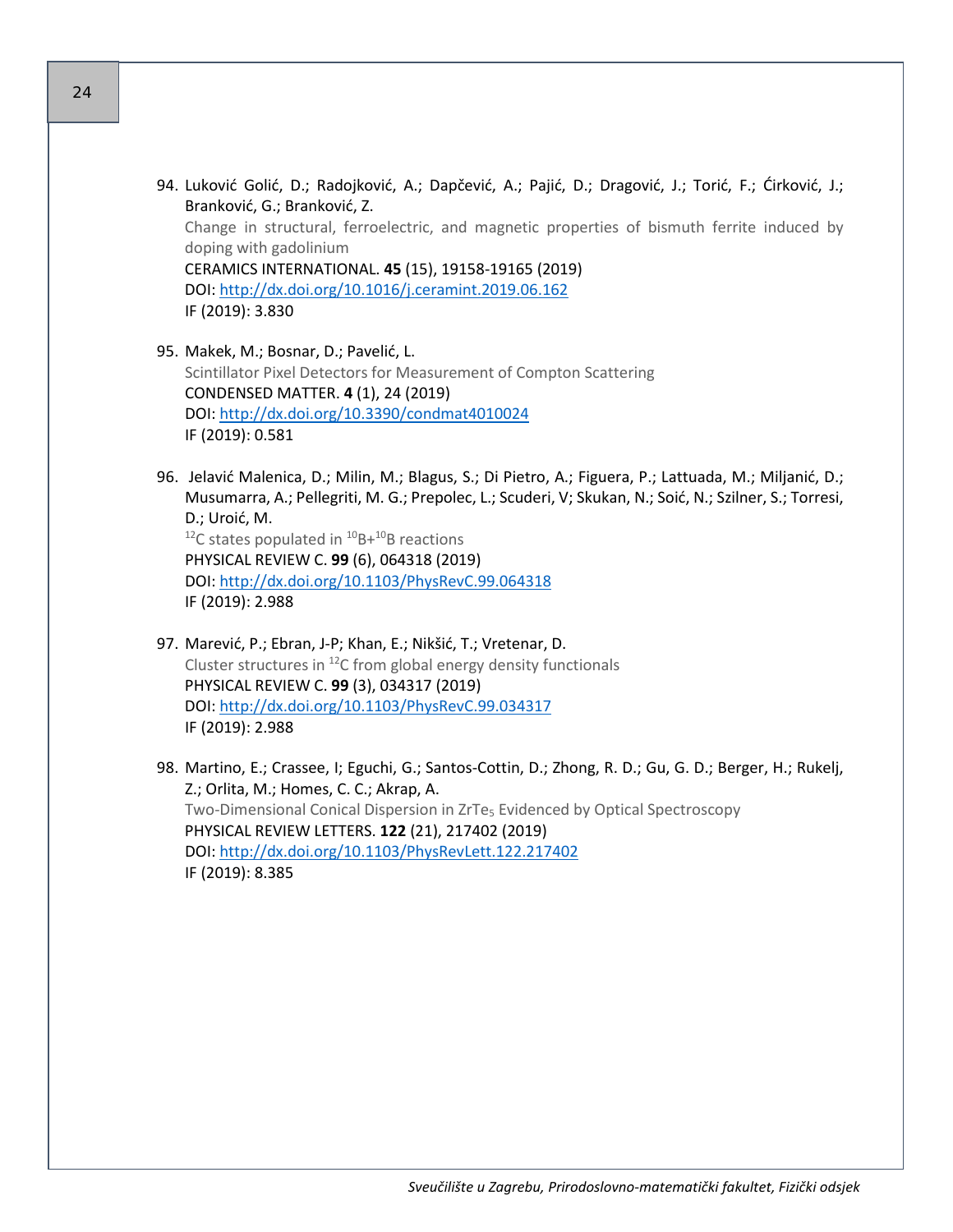- 99. Mastromarco, M.; Manna, A.; Aberle, O.; Andrzejewski, J.; Audouin, L.; Bacak, M.; Balibrea, J.; Barbagallo, M.; Becvar, F.; Berthoumieux, E.; Billowes, J.; Bosnar, D.; Brown, A.; Caamano, M.; Calvino, F.; Calviani, M.; Cano-Ott, D.; Cardella, R.; Casanovas, A.; Castelluccio, D. M.; Cerutti, F.; Chen, Y. H.; Chiaveri, E.; Clai, G.; Colonna, N.; Cortes, G.; Cortes-Giraldo, M. A.; Cosentino, L.; Damone, L. A.; Diakaki, M.; Domingo-Pardo, C.; Dressler, R.; Dupont, E.; Duran, I.; Fernandez-Dominguez, B.; Ferrari, A.; Ferreira, P.; Finocchiaro, P.; Furman, V.; Gobel, K.; Garcia, A. R.; Gawlik, A.; Gilardoni, S.; Glodariu, T.; Goncalves, I. F.; Gonzalez-Romero, E.; Griesmayer, E.; Guerrero, C.; Gunsing, F.; Guglielmelli, A.; Harada, H.; Heinitz, S.; Heyse, J.; Jenkins, D. G.; Jericha, E.; Kappeler, F.; Kadi, Y.; Kalamara, A.; Kavrigin, P.; Kimura, A.; Kivel, N.; Knapova, I.; Kokkoris, M.; Krticka, M.; Kurtulgil, D.; Leal-Cidoncha, E.; Lederer, C.; Leeb, H.; Lerendegui-Marco, J.; Lonsdale, S. J.; Macina, D.; Marganiec, J.; Martinez, T.; Masi, A.; Massimi, C.; Mastinu, P.; Maugeri, E. A.; Mazzone, A.; Mendoza, E.; Mengoni, A.; Milazzo, P. M.; Mingrone, F.; Musumarra, A.; Negret, A.; Nolte, R.; Oprea, A.; Patronis, N.; Pavlik, A.; Perkowski, J.; Porras, I.; Praena, J.; Quesada, J. M.; Radeck, D.; Rauscher, T.; Reifarth, R.; Rocchi, F.; Rubbia, C.; Ryan, J. A.; Sabate-Gilarte, M.; Saxena, A.; Schillebeeckx, P.; Schumann, D.; Sedyshev, P.; Smith, A. G.; Sosnin, N. V.; Stamatopoulos, A.; Tagliente, G.; Tain, J. L.; Tarifeno-Saldivia, A.; Tassan-Got, L.; Valenta, S.; Vannini, G.; Variale, V.; Vaz, P.; Ventura, A.; Vlachoudis, V.; Vlastou, R.; Wallner, A.; Warren, S.; Weiss, C.; Wynants, R.; Woods, P. J.; Wright, T.; Žugec, P. (N TOF Collaboration) Cross section measurements of  $155,157$ Gd(n,y) induced by thermal and epithermal neutrons EUROPEAN PHYSICAL JOURNAL A. **55** (1), 9 (2019) DOI: [http://dx.doi.org/10.1140/epja/i2019](http://dx.doi.org/10.1140/epja/i2019-12692-7)-12692-7 IF (2019): 2.176
- 100. Mastromarco, M.; Manna, A.; Aberle, O.; Andrzejewski, J.; Audouin, L.; Bacak, M.; Balibrea, J.; Barbagallo, M.; Becvar, F.; Berthoumieux, E.; Billowes, J.; Bosnar, D.; Brown, A.; Caamano, M.; Calvino, F.; Calviani, M.; Cano-Ott, D.; Cardella, R.; Casanovas, A.; Castelluccio, D. M.; Cerutti, F.; Chen, Y. H.; Chiaveri, E.; Clai, G.; Colonna, N.; Cortes, G.; Cortes-Giraldo, M. A.; Cosentino, L.; Damone, L. A.; Diakaki, M.; Domingo-Pardo, C.; Dressler, R.; Dupont, E.; Duran, I.; Fernandez-Dominguez, B.; Ferrari, A.; Ferreira, P.; Finocchiaro, P.; Furman, V.; Goebel, K.; Garcia, A. R.; Gawlik, A.; Gilardoni, S.; Glodariu, T.; Goncalves, I. F.; Gonzalez-Romero, E.; Griesmayer, E.; Guerrero, C.; Gunsing, F.; Guglielmelli, A.; Harada, H.; Heinitz, S.; Heyse, J.; Jenkins, D. G.; Jericha, E.; Kaeppeler, F.; Kadi, Y.; Kalamara, A.; Kavrigin, P.; Kimura, A.; Kivel, N.; Knapova, I.; Kokkoris, M.; Krticka, M.; Kurtulgil, D.; Leal-Cidoncha, E.; Lederer, C.; Leeb, H.; Lerendegui-Marco, J.; Lonsdale, S. J.; Macina, D.; Marganiec, J.; Martinez, T.; Masi, A.; Massimi, C.; Mastinu, P.; Maugeri, E. A.; Mazzone, A.; Mendoza, E.; Mengoni, A.; Milazzo, P. M.; Mingrone, F.; Musumarra, A.; Negret, A.; Nolte, R.; Oprea, A.; Patronis, N.; Pavlik, A.; Perkowski, J.; Porras, I.; Praena, J.; Quesada, J. M.; Radeck, D.; Rauscher, T.; Reifarth, R.; Rocchi, F.; Rubbia, C.; Ryan, J. A.; Sabate-Gilarte, M.; Saxena, A.; Schillebeeckx, P.; Schumann, D.; Sedyshev, P.; Smith, A. G.; Sosnin, N. V.; Stamatopoulos, A.; Tagliente, G.; Tain, J. L.; Tarifeno-Saldivia, A.; Tassan-Got, L.; Valenta, S.; Vannini, G.; Variale, V.; Vaz, P.; Ventura, A.; Vlachoudis, V.; Vlastou, R.; Wallner, A.; Warren, S.; Weiss, C.; Wynants, R.; Woods, P. J.; Wright, T.; Žugec, P. (n TOF Collaboration) Cross section measurements of  $^{155,157}$ Gd(n, γ) induced by thermal and epithermal neutrons EUROPEAN PHYSICAL JOURNAL A. **55** (3), 45 (2019) DOI: [http://dx.doi.org/10.1140/epja/i2019](http://dx.doi.org/10.1140/epja/i2019-12724-4)-12724-4 IF (2019): 2.176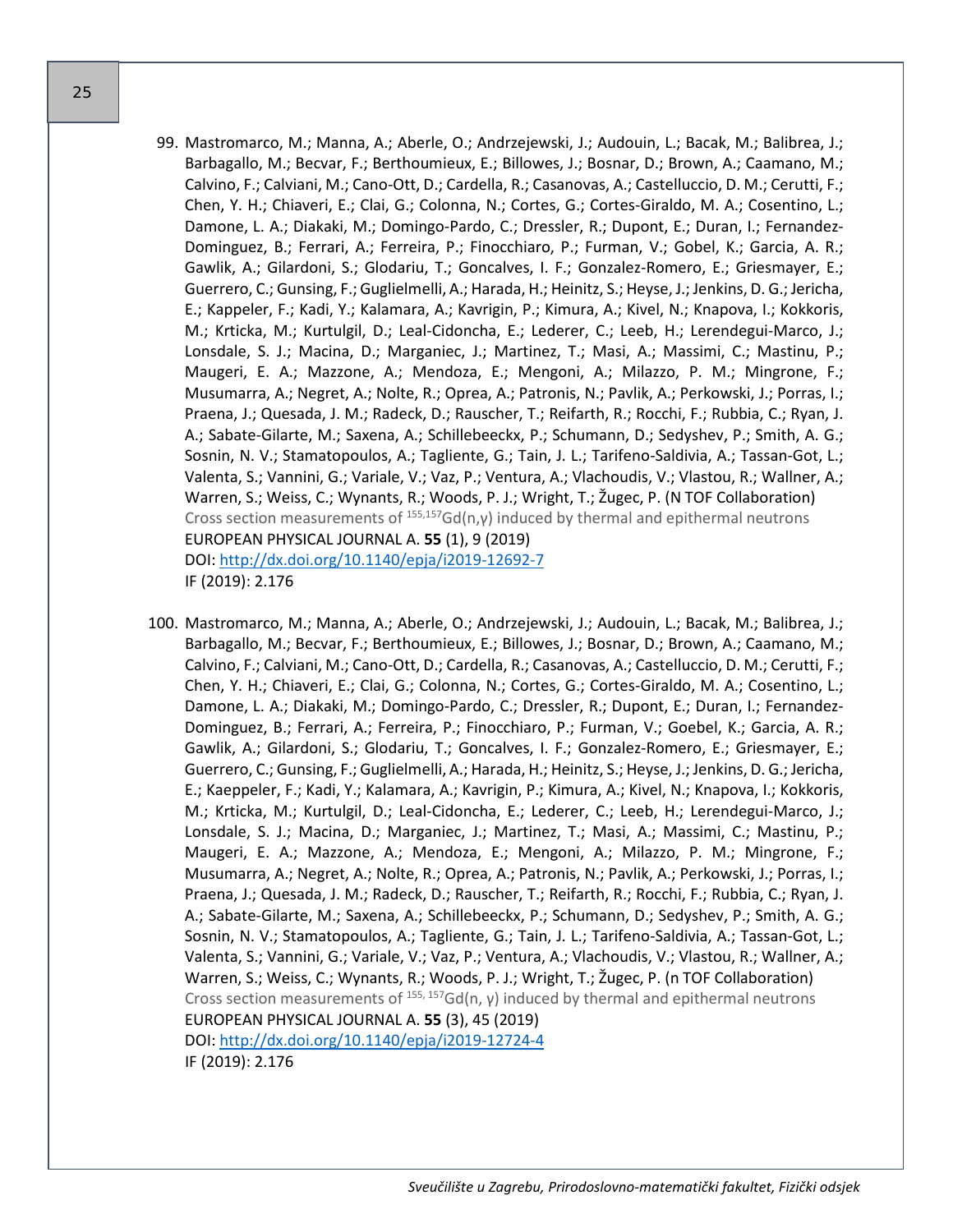- 101. Mettan, X.; Jaćimović, J.; Barišić, O. S.; Pisoni, A.; Batistić, I; Horvath, E.; Brown, S.; Rossi, L.; Szirmai, P.; Farkas, B.; Berger, H.; Forro, L. Tailoring thermal conduction in anatase  $TiO<sub>2</sub>$ COMMUNICATIONS PHYSICS. **2**, 123 (2019) DOI: [http://dx.doi.org/10.1038/s42005](http://dx.doi.org/10.1038/s42005-019-0224-7)-019-0224-7 IF (2019): 4.684
- 102. Mowbray, D. J.; Despoja, V. Tailoring a Molecule's Optical Absorbance Using Surface Plasmonics JOURNAL OF PHYSICAL CHEMISTRY C. **123** (43), 26498-26508 (2019) DOI:<http://dx.doi.org/10.1021/acs.jpcc.9b05770> IF (2019): 4.189
- 103. Musić, S.; Marciuš, M.; Krehula, S.; Popović, S.; Kuzmann, E.; Homonnay, Z. Some Microstructural Properties of Zinc Borosilicate Glass as a Possible Matrix in the Immobilization of Various Wastes CROATICA CHEMICA ACTA. **92** (3), 429-433 (2019) DOI:<http://dx.doi.org/10.5562/cca3574> IF (2019): 0.812
- 104. Nikolić, J.; Šantić, A.; Pajić, D.; Mošner, P.; Koudelka, L.; Moguš-Milanković, A. Electrical transport in mixed ion-polaron glasses PHYSICS AND CHEMISTRY OF GLASSES-EUROPEAN JOURNAL OF GLASS SCIENCE AND TECHNOLOGY PART B. **60** (3), 97-103 (2019) DOI:<http://dx.doi.org/10.13036/17533562.60.3.038> IF (2019): 1.000
- 105. Nomura, K.; Rodriguez-Guzman, R.; Robledo, L. M. Spectroscopy of odd-odd nuclei within the interacting boson-fermion-fermion model based on the Gogny energy-density functional PHYSICAL REVIEW C. **99** (3), 034308 (2019) DOI:<http://dx.doi.org/10.1103/PhysRevC.99.034308> IF (2019): 2.988
- 106. Nomura, K.; Zhang, Y. Two-neutron transfer reactions and shape phase transitions in the microscopically formulated interacting boson model PHYSICAL REVIEW C. **99** (2), 024324 (2019) DOI:<http://dx.doi.org/10.1103/PhysRevC.99.024324> IF (2019): 2.988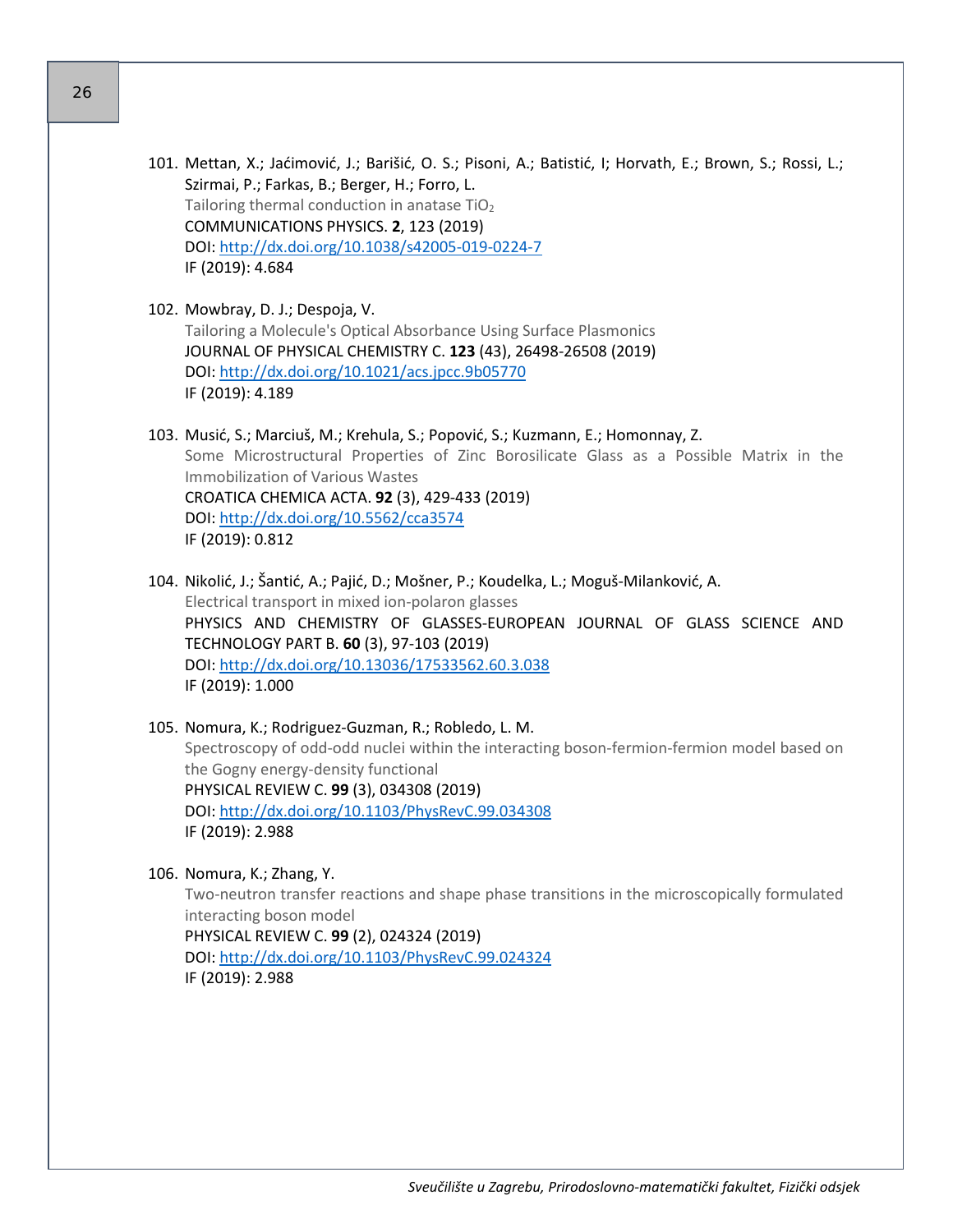- 27
- 107. Norris, Ray P.; Salvato, M.; Longo, G.; Brescia, M.; Budavari, T.; Carliles, S.; Cavuoti, S.; Farrah, D.; Geach, J.; Luken, K.; Musaeva, A.; Polsterer, K.; Riccio, G.; Seymour, N.; Smolčić, V; Vaccari, M.; Zinn, P. A Comparison of Photometric Redshift Techniques for Large Radio Surveys PUBLICATIONS OF THE ASTRONOMICAL SOCIETY OF THE PACIFIC. **131** (1004), 108004 (2019) DOI: [http://dx.doi.org/10.1088/1538](http://dx.doi.org/10.1088/1538-3873/ab0f7b)-3873/ab0f7b IF (2019): 3.985
- 108. Novak, M.; Zhang, S. N.; Orbanić, F.; Biliskov, N.; Eguchi, G.; Paschen, S.; Kimura, A.; Wang, X. X.; Osada, T.; Uchida, K.; Sato, M.; Wu, Q. S.; Yazyev, O., V; Kokanović, I Highly anisotropic interlayer magnetoresitance in ZrSiS nodal-line Dirac semimetal PHYSICAL REVIEW B. **100** (8), 085137 (2019) DOI:<http://dx.doi.org/10.1103/PhysRevB.100.085137> IF (2019): 3.575
- 109. Oishi, T.; Paar, N.

Magnetic dipole excitation and its sum rule in nuclei with two valence nucleons PHYSICAL REVIEW C. **100** (2), 024308 (2019) DOI:<http://dx.doi.org/10.1103/PhysRevC.100.024308> IF (2019): 2.988

- 110. Paar, D.; Mance, D.; Stroj, A.; Pavić, M. Northern Velebit (Croatia) karst hydrological system: results of a preliminary  $2H$  and  $18O$  stable isotope study GEOLOGIA CROATICA. **72** (3), 205-213 (2019) DOI:<http://dx.doi.org/10.4154/gc.2019.15> IF (2019): 1.290
- 111. Paul, S.; Brecelj, T.; Arenhoevel, H.; Achenbach, P.; Ashkenazi, A.; Beričič, J.; Boehm, R.; Bosnar, D.; Cohen, E. O.; Debenjak, L.; Distler, M. O.; Esser, A.; Friščić, I.; Gilman, R.; Izraeli, D.; Kolar, T.; Korover, I.; Lichtenstadt, J.; Mardor, I.; Merkel, H.; Middleton, D. G.; Mihovilovič, M.; Mueller, U.; Olivenboim, M.; Piasetzky, E.; Pochodzalla, J.; Ron, G.; Schlimme, B. S.; Schoth, M.; Schulz, F.; Sfienti, C.; Širca, S.; Štajner, S.; Strauch, S.; Thiel, M.; Tyukin, A.; Weber, A.; Yaron, I. (A1 Collaboration)

The influence of Fermi motion on the comparison of the polarization transfer to a proton in elastic ep and quasi-elastic e<sup>A</sup> scattering

PHYSICS LETTERS B. **792**, 445-449 (2019) DOI:<http://dx.doi.org/10.1016/j.physletb.2019.04.004> IF (2019): 4.384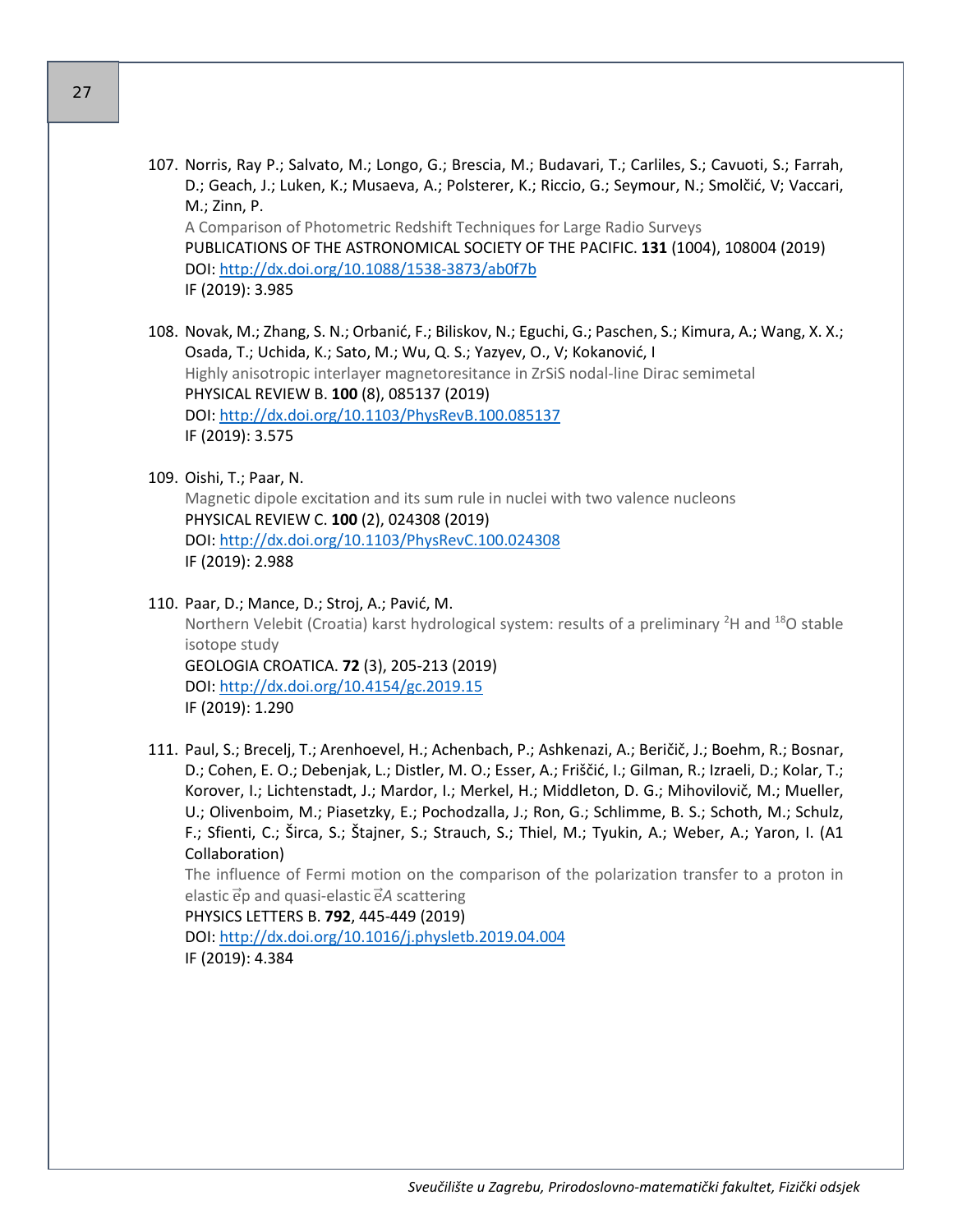- 112. Paul, S.; Izraeli, D.; Brecelj, T.; Yaron, I; Achenbach, P.; Arenhoevel, H.; Ashkenazi, A.; Beričič, J.; Boehm, R.; Bosnar, D.; Cline, E.; Cohen, E. O.; Debenjak, L.; Distler, M. O.; Esser, A.; Friščić, I; Gilman, R.; Heilig, M.; Kegel, S.; Klag, P.; Kohl, Y.; Kolar, T.; Korover, I; Lichtenstadt, J.; Mardor, I; Merkel, H.; Middleton, D. G.; Mihovilovič, M.; Mueller, J.; Mueller, U.; Olivenboim, M.; Piasetzky, E.; Pochodzalla, J.; Ron, G.; Schlimme, B. S.; Schoth, M.; Schulz, F.; Sfienti, C.; Širca, S.; Štajner, S.; Strauch, S.; Thiel, M.; Tyukin, A.; Weber, A. (A1 Collaboration) Quasi-elastic polarization-transfer measurements on the deuteron in anti-parallel kinematics PHYSICS LETTERS B. **795**, 599-605 (2019) DOI:<http://dx.doi.org/10.1016/j.physletb.2019.07.002> IF (2019): 4.384
- 113. Pavić, L.; Nikolić, J.; Graca, Manuel P. F.; Costa, Benilde F. O.; Valente, Manuel A.; Skoko, Ž.; Šantić, A.; Moguš-Milanković, A. Effect of controlled crystallization on polaronic transport in phosphate-based glass-ceramics INTERNATIONAL JOURNAL OF APPLIED GLASS SCIENCE. **11** (1), 97-111 (2020) DOI:<http://dx.doi.org/10.1111/ijag.13618> IF (2019): 1.917
- 114. Pavić, L.; Sklepić, K.; Skoko, Ž.; Tricot, G.; Mošner, P.; Koudelka, L.; Moguš-Milanković, A. Ionic Conductivity of Lithium Germanium Phosphate Glass-Ceramics JOURNAL OF PHYSICAL CHEMISTRY C. **123** (38), 23312-23322 (2019) DOI:<http://dx.doi.org/10.1021/acs.jpcc.9b03666> IF (2019): 4.189
- 115. Pelc, D.; Popčević, P.; Požek, M.; Greven, M.; Barišić, N. Unusual behavior of cuprates explained by heterogeneous charge localization SCIENCE ADVANCES. **5** (1), eaau4538 (2019) DOI:<http://dx.doi.org/10.1126/sciadv.aau4538> IF (2019): 13.117
- 116. Petković, J.; Marketin, T.; Martinez-Pinedo, G.; Paar, N. () Self-consistent calculation of the reactor antineutrino spectra including forbidden transitions JOURNAL OF PHYSICS G-NUCLEAR AND PARTICLE PHYSICS. **46** (8), 85103 (2019) DOI: [http://dx.doi.org/10.1088/1361](http://dx.doi.org/10.1088/1361-6471/ab28f5)-6471/ab28f5 IF (2019): 2.415
- 117. Planinić, Ma.; Boone, William J.; Sušac, A.; Ivanjek, L. Rasch analysis in physics education research: Why measurement matters PHYSICAL REVIEW PHYSICS EDUCATION RESEARCH. **15** (2), 020111 (2019) DOI:<http://dx.doi.org/10.1103/PhysRevPhysEducRes.15.020111> IF (2019): 1.811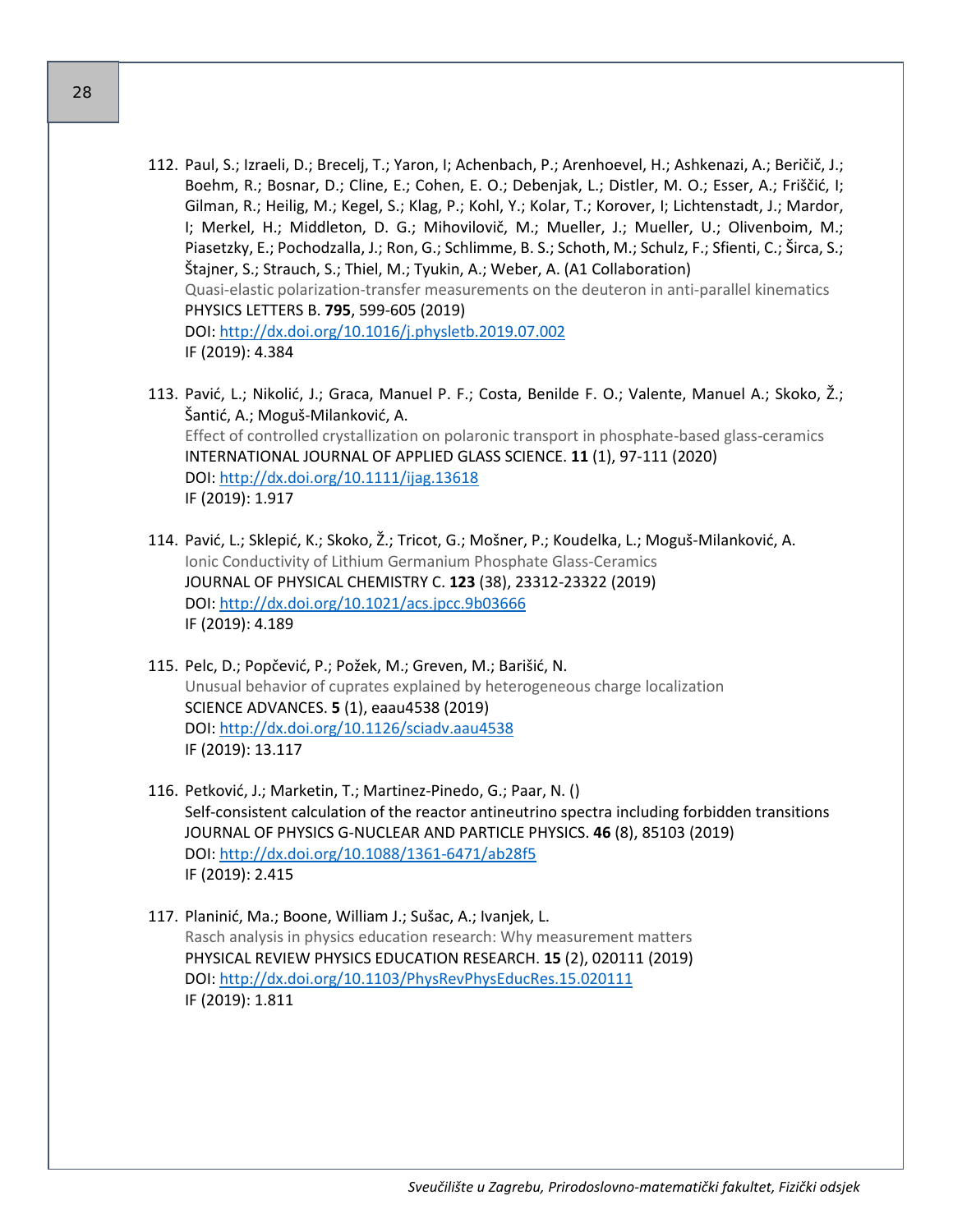| 118. Poljak, N.; Klindžić, D.; Kruljac, M.                  |
|-------------------------------------------------------------|
| Effects of Exoplanetary Gravity on Human Locomotion Ability |
| PHYSICS TEACHER. 57 (6), 378-381 (2019)                     |
| DOI: http://dx.doi.org/10.1119/1.5124276                    |
| IF (2019): 0.671                                            |

- 119. Prelogović, M.; Winters, L.; Milas, Ana; Tolić, I. M.; Pavin, N. Pivot-and-bond model explains microtubule bundle formation PHYSICAL REVIEW E. **100** (1), 012403 (2019) DOI:<http://dx.doi.org/10.1103/PhysRevE.100.012403> IF (2019): 2.296
- 120. Ratajczak, M.; Pigulski, A.; Pavlovski, K. Tracking massive pairs CONTRIBUTIONS OF THE ASTRONOMICAL OBSERVATORY SKALNATE PLESO. **49** (2), 252-257 (2019) DOI: IF (2019): 0.636
- 121. Ristić, R.; Figueroa, Ignacio A.; Lachova, A.; Michalik, S.; Mikšić Trontl, V.; Pervan, P.; Zadro, K.; Pajić, D.; Babić, E. Transition from high-entropy to Cu-based (TiZrNbNi) $1-x$ Cu<sub>x</sub> metallic glasses JOURNAL OF APPLIED PHYSICS. **126** (15), 154105 (2019) DOI:<http://dx.doi.org/10.1063/1.5119373> IF (2019): 2.286
- 122. Rosandić, M.; Vlahović, I.; Paar, V. Novel look at DNA and life-Symmetry as evolutionary forcing JOURNAL OF THEORETICAL BIOLOGY. **483**, 109985 (2019) DOI:<http://dx.doi.org/10.1016/j.jtbi.2019.08.016> IF (2019): 2.327
- 123. Šenjug, P.; Dragović, J.; Kalanj, M.; Torić, F.; Rubčić, M.; Pajić, D. Magnetic behaviour of  $(C_2H_5NH_3)_2$ CuCl<sub>4</sub> type multiferroic JOURNAL OF MAGNETISM AND MAGNETIC MATERIALS. **479**, 144-148 (2019) DOI:<http://dx.doi.org/10.1016/j.jmmm.2019.02.020> IF (2019): 2.717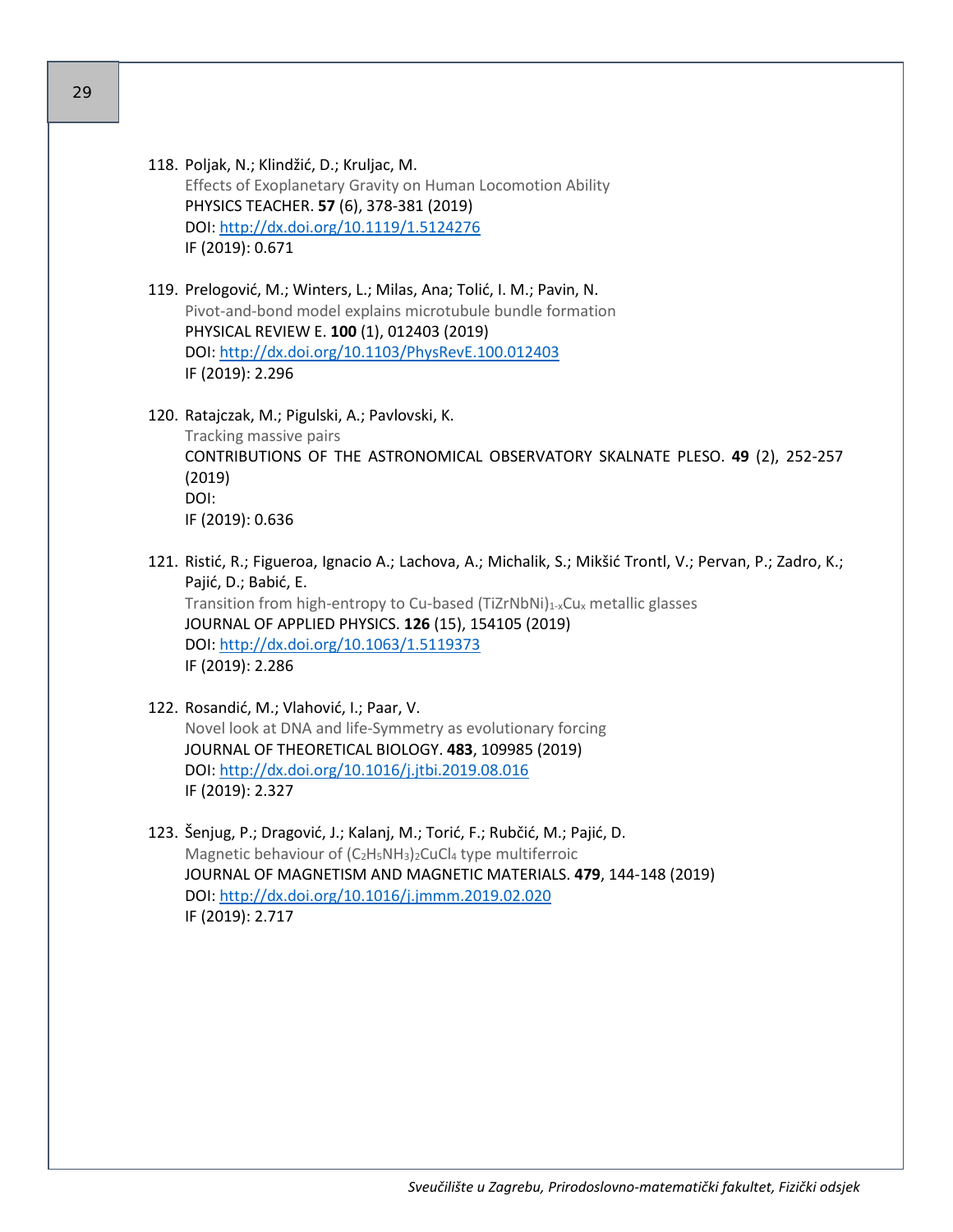124. Stamatopoulos, A.; Diakaki, M.; Tsinganis, A.; Colonna, N.; Gunsing, F.; Tassan-Got, L.; Kokkoris, M.; Kalamara, A.; Žugec, P.; Patronis, N.; Satiate-Gilarte, M.; Vlastou, R. (n TOF Collaboration) An alternative methodology for high counting-loss corrections in neutron time-of-flight measurements

NUCLEAR INSTRUMENTS & METHODS IN PHYSICS RESEARCH SECTION A-ACCELERATORS SPECTROMETERS DETECTORS AND ASSOCIATED EQUIPMENT. **913**, 40-47 (2019) DOI:<http://dx.doi.org/10.1016/j.nima.2018.10.032> IF (2019): 1.265

125. Stroj, A.j; Paar, D.

Water and air dynamics within a deep vadose zone of a karst massif: Observations from the Lukina jama-Trojama cave system (-1,431m) in Dinaric karst (Croatia) HYDROLOGICAL PROCESSES. **33** (4), 551-561 (2019) DOI:<http://dx.doi.org/10.1002/hyp.13342> IF (2019): 3.256

126. Sun, W.; Quan, S.; Li, Z. P.; Zhao, J.; Nikšić, T.; Vretenar, D.

Microscopic core-quasiparticle coupling model for spectroscopy of odd-mass nuclei with octupole correlations

PHYSICAL REVIEW C. **100** (4), 044319 (2019) DOI:<http://dx.doi.org/10.1103/PhysRevC.100.044319> IF (2019): 2.988

127. Sunko, D. K.

High-Temperature Superconductors as Ionic Metals JOURNAL OF SUPERCONDUCTIVITY AND NOVEL MAGNETISM. **33** (1), 27-33 (2020) DOI: [http://dx.doi.org/10.1007/s10948](http://dx.doi.org/10.1007/s10948-019-05280-9)-019-05280-9 IF (2019): 1.244

128. Sušac, A.; Bubić, A.; Planinić, Ma.; Movre, M.; Palmović, M. Role of diagrams in problem solving: An evaluation of eye-tracking parameters as a measure of visual attention PHYSICAL REVIEW PHYSICS EDUCATION RESEARCH. **15** (1), 013101 (2019) DOI:<http://dx.doi.org/10.1103/PhysRevPhysEducRes.15.013101> IF (2019): 1.811

129. Tisanić, K.; Smolčić, V.; Delhaize, J.; Novak, M.; Intema, H.; Delvecchio, I.; Schinnerer, E.; Zamorani, G.; Bondi, M.; Vardoulaki, E. The VLA-COSMOS 3 GHz Large Project: Average radio spectral energy distribution of highly starforming galaxies ASTRONOMY & ASTROPHYSICS. **621**, A139 (2019) DOI: [http://dx.doi.org/10.1051/0004](http://dx.doi.org/10.1051/0004-6361/201834002)-6361/201834002 IF (2019): 5.636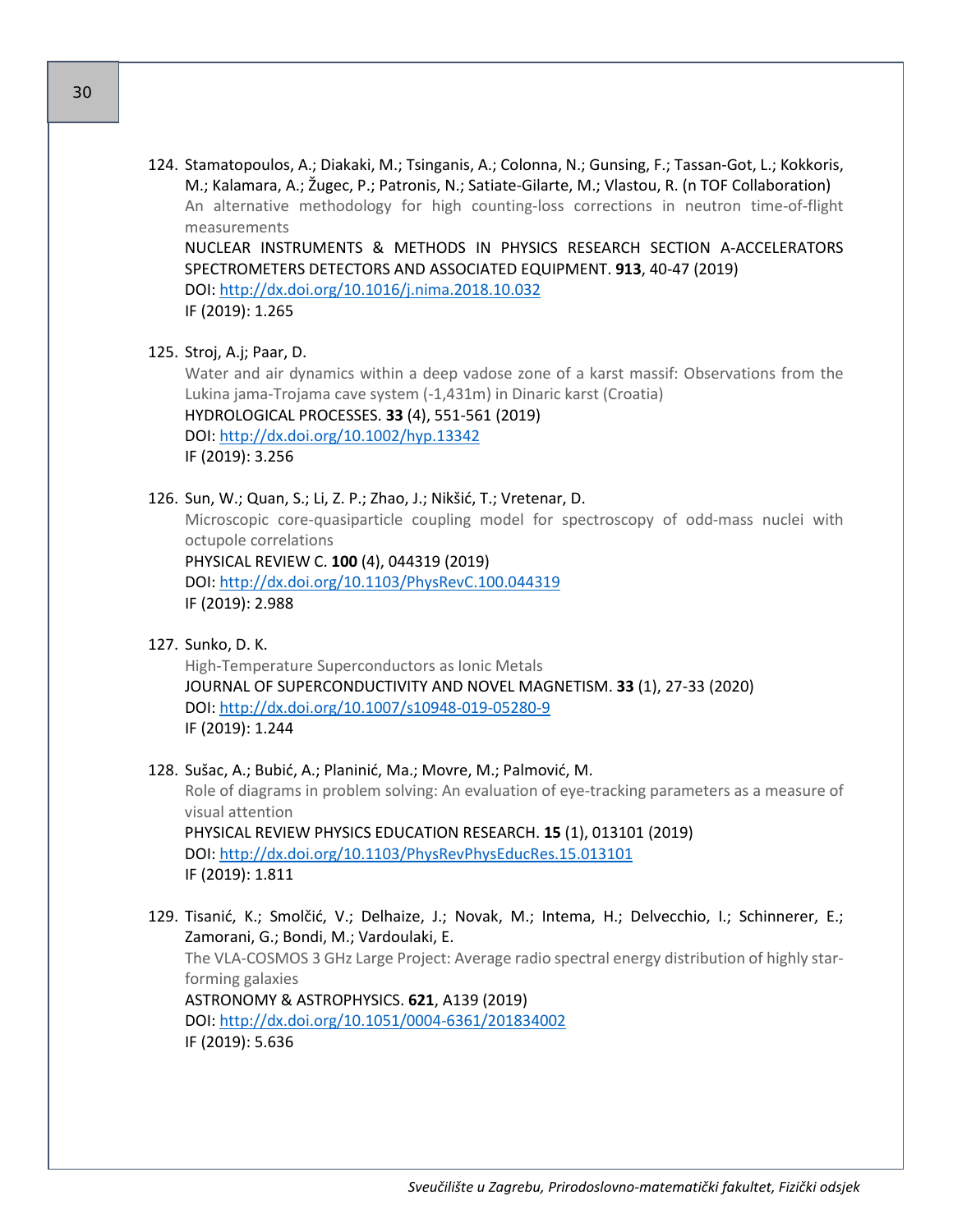130. Tolić, I. M.; Novak, M.; Pavin, N. Helical Twist and Rotational Forces in the Mitotic Spindle BIOMOLECULES. **9** (4), 132 (2019) DOI:<http://dx.doi.org/10.3390/biom9040132> IF (2019): 4.082

131. Torić, F.; Pavlović, G.; Pajić, D.; Hrenar, T.; Zadro, K.; Cindrić, M. Tetranuclear dicubane Ni(II) complexes with antiferromagnetically interacting Ni(II) ions: Solvothermal synthesis and magnetostructural study INORGANICA CHIMICA ACTA. **484**, 457-463 (2019) DOI:<http://dx.doi.org/10.1016/j.ica.2018.09.068> IF (2019): 2.304

- 132. Utrobičić, A.; Kovačić, M.; Erhardt, F.; Jerčić, M.; Poljak, N.; Planinić, M. Studies of the delayed discharge propagation in the Gas Electron Multiplier (GEM) NUCLEAR INSTRUMENTS & METHODS IN PHYSICS RESEARCH SECTION A-ACCELERATORS SPECTROMETERS DETECTORS AND ASSOCIATED EQUIPMENT. **940**, 262-273 (2019) DOI:<http://dx.doi.org/10.1016/j.nima.2019.06.018> IF (2019): 1.265
- 133. Vardoulaki, E.; Andrade, E. F. Jimenez; Karim, A.; Novak, M.; Leslie, S. K.; Tisanić, K.; Smolčić, V; Schinnerer, E.; Sargent, M. T.; Bondi, M.; Zamorani, G.; Magnelli, B.; Bertoldi, F.; Ruiz, N. Herrera; Mooley, K. P.; Delhaize, J.; Myers, S. T.; Marchesi, S.; Koekemoer, A. M.; Gozaliasl, G.; Finoguenov, A.; Middleberg, E.; Ciliegi, P. A closer look at the deep radio sky: Multi-component radio sources at 3 GHz VLA-COSMOS ASTRONOMY & ASTROPHYSICS. **627**, A142 (2019) DOI: [http://dx.doi.org/10.1051/0004](http://dx.doi.org/10.1051/0004-6361/201832982)-6361/201832982 IF (2019): 5.636
- 134. Vrankić, M.; Šarić, A.; Bosnar, S.; Pajić, D.; Dragović, J.; Altomare, A.; Falcicchio, Aurelia; Popović, Jasminka; Jurić, Marijana; Petravić, Mladen; Badovinac, Ivana Jelovica; Dražić, Goran Magnetic oxygen stored in quasi-1D form within BaAl<sub>2</sub>O<sub>4</sub> lattice SCIENTIFIC REPORTS. **9**, 15158 (2019) DOI: [http://dx.doi.org/10.1038/s41598](http://dx.doi.org/10.1038/s41598-019-51653-4)-019-51653-4 IF (2019): 3.998

135. Wang, X.; Chen, J.; Zheng, M.; Menshchikova, T. V; Rusinov, I. P.; Schwier, E. F.; Orbanić, F.; Wu, S.; Sumida, K.; Yoshikawa, T.; Miyamoto, K.; Nurmamat, M.; Okuda, T.; Shimada, K.; Novak, M.; Chulkov, E. V; Kimura, A. Disentangling orbital and spin textures of surface-derived states in non-symmorphic semimetal **HfSiS** PHYSICAL REVIEW B. **100** (20), 205140 (2019) DOI:<http://dx.doi.org/10.1103/PhysRevB.100.205140> IF (2019): 3.575

31